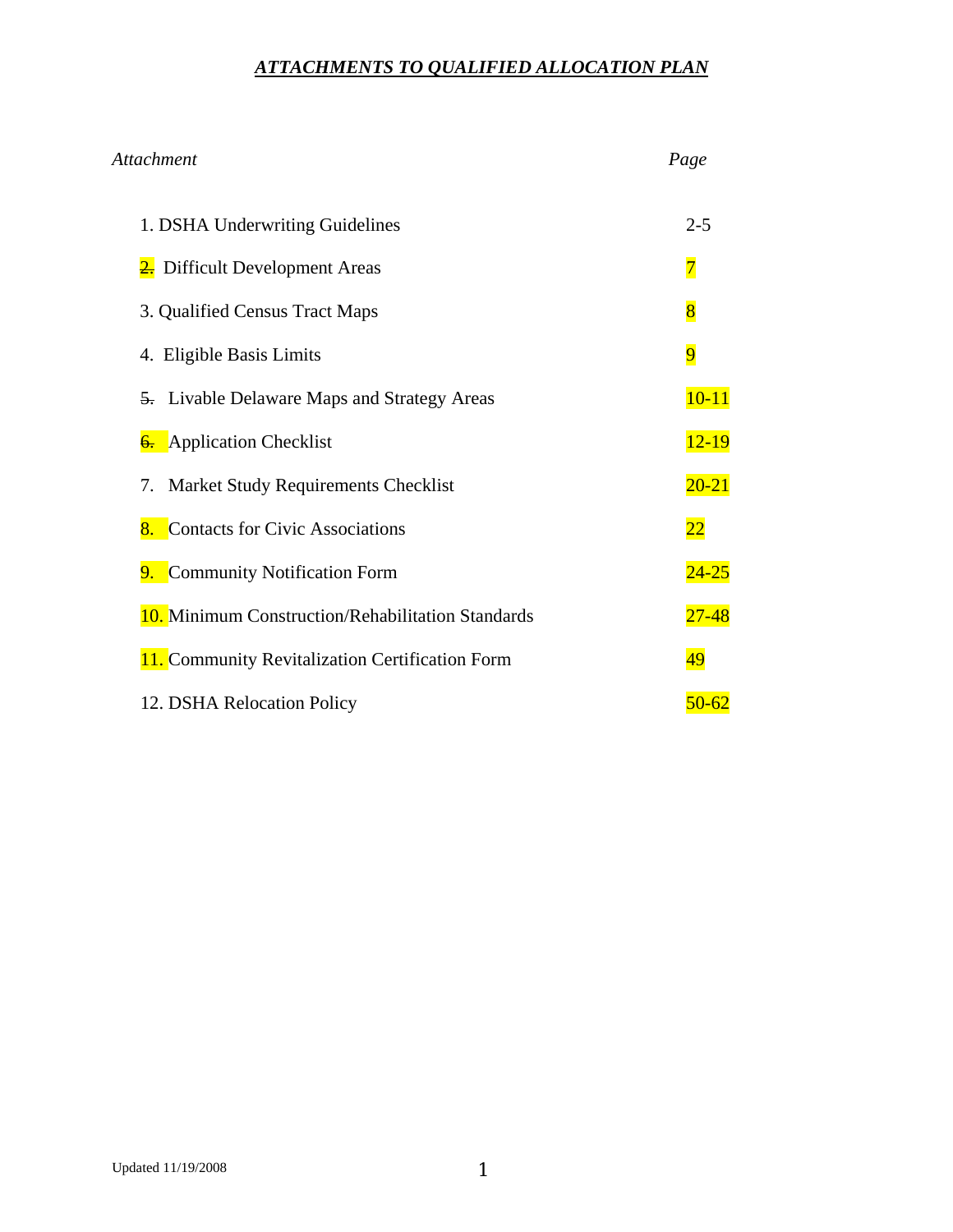#### **ATTACHMENT 1**

## **DSHA UNDERWRITING GUIDELINES**

| <b>Construction Guidelines:</b><br>General Contractor's Overhead and Profit | 10% of construction costs including: site<br>work, buildings and general requirements.                                                                                                                                                                                                                                                                                                                                |
|-----------------------------------------------------------------------------|-----------------------------------------------------------------------------------------------------------------------------------------------------------------------------------------------------------------------------------------------------------------------------------------------------------------------------------------------------------------------------------------------------------------------|
| <b>General Requirements:</b>                                                | 8% of construction hard costs for new<br>construction and for acquisition/<br>rehabilitation, 10% of rehabilitation costs.<br>Additional general requirements may be<br>allowed for contractors recycling building<br>materials. See DSHA Cost Cert Guide for<br>further information.                                                                                                                                 |
| Contingency:                                                                | 5% for new construction and 10% for<br>rehabilitation based on the cost of<br>buildings, site work, general requirements<br>and contractor's overhead and profit.<br>Only one contingency is<br>allowed.<br>Contingency may be used to fund<br>additional Developer fee under certain<br>See Cost Cert Guide and<br>conditions.<br>Developer Fee footnote.                                                            |
| Land & Acquisition Value:                                                   | Price must be supported by approved<br>appraisal. Appraisers must contact DSHA<br>for comparable land cost analysis. DSHA<br>reserves the right to request a second<br>appraisal. See DSHA for guidance and<br>Exhibit 56 for additional details.                                                                                                                                                                     |
| <b>Development Cost Guidelines:</b>                                         |                                                                                                                                                                                                                                                                                                                                                                                                                       |
| *Developer Fee:                                                             | 10% of Total Development Cost excluding<br>developer fee, transferred reserves, bond<br>prepayment penalty and land cost up to<br>\$8,000,000.<br>For identity of interest<br>acquisitions of existing rental properties,<br>the fee is calculated at $8\frac{1}{2}\%$ of the Total<br>Development Cost excluding developer fee,<br>transferred reserves, bond prepayment<br>penalty and land cost up to \$8,000,000. |
| <b>Working Capital Escrow:</b>                                              | 2.5% of the combined construction<br>mortgages. 2.5% of the permanent<br>mortgages. This will reduce to 1.6% one<br>year after permanent closing and 0.8%<br>two years after permanent closing and<br>released after year three.                                                                                                                                                                                      |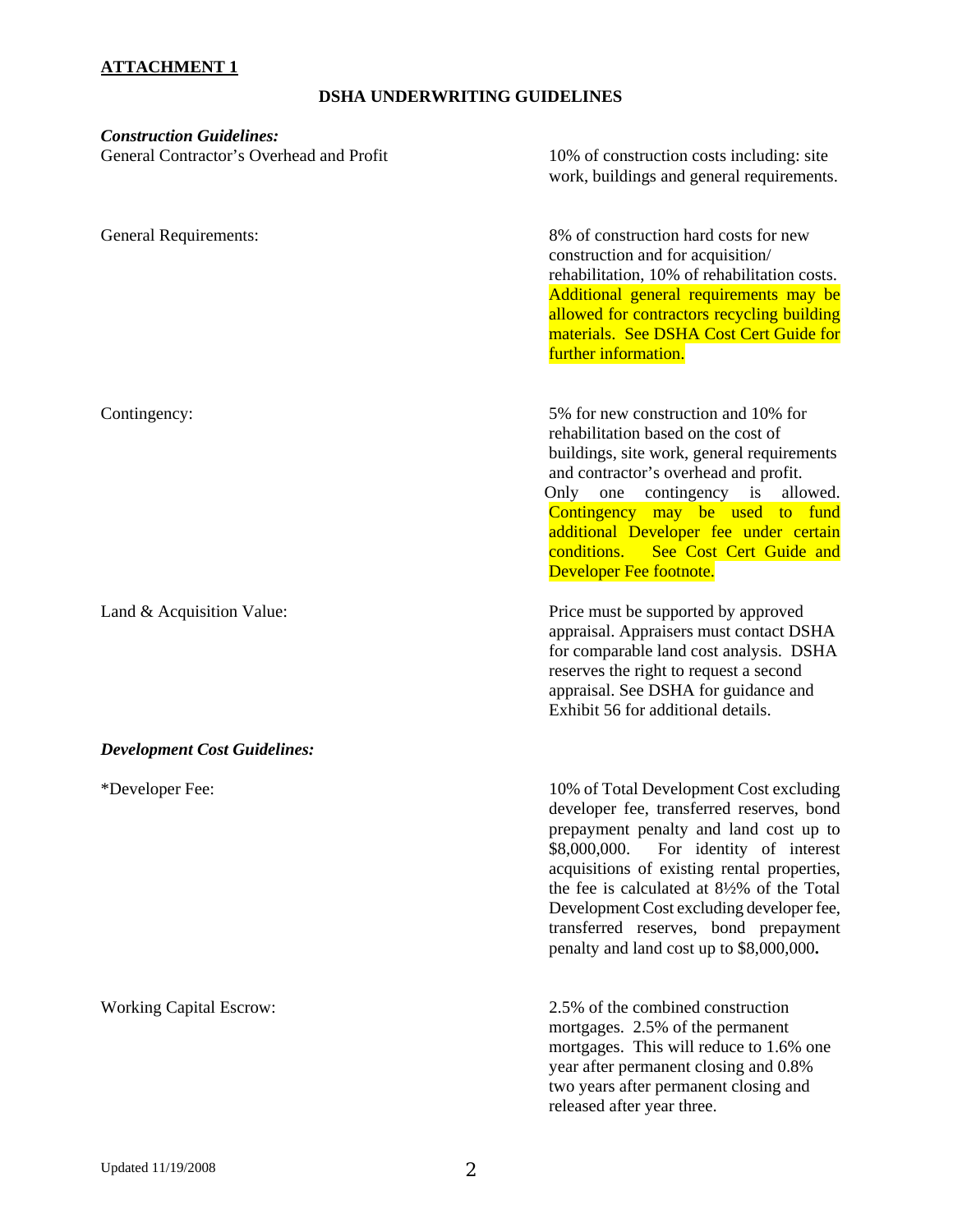Operating Reserve Escrow: Four months of operating expenses, including debt service and replacement reserves. Must be funded at construction closing for acquisition/rehabilitation developments.

\*NOTE: If applying for HDF funding, please review the HDF Supplement for further definition.

DSHA may consider an increase in the Developer's Fee at permanent loan closing in an amount up to 12.5% of the original Contingency line item as recorded in the DSHA Building Loan Agreement executed at construction closing (or in the absence of such document, as indicated in the DSHA approved proforma) provided that the following conditions are met:

- 1. There are sufficient unexpended funds in the contingency to reduce the DSHA permanent loan(s) by the same amount as being paid in additional developer's fee or if there are no DSHA permanent loan(s), to reduce the total development costs by the same amount as being paid in additional developer's fee; and
- 2. The original construction contract amount and increases in the construction contract amount required by approved change orders have been fully paid as indicated by the contractor's and mortgagor's cost certifications; and
- 3. The contingency funds are not otherwise required to fund approved development costs including but not limited to, required reserves or escrows; and
- 4. No funds have been transferred from other approved line items to the contingency and
- 5. Payment of any additional developer fee and subsequent reduction in DSHA permanent loans or the total development costs will not result in a decrease in the annual amount of Tax Credits or decrease in the amount of LIHTC equity contributed to the development.
- 6. Any increase in developer fees will only be considered for LIHTC applications approved after January 1, 2009 or for developments making application for LIHTCs after January 1, 2009.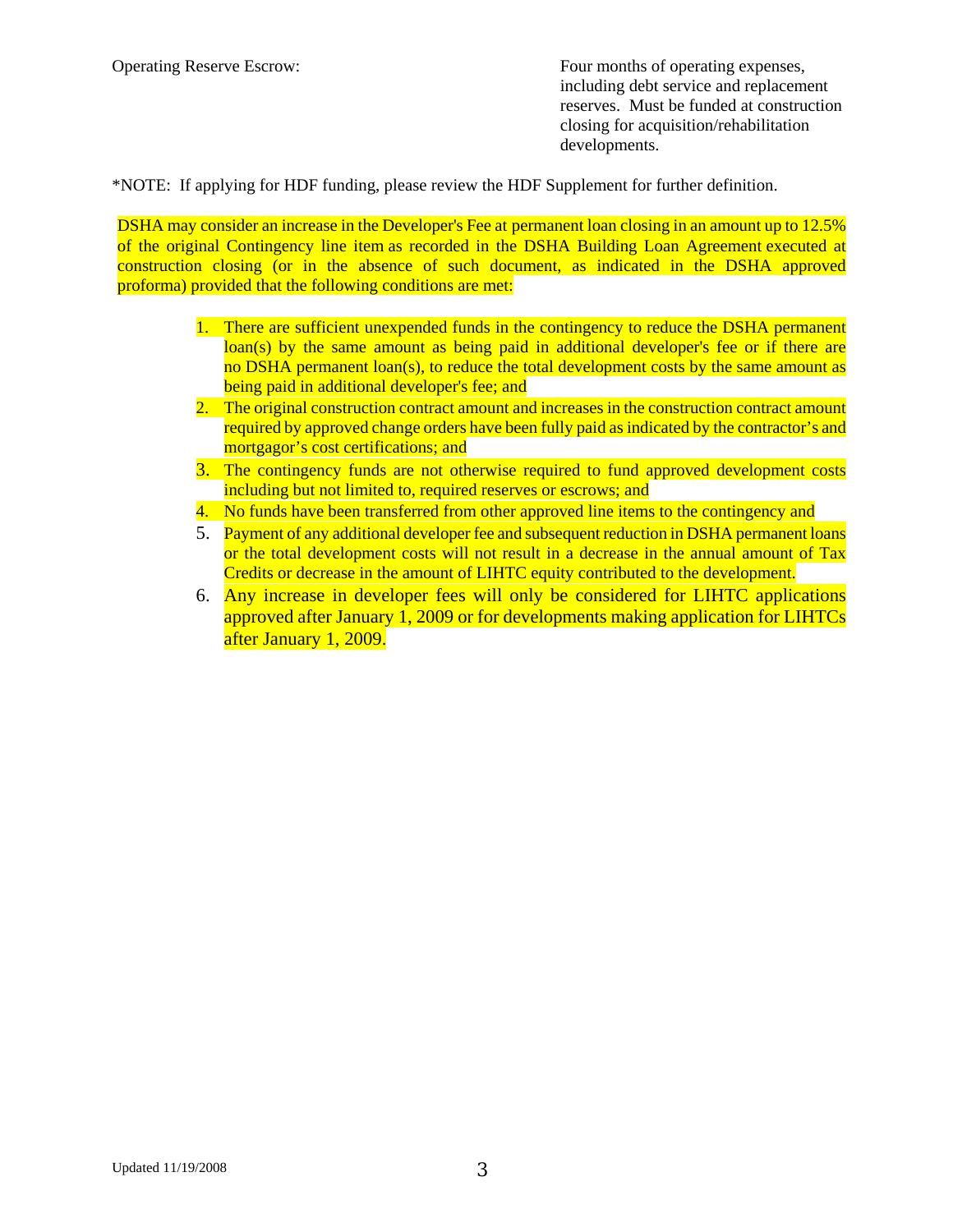#### *ATTACHMENT 1 (CONTINUED)*

Equity Factor: **During the underwriting phase, DSHA** will conduct a review of competitive rates within the market to establish an equity factor. DSHA reserves the right to amend this amount due to changing market conditions. Net equity is defined as all equity raised for the development less syndication fees imposed by syndicator and allowances by DSHA (i.e., legal/accounting fees, 1% allocation/carryover fees and monitoring fee amounts. Excess may be used to fund investor/DSHA-required operating reserves and transition/subsidy reserves upon consent of DSHA). DSHA will underwrite and allocate **acquisition** credits based on the applicable rate issued by the Treasury Department one (1) month prior to application submission.

Relocation:  $\Box$  All state and federally financed, federally and state subsidized, or conversion properties must follow all Federal Uniform Relocation Act regulations as applicable and DSHA's Relocation Policy. Relocation assistance must be included as part of construction costs. DSHA must approve all relocation plans and correspondence to residents. Verifications/certifications of current residents income must be included with the application. In addition, if the applicable fraction from application to construction closing changes due to overincome residents that results in a loss of credits, the difference in any equity will be the responsibility of the sponsor not DSHA.

Bond Prepayment Fees: Bond prepayment fees shall be included as part of the seller's costs and included in the acquisition price.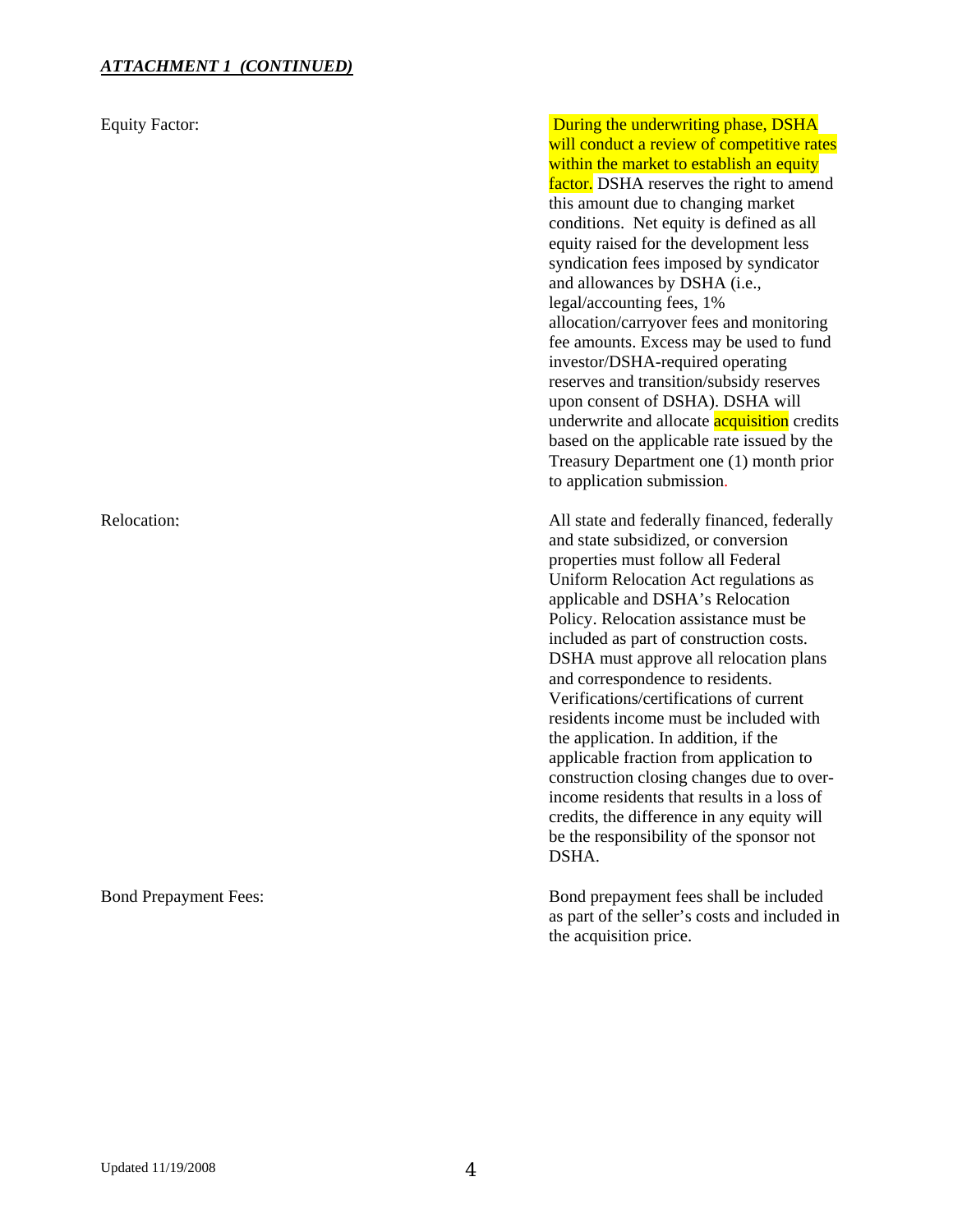Other income must be supported with written documentation.

Rents should be affordable for the market area. Please contact DSHA for comparable tax credit rents in the area of the proposed development.

For federally financed or subsidized properties, the contract rents approved by HUD/Contract Administrator must be used for the contract period. Tax Credit rents must be used after any subsidy period expires.

Interim income can only be used for HUD/DSHA approved operation expenses of the property and not for construction expenses except by written consent by HUD and DSHA as the case may be. For Subsidized Developments, existing escrows and interim income may be used to fund required reserves (see DSHA for Guidance**).** 

Operating Expenses: Between \$4,200-\$4,600 per unit (for nonsubsidized properties).

> Between  $$5,200$  and  $$5,800$  per unit (for federally subsidized properties).

(See DSHA for guidance).

Debt Coverage Ratio: 1.15:1 Loan to Value ratio of 50% or less. 1.20:1 Loan to Value ratio of 51%-80%.

> No Negative cash flow within first 20 years of loan will be accepted. All first mortgages must have a term of 20 years or more unless otherwise approved by DSHA.

Annual Replacement Reserves: New Construction: .006 of cost of Buildings or \$500/unit for properties with 32 units or less. Rehabilitation: \$500 - \$1500 per unit.\*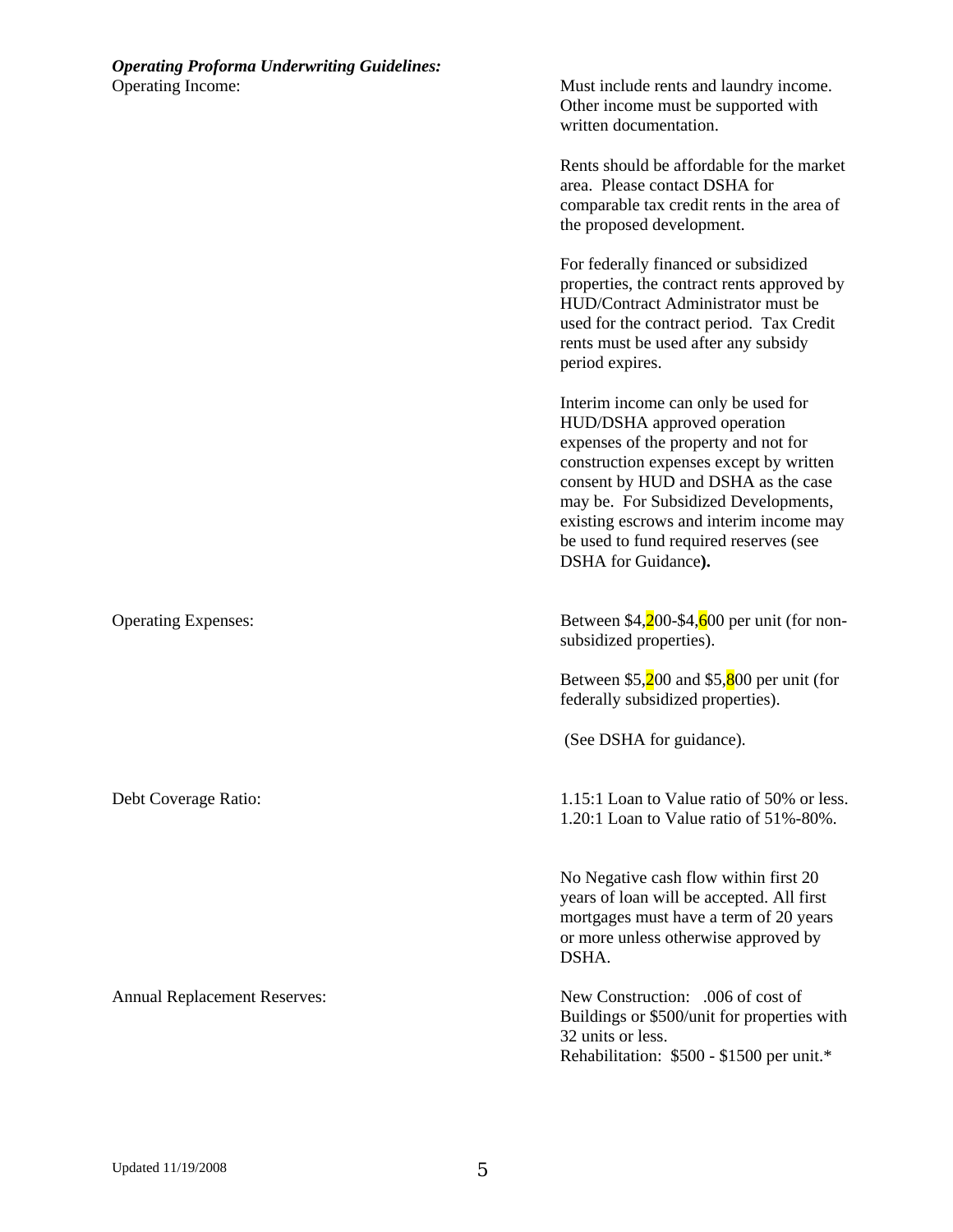Trending (20-year proforma): Income: 3%

Replacement Reserves **Existing federally financed or**  subsidized properties that have replacement reserve funds in escrow. These existing funds may be used for capital improvements (rehabilitation expenses) or to re-establish new reserve escrows. Note: Reserve funds cannot be counted towards eligible basis.

> \*\$1,500 per unit replacement reserve can be established during construction. Interim Income can be used to establish the reserve. If at permanent closing the \$1,500 per unit balance has been met, the annual replacement reserve per unit cost will reduce to \$500 per unit.

Expenses: 4%

Section 8 Properties: Trending must be approved by Contract Administrator prior to application submission**.** 

Vacancy Rate: 5%

Management Fee: 8% of gross income (exceptions made for subsidized developments)

Operating Proforma: Must be approved by Must be approved by Must be approved by Development's management entity and for federally subsidized properties, the contract administrator must also approve the proforma.

Note: Deviations from the above guidelines must be submitted in writing and approved by DSHA.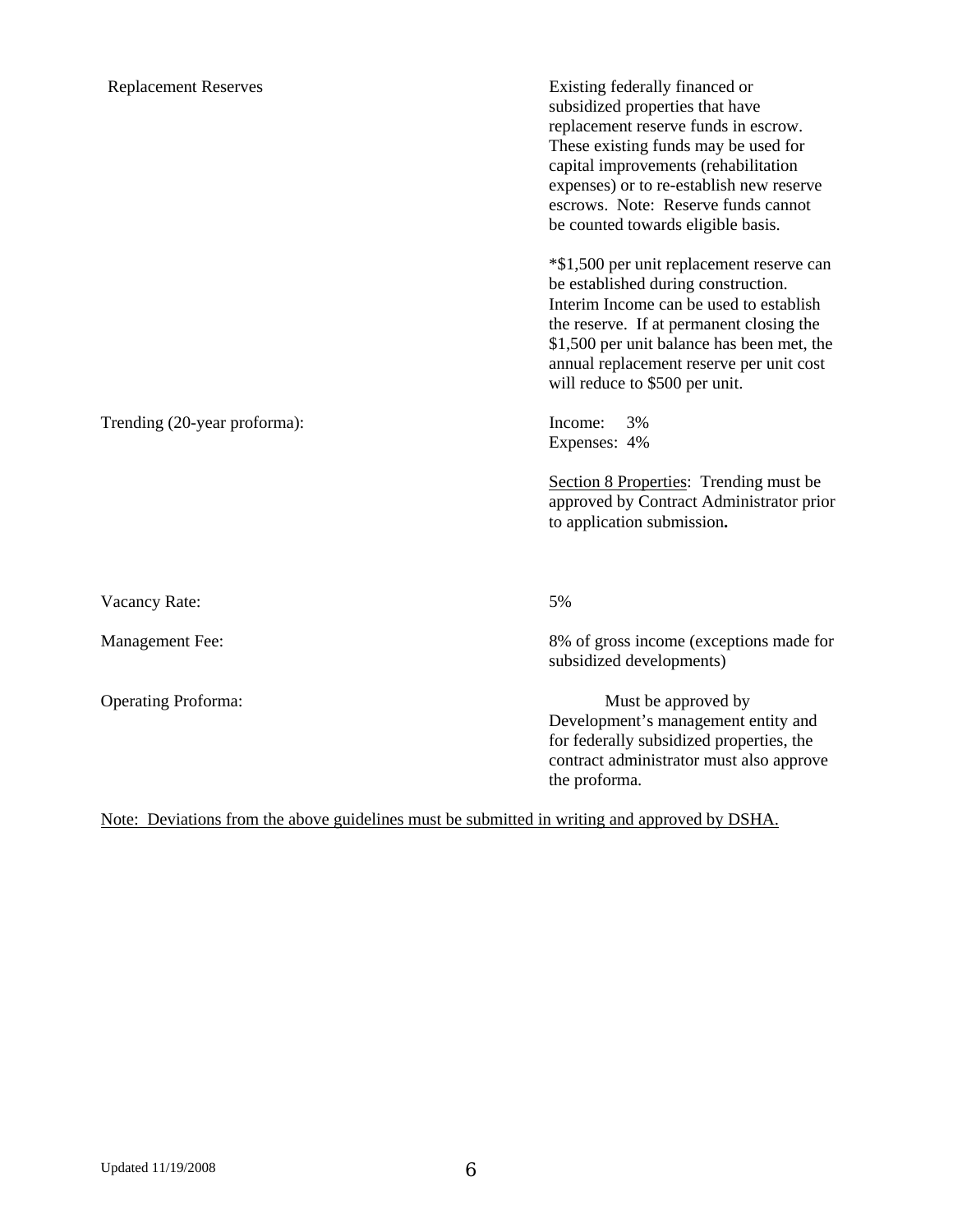### **ATTACHMENT 2**

#### **2009 DIFFICULT DEVELOPMENT AREAS FOR DELAWARE**

Statutorily Mandated Designation of Difficult Development Areas and Qualified Census Tracts for Section 42 of the Internal Revenue Code of 1986:

The United States Department of Housing and Urban Development makes new Difficult Development Area designations annually and makes Qualified Census Tract designations due to changes in Section 42 of the Code.

In determining a Difficult Development Area, HUD compared incomes with housing costs based on 2000 Census Data.

The following County has been identified as a Difficult Development Area for the State of Delaware:

**There are presently no counties in Delaware that qualify as Difficult Development Areas** 

Under Section 42 of the Code, developments located in Difficult Development Areas are allowed to increase their eligible basis by 130% with DSHA approval only.

.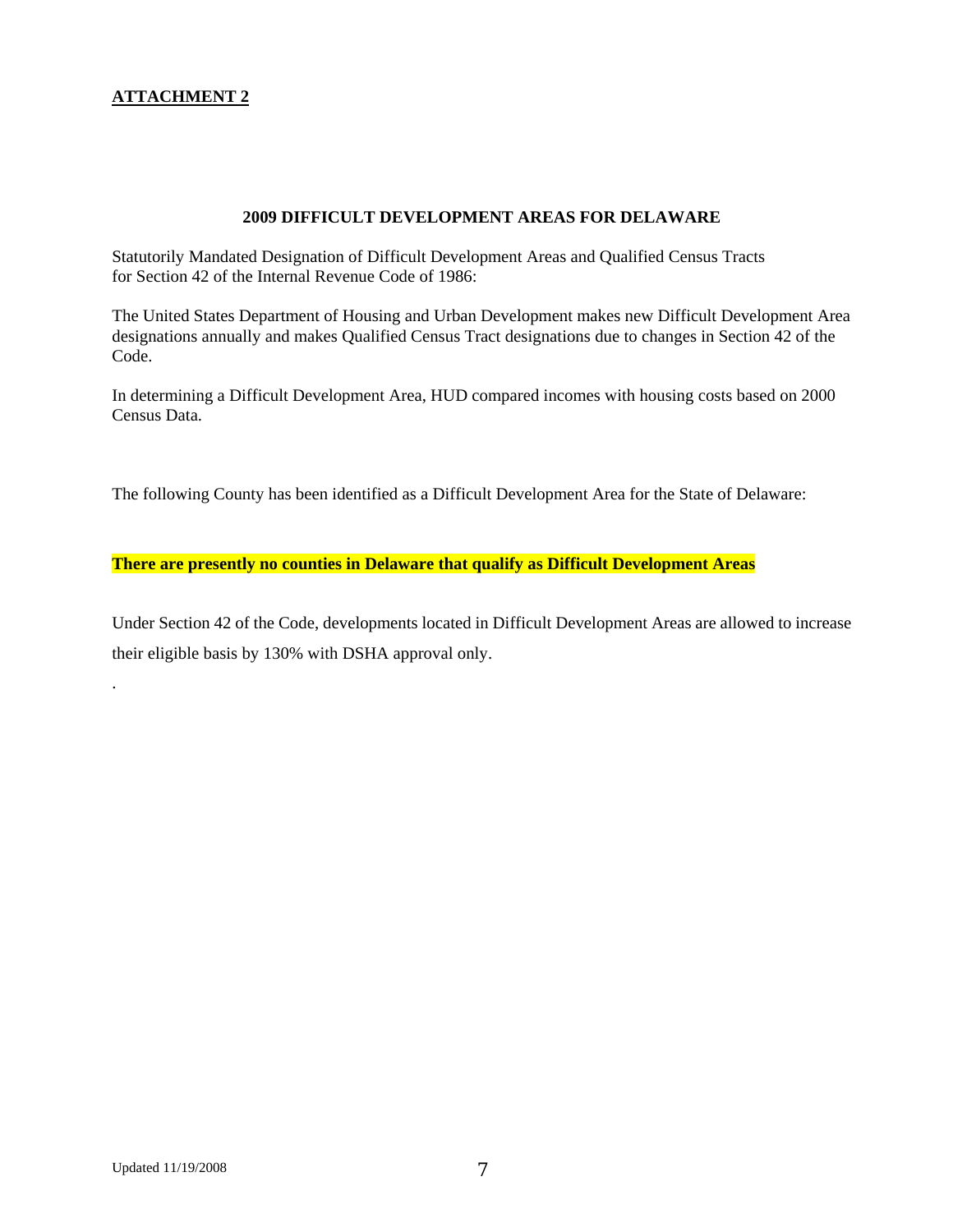#### **QUALIFIED CENSUS TRACTS**

New legislation signed into law in December 2000 expanded the definition of Qualified Census Tracts to include those census tracts in which there exists a poverty rate of 25% or greater.

The following are Qualified Census Tracts:

| Wilmington | Tracts        | 6.01           |
|------------|---------------|----------------|
|            |               | 6.02           |
|            |               | $\overline{7}$ |
|            |               | 8              |
|            |               | 9              |
|            |               | 16             |
|            |               | 17             |
|            |               | 19             |
|            |               | 20             |
|            |               | 21             |
|            |               | 22             |
|            |               | 23             |
|            |               |                |
| Newark     | <b>Tracts</b> | 144.03         |
|            |               | 145.01         |
|            |               | 145.02         |

Attached are maps demonstrating the expanded Qualified Census Tracts for the State of Delaware.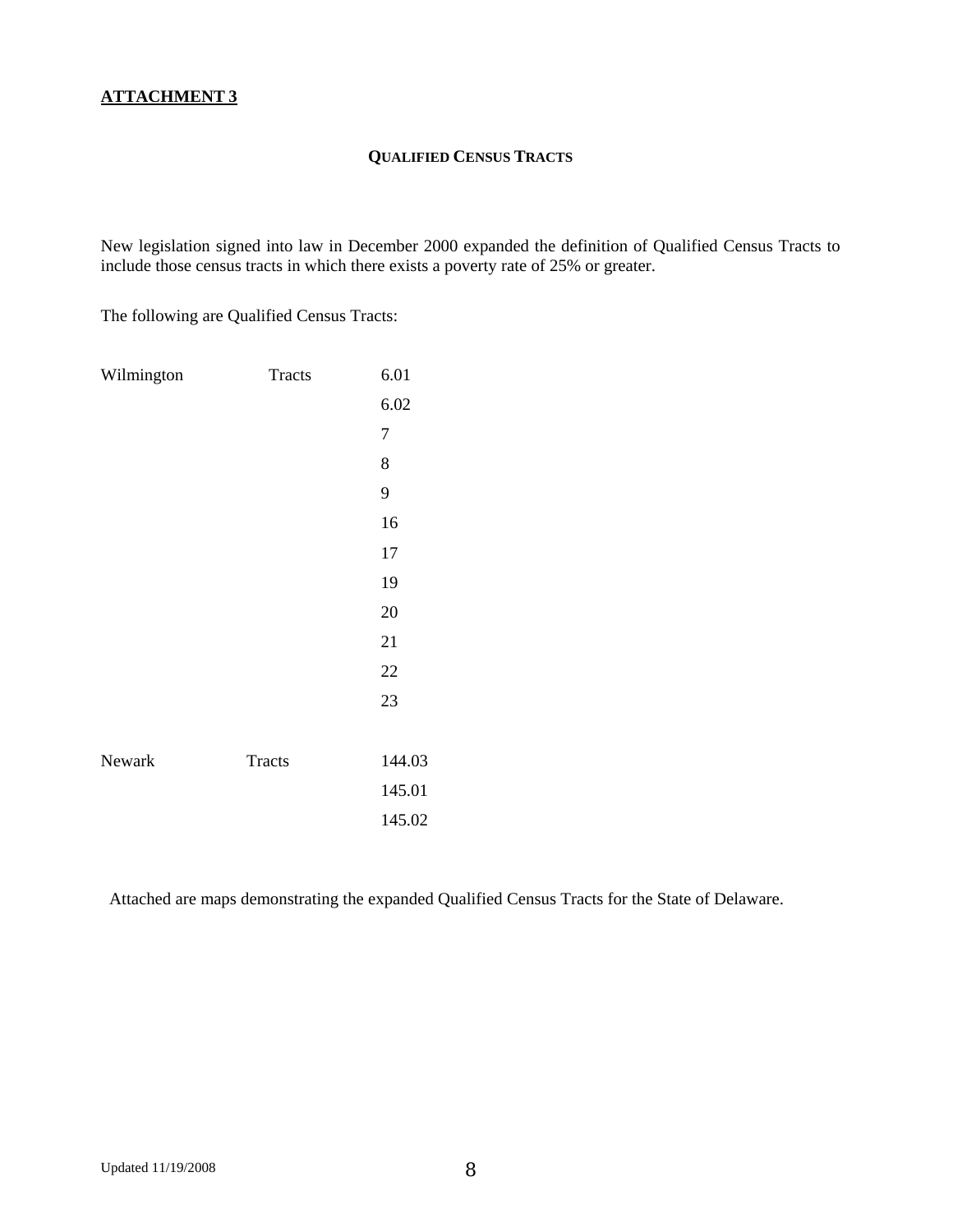## **ATTACHMENT 4**

## **ELIGIBLE BASIS LIMITS\***

|                                                    | $\theta$<br><b>B</b> drm | <b>B</b> drm | $\mathfrak{D}$<br><b>B</b> drm | 3<br><b>B</b> drm | $\overline{4}$<br><b>B</b> drms |
|----------------------------------------------------|--------------------------|--------------|--------------------------------|-------------------|---------------------------------|
| <b>Sussex County</b>                               | \$122,062                | \$139,920    | \$170,143                      | \$220,109         | \$241,613                       |
| <b>Kent County</b><br>Dover                        | \$122,062                | \$139,920    | \$170,143                      | \$220,109         | \$241,613                       |
| New Castle County<br>City of Wilmington $$122,062$ |                          | \$139,920    | \$170,143                      | \$220,109         | \$241,613                       |

\*Replication of HUD 221(d) 3 limits effective as of 01/01/08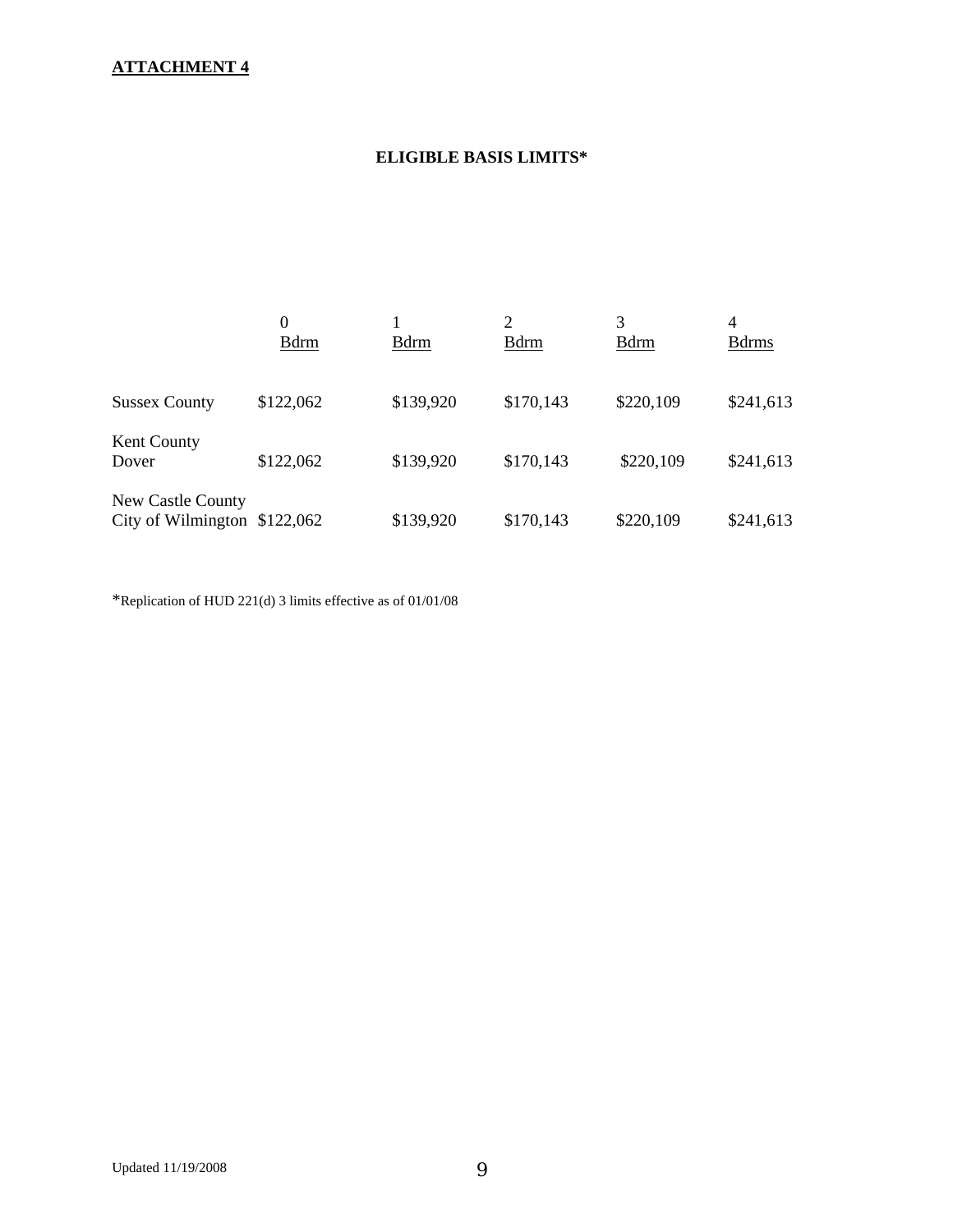## **ATTACHMENT 5**

#### **LIVABLE DELAWARE MAPS AND STRATEGY AREAS**

Livable Delaware Strategies and Maps can be accessed on the web at *http://www.state.de.us/planning/shape/strategy/stratmap.pdf*

NOTE: The Livable Delaware Maps are not property specific for properties that appear to border more than one type of growth area. If property location is not clear, DSHA will make the final determination.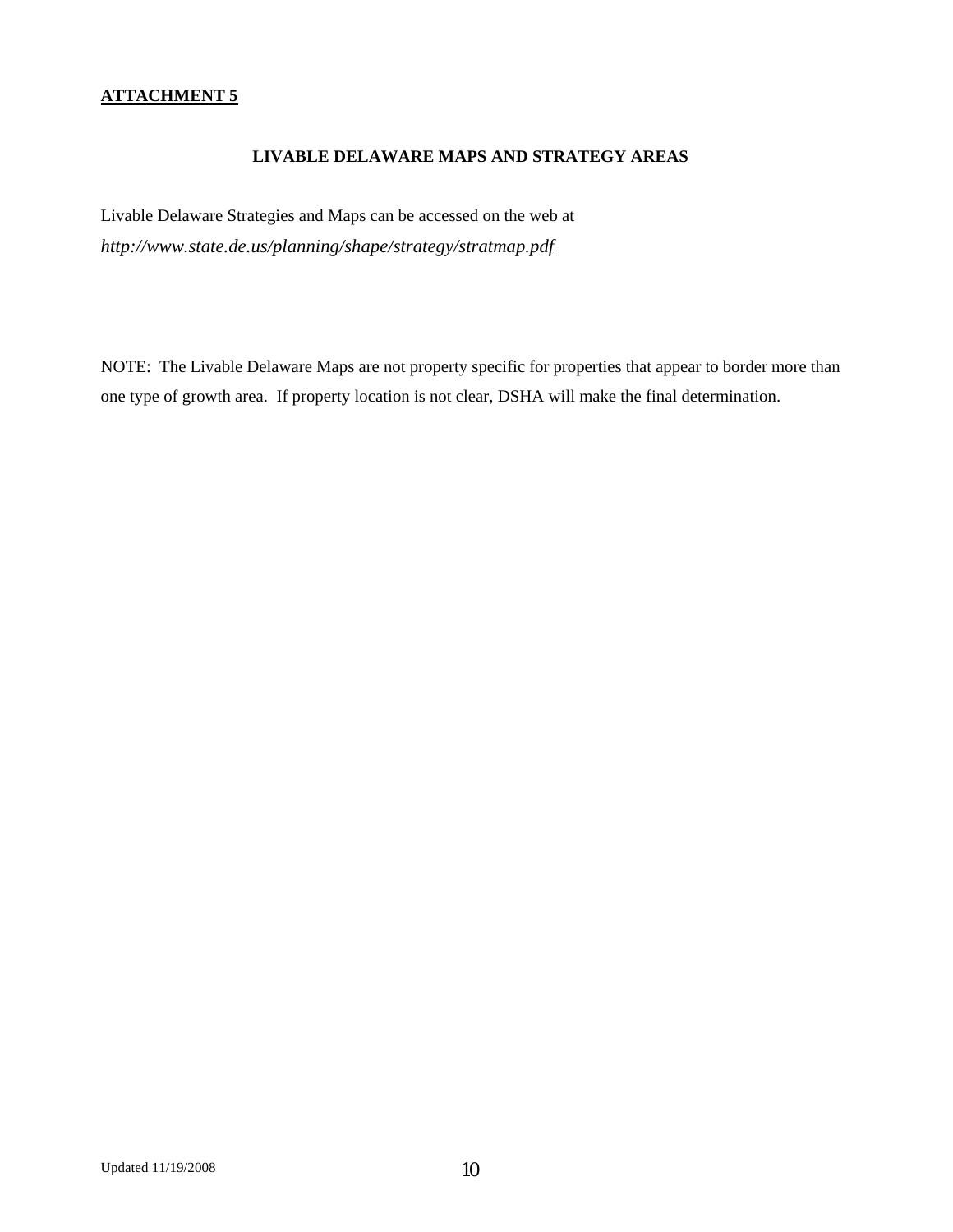LEAVE BLANK (Map will be inserted here)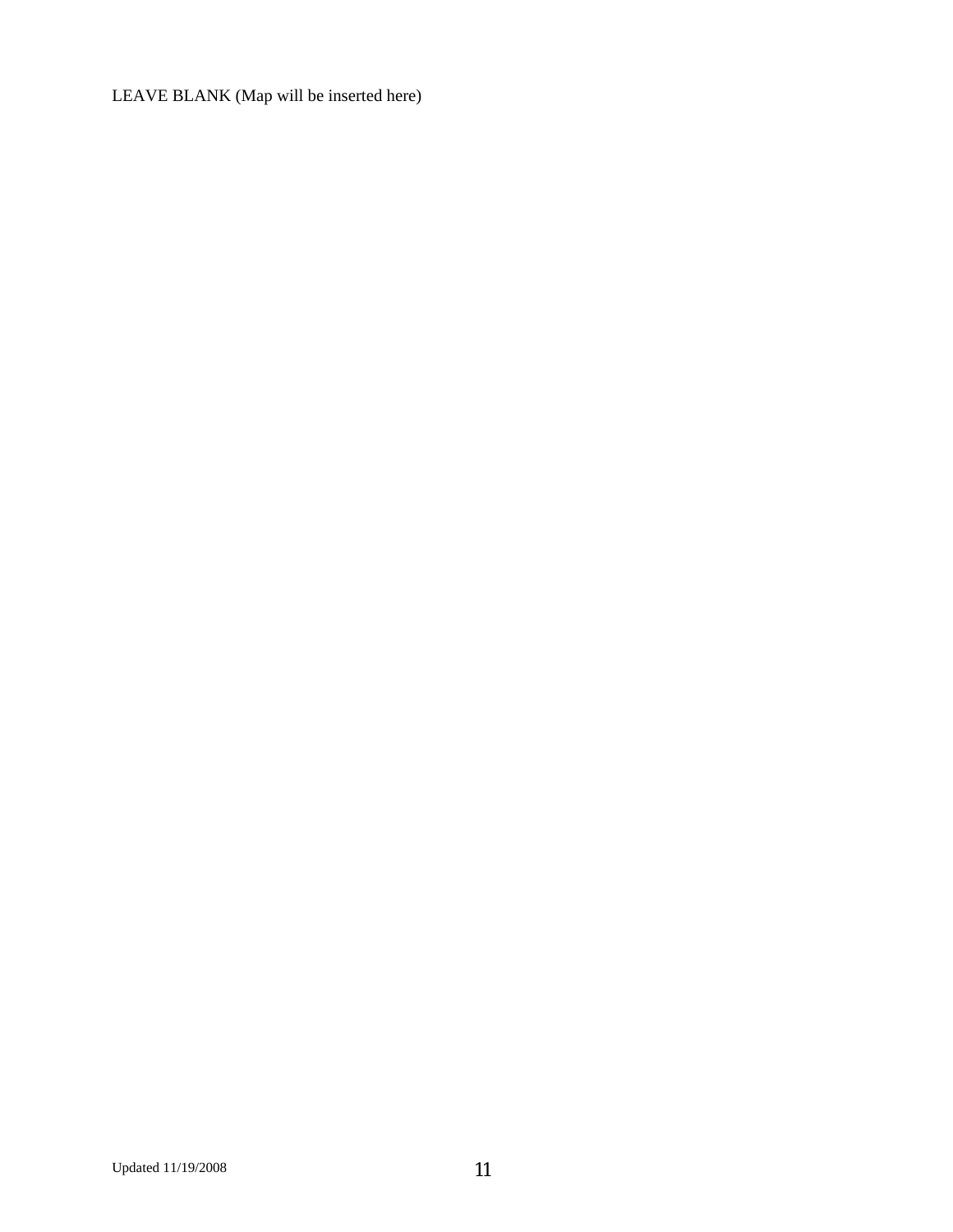#### DELAWARE STATE HOUSING AUTHORITY LOW INCOME HOUSING TAX CREDIT PROGRAM

#### **Application Checklist**

The following exhibits must accompany the Low Income Housing Tax Credit Application. Those exhibits marked with an asterisk (\*) may be omitted at the time of application and the application will still be considered a complete package for competitive purposes only. Please note, however, that DSHA requires submission of applicable exhibits listed below before making a Tax Credit allocation. Please be sure each exhibit is labeled with the appropriate number.

#### **DEVELOPMENT TEAM**

| *Exhibit 1 | Articles of Incorporation, Limited Liability Company Agreement, By-laws,<br>Partnership Agreements, and Tax Status.                                                                                                                                                                                                                                                                                                                               |
|------------|---------------------------------------------------------------------------------------------------------------------------------------------------------------------------------------------------------------------------------------------------------------------------------------------------------------------------------------------------------------------------------------------------------------------------------------------------|
| Exhibit 2  | Non-Profit Status - Documentation of Section 501 (c)(3) or (4) status, which states<br>exempt purposes including the fostering of low-income housing, charitable purpose.                                                                                                                                                                                                                                                                         |
| Exhibit 3  | Verification of General Partner Ownership, through a written agreement. (For<br>non-profits only.)                                                                                                                                                                                                                                                                                                                                                |
| Exhibit 4  | Joint Venture Agreement, if applicable. Applicant must submit an agreement to<br>DSHA, outlining the current and long-term roles of the partners. An <b>unqualified</b> legal<br>opinion must be submitted with the application that states the joint venture meets the<br>requirements of Section 42 and DSHA as it relates to being considered eligible to<br>compete in the Non-Profit Pool.                                                   |
| Exhibit 5  | Background and Experience of Board Officers and Staff. Resumes and/or lists of<br>officers are required.                                                                                                                                                                                                                                                                                                                                          |
| Exhibit 6  | <b>Resolution</b> - Documentation of Applicant's governing body approving tax credit<br>application and/or loan request must be submitted. (For non-profits only.)                                                                                                                                                                                                                                                                                |
| Exhibit 7  | <b>Developer Experience - Complete the Real Estate owned/developed schedule by listing</b><br>all previous multi-family housing development experience and that of any principals of<br>the organization. For each development, include the name, number of units, type of<br>financing and whether subsidized (type of subsidy) or unsubsidized. Please use the<br>attached DSHA Real Estate Development Schedule attachment in the Application. |
| Exhibit 8  | <b>Current Financial Statement for each Principal Owner, Developer and/or General</b><br><b>Partner.</b> If the ownership entity is an existing organization, the most recent and prior<br>year's audited financial statements must be included.                                                                                                                                                                                                  |
| Exhibit 9  | Resumes of Contractors, Surveyor, Architect, and Marketing Agents and Other<br><b>Members of the Development Team.</b>                                                                                                                                                                                                                                                                                                                            |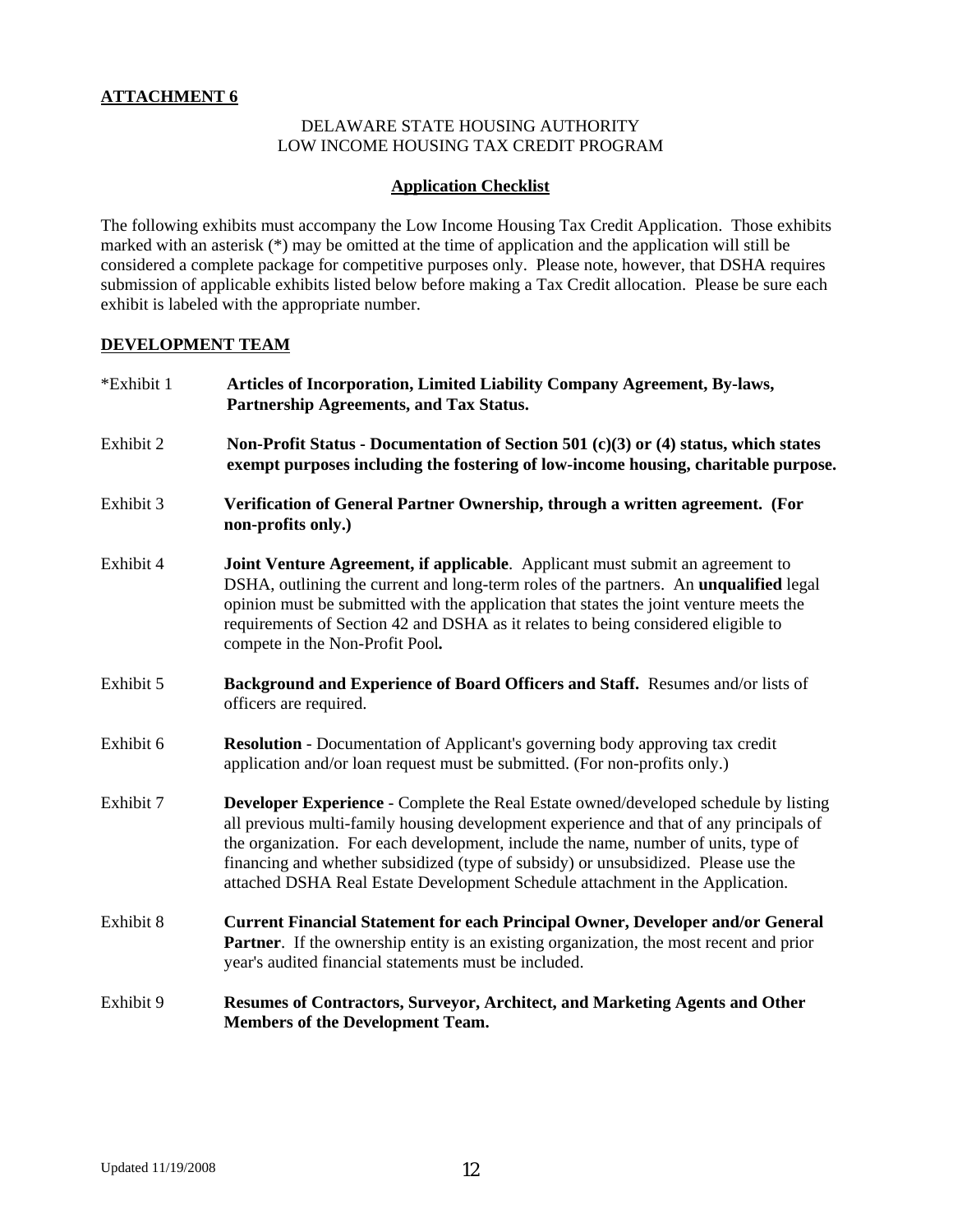Exhibit 10 **Management Agent Qualification Application** - include all required attachments (i.e., management plan, audited financial statements, copy of marketing plan explaining in detail the procedures to be utilized in renting up the units). Please attach the Affirmative Fair Housing Marketing Plan with this Exhibit. (NOTE: All management agents must meet DSHA's management agent's requirements).

Exhibit 11 **IRS Form 8821, Tax Information Authorization.**

#### **OTHER MINIMUM THRESHOLD INFORMATION**

Exhibit 12 **Local and Community Notice for Acquisition/Rehabilitation** - Applicants must notify, via certified mail, the county executive, the local state senator, and the local state representative or if in a municipality, the local mayor/council president and the local state senator and the local state representative that an application has been submitted. Applicant must also notify, via certified mail, all neighborhood associations, civic groups and community organizations within 1/4 mile of the proposed development, after submitting the application. In New Castle County or Wilmington, the New Castle County Office of Community Governing or the Community Organization Guide, City of Wilmington, Office of Planning are possible sources for a listing of neighborhood associations. A Copy of the Civic Association Directory for New Castle County is available through the New Castle County Office of Community Governing **(302 395-5532**) . Or in the case of sites located in Wilmington , a copy of the Community Organization Guide is available from the City of Wilmington, Office of Planning. DSHA claims no responsibility regarding the inclusion or exclusion of civic groups, neighborhood associations and or community organizations listed in the above referenced guides. For all Kent and Sussex counties, if said lists do not exist, developer must exercise due diligence and make specific contact with their local legislators to obtain information on specific and legitimate groups in notifying the appropriate surrounding communities. Legitimate (organized with by-laws) neighborhood associations, civic groups and community organizations must be in existence at the time of notification. All letters providing notice pursuant to this section shall be substantially in the same form as provided in the LIHTC application. Applicants/sponsors must certify to compliance with this section, as well as document proof of compliance in the form of U. S. Postal certified mailing receipts, stamped green cards and certification letter submitted to DSHA by 4:00 pm **April 6, 2009.** Failure to submit the above-referenced certification, stamped receipts and green cards to DSHA by the deadline will result in disqualification of the sponsor's application. DSHA reserves the right to reject any application where the notice does not conform to the form notice as provided by DSHA and/or otherwise failing to comply with the provisions of the local government and community notice requirements. New construction applications are exempt from this notice requirement.

## *NOTE: Applicants that successfully earn full points within the Community Outreach Notice scoring category shall be considered as meeting the Local and Community Notice for Acquisition/Rehabilitation Developments minimum threshold requirement.*

Exhibit 13 **Letter of Support from Local Public Housing Authority** - A letter of support that indicates that local public housing waiting lists and/or Section 8 existing waiting lists will be used when marketing the property.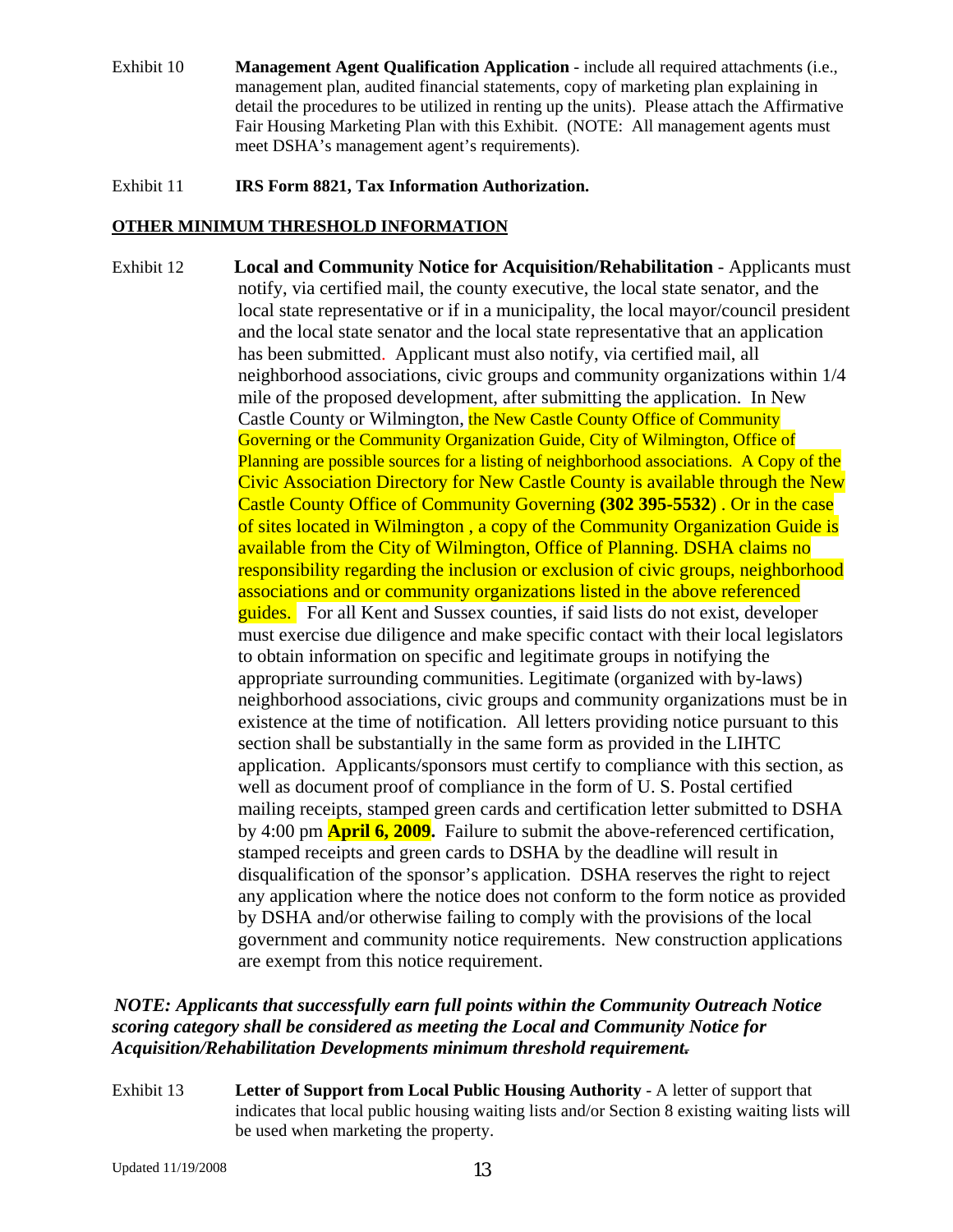- Exhibit 14 **Independent Market Study** Document of sufficient scope to determine if Low Income Housing is in demand and is feasible for the proposed location. Market Study must include, but not necessarily be limited to, the information noted in the attached Market Study Requirements Outline. Additionally, the market study shall clearly indicate distances to services, which include but are not limited to, retail/commercial facilities, employment, daycare and public transportation. List and describe separately how each of these services that the development has access to improves the quality of life for the residents. **DSHA must pre-approve the preparer of every market study.** Minimum requirements for the preparer are also noted on this outline. (Please supply three copies).
- Exhibit 15 **Letter of Government Support** Documentation from the local government indicating its support of the development and endorsing the development in the current round of competition. This letter must be from The Chief Executive Officer of the municipality in which the development is located and must precisely reflect the development as submitted without modification or qualification.

#### *Additional Information*

- Exhibit 16Conversion to HomeownershipA detailed marketing plan must be submitted which includes a statement from the applicant that the Declaration of Restrictive Covenants shall reflect a right of first refusal is granted by the owner to the residents. Units must be offered at their fair market value at the time of the original residents initial occupancy of the unit, that the applicant will agree to total costs per unit subject to the limits of Section 221 (d)(3)(ii). A detailed marketing plan, projections on maintenance, tenant reserve funds, homeownership training, continued affordability, sales price calculation, lease/purchase agreements including rules and regulations, etc must also be included with the application. The plan will be evaluated for feasibility and compliance with all regulations (Section 42, Fair Housing, and all other funding sources requirements). All syndication documents must reflect the conversion**.**
- Exhibit 17 **Special Needs Verification** Developers that will rent units in the development to one or more of the targeted special needs populations must make available a minimum of three services specifically addressing the needs of the identified group. One hundred percent (100%) of the property must be made available for the special needs population. A minimum of three (3) appropriate services must be provided free of charge to the residents. Documentation of what these services are and how these services will be paid for must be provided. Contracts and or letters of agreements must be attached.
- Exhibit 18 **Social Services Verification** The provision of social and support services is an integral part of any attempt to improve the quality of life of the residents of the development. Services must be affordable, appropriate, available and accessible to the development's tenants. Services should be actively linked to the residents and not simply provided to the community at large and must be provided on-site. Please include the following with this exhibit: qualifications of the social service organizations that will be utilized at the property, including their history, capacity and experience; program description including the details and goals of the programs for the residents; contracts or commitment letters from each social service provider. NOTE: Fees may be charged to residents for social services (and not be included in the gross rent) as long as the services are OPTIONAL.
- Exhibit 19 **Certification for Community Revitalization-** See Attachment 11.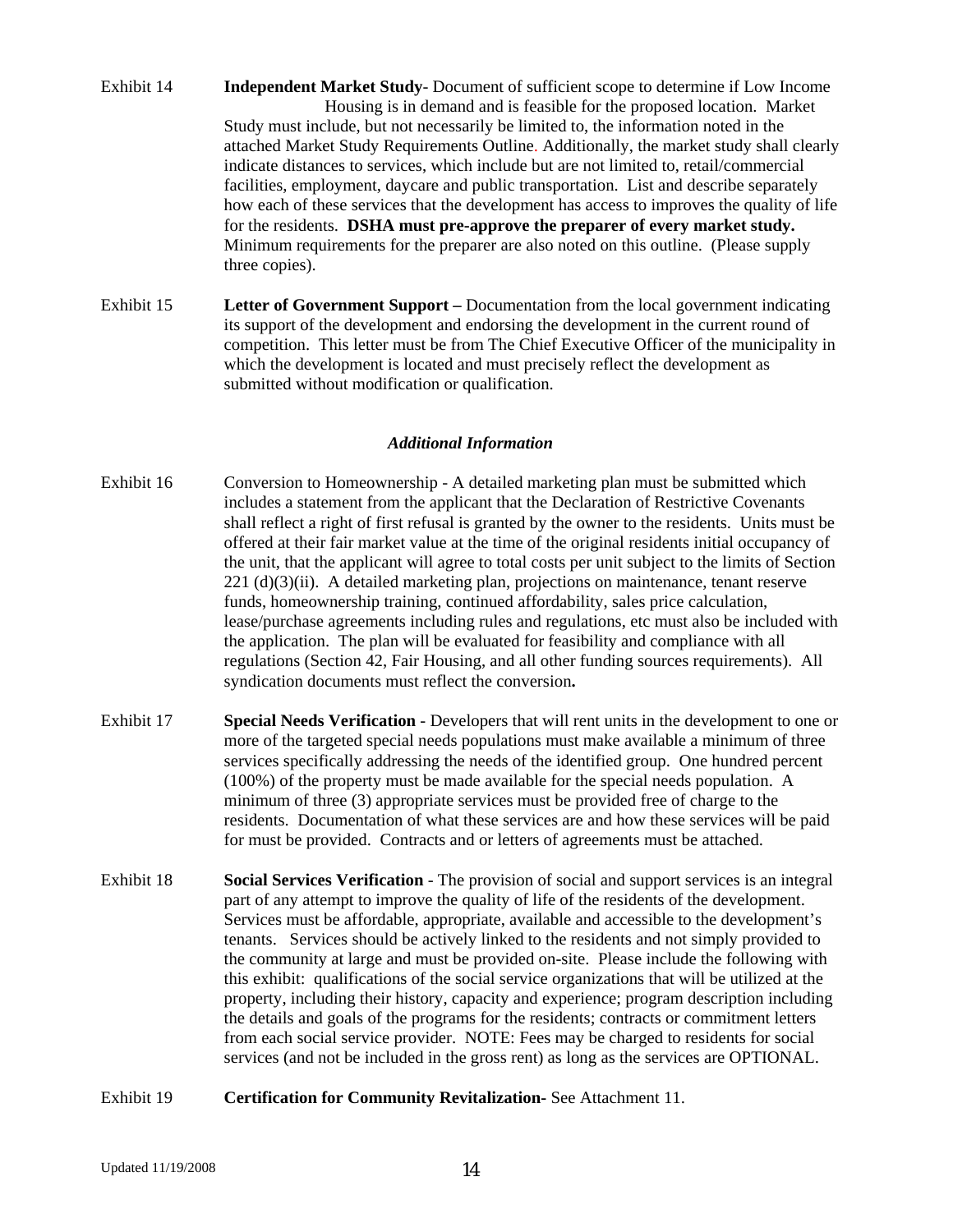- Exhibit 20 **Amenities** Documentation through preliminary plans and/or specification of new amenities claimed for points.
- Exhibit 21 **Community Outreach** Documentation that the following occurred by **February 25, 2009.**
	- 1) Notification to community organizations within one-quarter mile of the development, the county executive, the local state senator and the local state representative or if in a municipality, the local mayor/council president, the local state senator and the local state representative by certified mail. Post office stamped green cards and receipts must be attached.
	- 2) Documentation of meetings/presentations with the local community. Copies of notices, correspondence and sign-in sheets must be attached.

#### **SITE INFORMATION**

| Exhibit 22 | <b>Site Control</b> - Site control can be demonstrated by recorded deed, recorded long term |
|------------|---------------------------------------------------------------------------------------------|
|            | lease, municipal or county disposition and development agreement, an option to purchase     |
|            | or lease, or a purchase contract. The sales agreement or lease agreement and all pertinent  |
|            | terms therein must be submitted at the time of application. DSHA reserves the right to      |
|            | determine a development is ineligible to compete for tax credits if site control            |
|            | documentation is amended after application submission.                                      |

#### Exhibit 23 **Utility Availability** - Please include the following with this exhibit:

- 1) Verification of adequate sewer and water capacity, gas, electric, and storm water.
- 2) Proof from utility company that the building has not been occupied for at least three years, if applicable.
- 3) Written verification of utility allowances for all tenant paid utility costs from Public Housing Authority, RHS, or local utility company estimates.
- Exhibit 24 **Zoning** Please include the following with this exhibit:
	- 1) Verification of zoning classification, re-zoning, or variance application request.
	- 2) Census Tract Verification.
	- 3) Livable Delaware location verification.
- Exhibit 25 **Location Map.**
- Exhibit 26 **Photograph of Property.**
- Exhibit 27 **Phase I Environmental Audit**. (If development expects to receive state or federal funding, applicant must also complete an "Environmental Review Checklist" provided in the LIHTC Application Part II - Attachment F.)
- Exhibit 28 **Verification of Flood Plain and Wetlands Status and Other Unusual Site Features or Notice of Non-Applicability Exists**.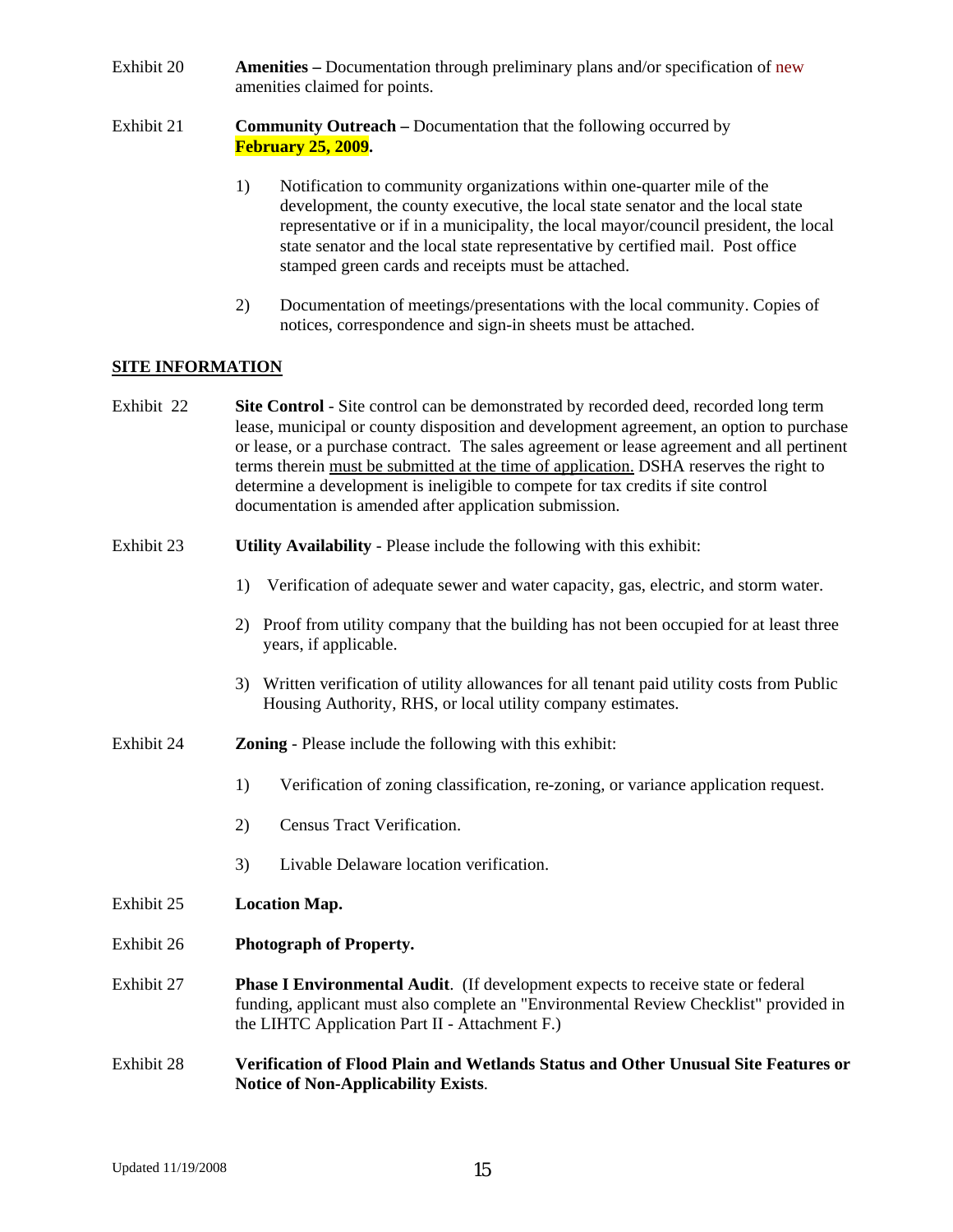Exhibit 29 Energy Efficiency - Documentation of all new design features that exceed the minimum construction/rehabilitation standards for energy efficiency. See the table on page 45 of the Minimum Construction/Rehabilitation Standards for a list of minimum energy standards. Items that are standard building practices (i.e. caulking) or are required by building or rehabilitation codes will not receive points.

#### **ACQUISITION/REHABILITATION PROPERTY INFORMATION**

- Exhibit 30 **Current Operating Budget, if applicable.**
- Exhibit 31 **Improvements** Documentation of all rehabilitation/improvements done to the property in the previous ten (l0) years, if applicable. Please include with this Exhibit, the Rehabilitation Checklist that is an attachment in the Qualified Allocation Plan.
- Exhibit 32 **Relocation** Description of relocation plans and cost, if applicable. In addition, documentation of preliminary income certifications for residents residing in occupied units demonstrating that they are tax credit income eligible or a certified letter from said residents indicating their willingness to be relocated is required for units that will be counted as tax credit eligible. Verifications/certifications of current residents income must be included with the application.
- Exhibit 33 **Preservation/Rehabilitation**  (A.) Tax Credits: Any tax credit housing development, which has completed its compliance period, that is in (1) need of substantial rehabilitation or (2) at risk of losing its affordability; or, (B). Subsidized: Any currently occupied *subsidized* housing development (see **Subsidized Housing** definition in the QAP) in (1) need of substantial rehabilitation or (2) at risk of losing its affordability or (C) Conversion: Any non-subsidized, non-tax credit housing development considered substandard in need of substantial rehabilitation that may be converted into newly restricted and assisted affordable housing rental units. To receive points in the preservation category, for the definitions  $(A)$  or  $(B)$ , the applicant must submit written confirmation from the contract administrator and/or other documentation of imminent expiration of affordability controls. To compete in the preservation/rehabilitation pool, the applicant must provide documentation that the development meets one of the above definitions.
- Exhibit 34 **Historic Preservation**  Documentation that individual property is listed on National Historic Register.
- Exhibit 35 **Federally-Assisted Distressed Property** Summary of how the property qualifies as a distressed federally assisted property, if applicable.
- Exhibit 36 **Ten-Year Rule.** A sworn statement that property has not transferred ownership within the last ten years.

## **CONSTRUCTION INFORMATION**

Exhibit 37 **Physical Needs Assessment** - must be completed by a licensed architect and include an energy audit completed by a certified energy rater.

.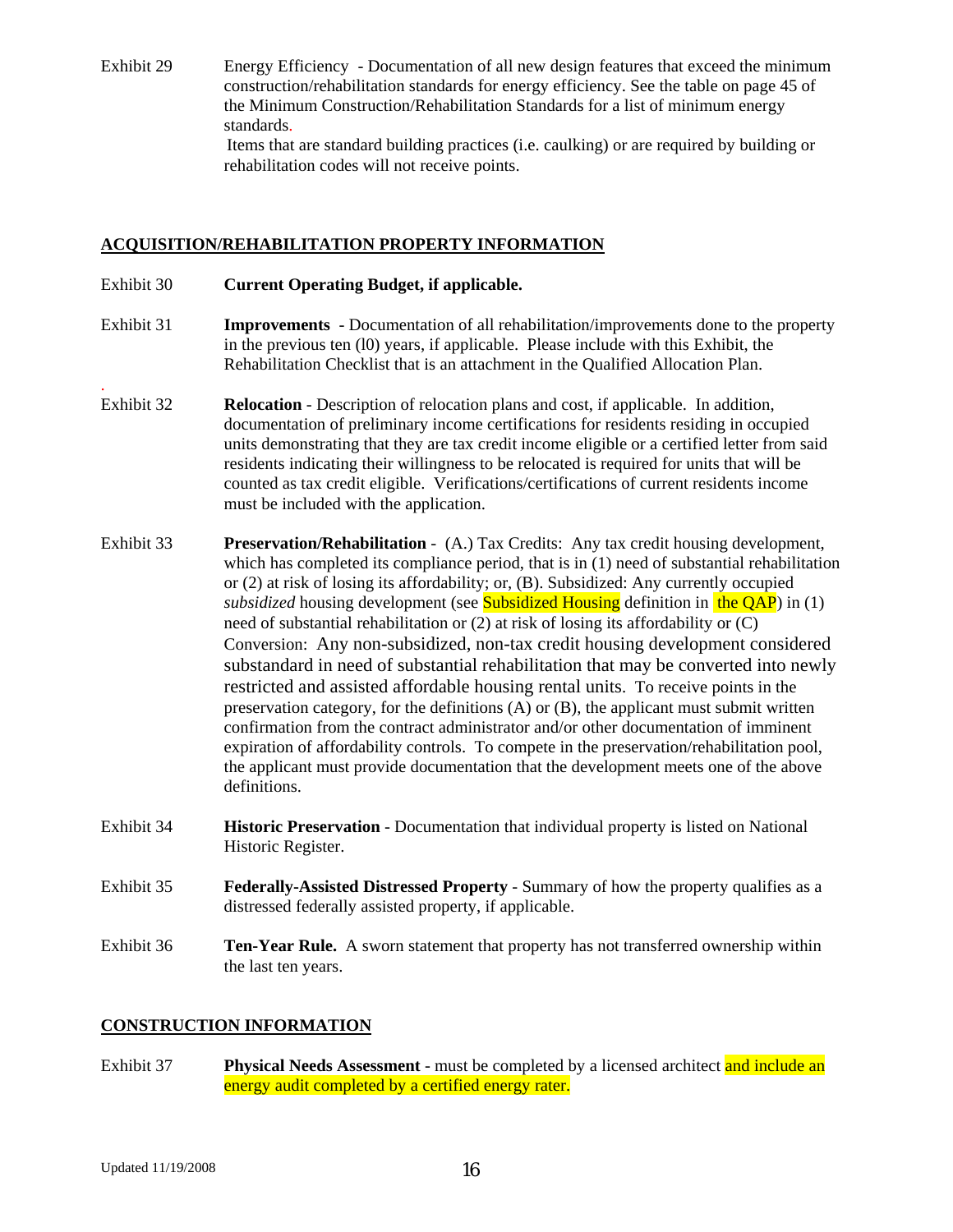| Exhibit 38  | Minimum Square Footage and Bedroom Mix - Preliminary plans of adequate detail to<br>verify that units satisfy minimum square footage requirements, bedroom size, and mix.<br>Per 2003 International Building Code, City of Wilmington definition of Single Room<br><i>Occupancy (SRO) / Efficiency is as follows:</i> |
|-------------|-----------------------------------------------------------------------------------------------------------------------------------------------------------------------------------------------------------------------------------------------------------------------------------------------------------------------|
|             | 1208.4 Efficiency dwelling units. An efficiency unit shall conform to the requirements of<br>the code except as modified herein:                                                                                                                                                                                      |
|             | 1. The unit shall have a living room of not less than 220 square feet (20.4 m) of<br>floor area. An additional 100 square feet $(9.3 \text{ m})$ of floor area shall be<br>for each occupant of such unit in excess of two.<br>provided<br>2. The unit shall be provided with a separate closet.                      |
|             | 3. The unit shall be provided with a kitchen sink, cooking appliance and<br>refrigeration facilities, each having a clear working space of not less than 30<br>inches (762 mm) in front. Light and ventilation conforming to this code shall be<br>provided.                                                          |
|             | 4. The unit shall be provided with a separate bathroom containing a water closet,<br>lavatory and bathtub or shower.                                                                                                                                                                                                  |
| Exhibit 39  | <b>Detailed Preliminary Plot Plan.</b>                                                                                                                                                                                                                                                                                |
| *Exhibit 40 | Architect/Artist's Rendering of Site and Proposed Development.                                                                                                                                                                                                                                                        |
| *Exhibit 41 | <b>Department of Natural Resources and Environmental Control - Documentation</b><br>regarding National Pollutant Discharge Elimination System - Notice of Intent.                                                                                                                                                     |
| *Exhibit 42 | <b>National Emission Standard for Hazardous Air Pollutant.</b>                                                                                                                                                                                                                                                        |
| *Exhibit 43 | <b>Erosion and Sedimentation Control Plan.</b>                                                                                                                                                                                                                                                                        |
| *Exhibit 44 | <b>DELDOT Entrance Permit, if applicable.</b>                                                                                                                                                                                                                                                                         |
| *Exhibit 45 | Model Energy Code - Building compliance.                                                                                                                                                                                                                                                                              |
| *Exhibit 46 | <b>Fire Marshal Conditional Approval.</b>                                                                                                                                                                                                                                                                             |
| *Exhibit 47 | <b>Architectural Accessibility Board Approval.</b>                                                                                                                                                                                                                                                                    |
| *Exhibit 48 | Site Plan with Easements Notated (ALTA).                                                                                                                                                                                                                                                                              |
| *Exhibit 49 | <b>Building Permit.</b>                                                                                                                                                                                                                                                                                               |
| *Exhibit 50 | <b>Plans and Specifications.</b>                                                                                                                                                                                                                                                                                      |
| Exhibit 51  | Energy Star Partner Certification. At time of application, the general contractor<br>must provide evidence they are an Energy Star Partner with proper certification.                                                                                                                                                 |
| *Exhibit 52 | Realty Transfer Tax - Title 30 §5401 (8) c (See DSHA for form).                                                                                                                                                                                                                                                       |
|             | LEVERAGING AND FINANCING INFORMATION                                                                                                                                                                                                                                                                                  |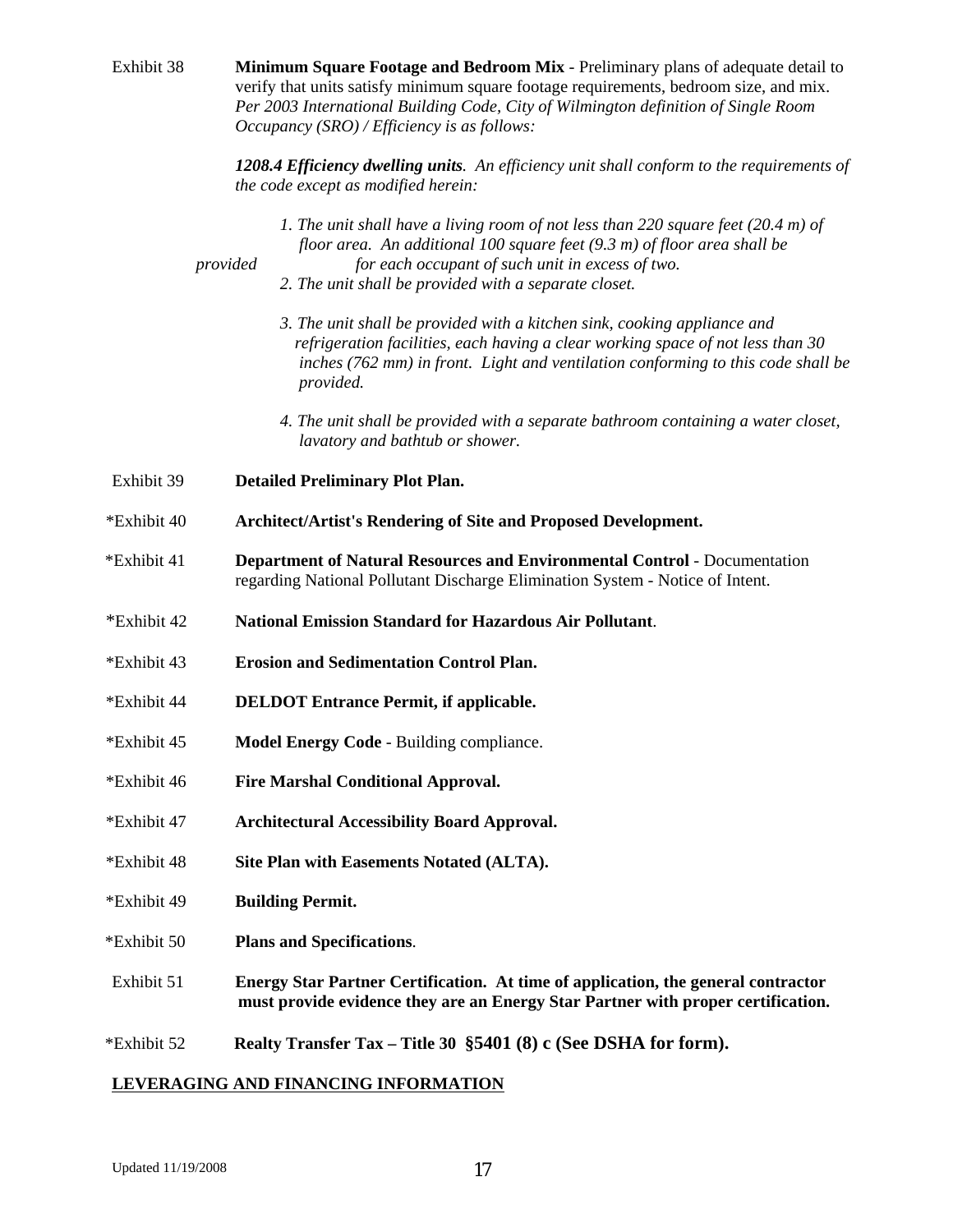#### Exhibit 53 **Developers Proposed Cash Flow Proforma.**

- Exhibit 54 **Details of Debt Financing.** At time of Tax Credit application, proof must be provided that construction and permanent financing applications have been made. Sponsors must provide letters from the lending/funding entities, which include items, such as: date of application, amount of financing, interest rate, term and a statement that the application appears to be in good order. Financing commitment letters from all funding entities are due by **07/31/09.** The sponsor must submit documentation with the commitments, which outlines the position of each funding source. Developments, which have funding commitments at the time of application, need only submit the commitment letters and documentation outlining the position of each funding source.
- Exhibit 55 **Land Value** A Summary Appraisal Report, from a qualified professional appraiser, of the unimproved land value. Prior to allocation, a property appraisal and, if applicable, a copy of the settlement sheet will be required. Appraisers are required to contact DSHA for a list of comparable LIHTC properties, which are to be included as comparables within property appraisal report. NOTE: The Summary Appraisal Report and the Property Appraisal should not be more than six months old.
- \*Exhibit 56 **Details of Equity Financing** including written description of syndication details and copy of agreement (if applicable), award letter of grant, etc. NOTE: If claiming points for leveraging additional net equity, a detailed letter of intent must be submitted.
- Exhibit 57 **Details of Leveraging** Please describe, in detail, the calculations on how DSHA controlled funds, including tax credits, HOME funds and Housing Development Funds, are used to leverage other funding sources. NOTE: If claiming points for leveraging additional net equity, a detailed letter of intent must be submitted.
- Exhibit 58 **Verification of Local Government Contribution, if applicable**. Documentation of contribution that financially reduces the development and/or operating cost of the developments over a five-year period (i.e., tax abatement, waiver of fees, donation of land, etc).
- Exhibit 59 **Preservation Developments, including Section 8, RHS Section 515 Multi-Family Program and RD's 514-516 Farm Labor Housing** - Proof that an application for rental assistance as well as capital assistance has been made and received by Rural Development or HUD.
- Exhibit 60 **Developer Blank Points Work Sheet** Developers should score themselves on the attached form. (Must also be completed by tax-exempt bond properties.)

#### **OTHER**

- Exhibit 61 **Government Jurisdiction** Names and addresses of the following individuals in whose district/jurisdiction the development is to be located: State Senator, State Representative and Chief Executive Officer. In addition, names and addresses of all neighborhood associations, civic groups and community organizations within one-quarter mile of the proposed development.
- \*Exhibit 62 **Cost Certification** Note: The cost certification will be due ninety (90) days after substantial completion or certificate of occupancy, whichever occurs later. If the cost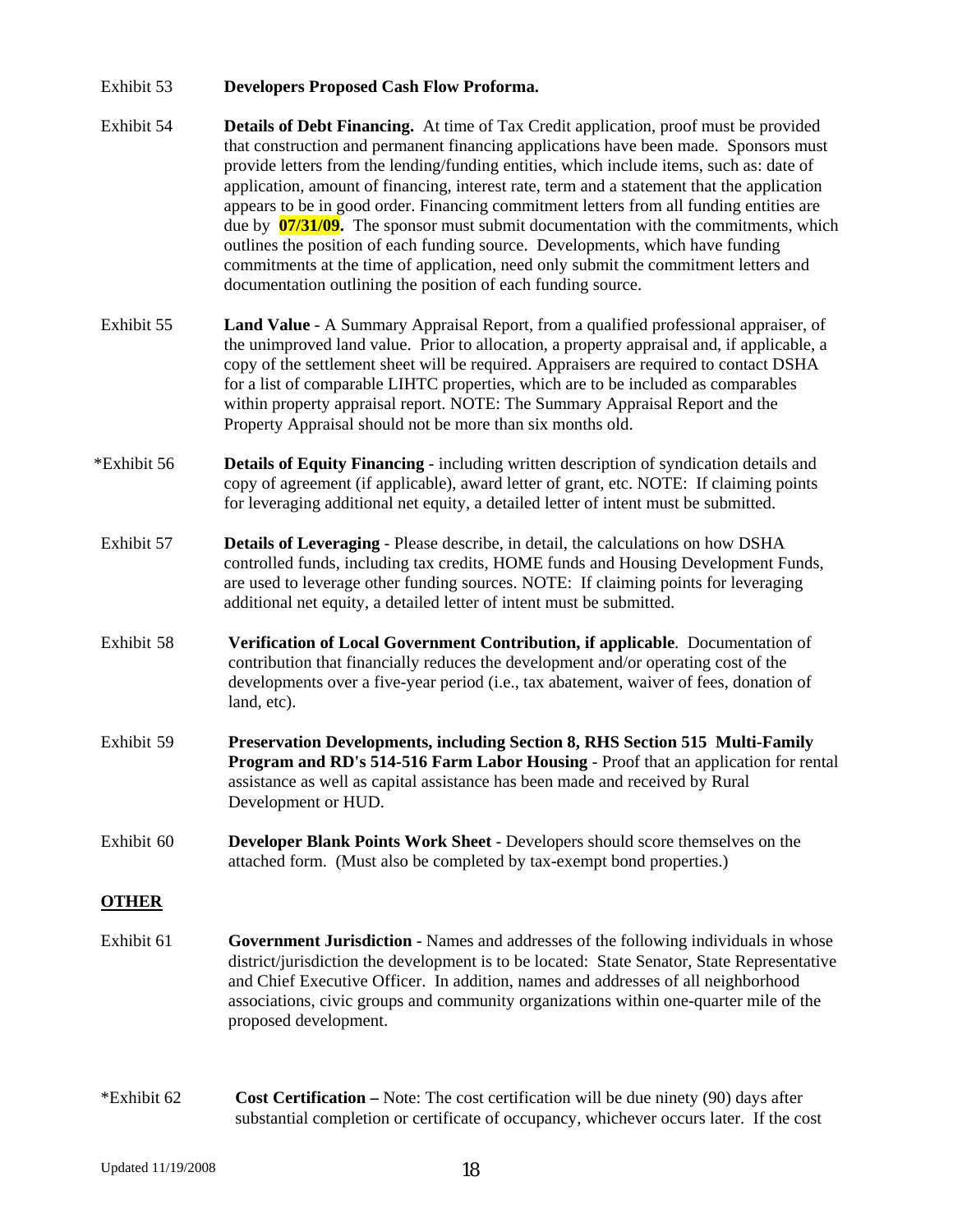certification is submitted after the deadline date, a 2% fee (of the credit allocation amount) will be due prior to the issuance of the IRS form 8609, Low Income Housing Credit Allocation Certification for any building. The cost certification must be completed by Borrower and Contractor. (See DSHA for forms).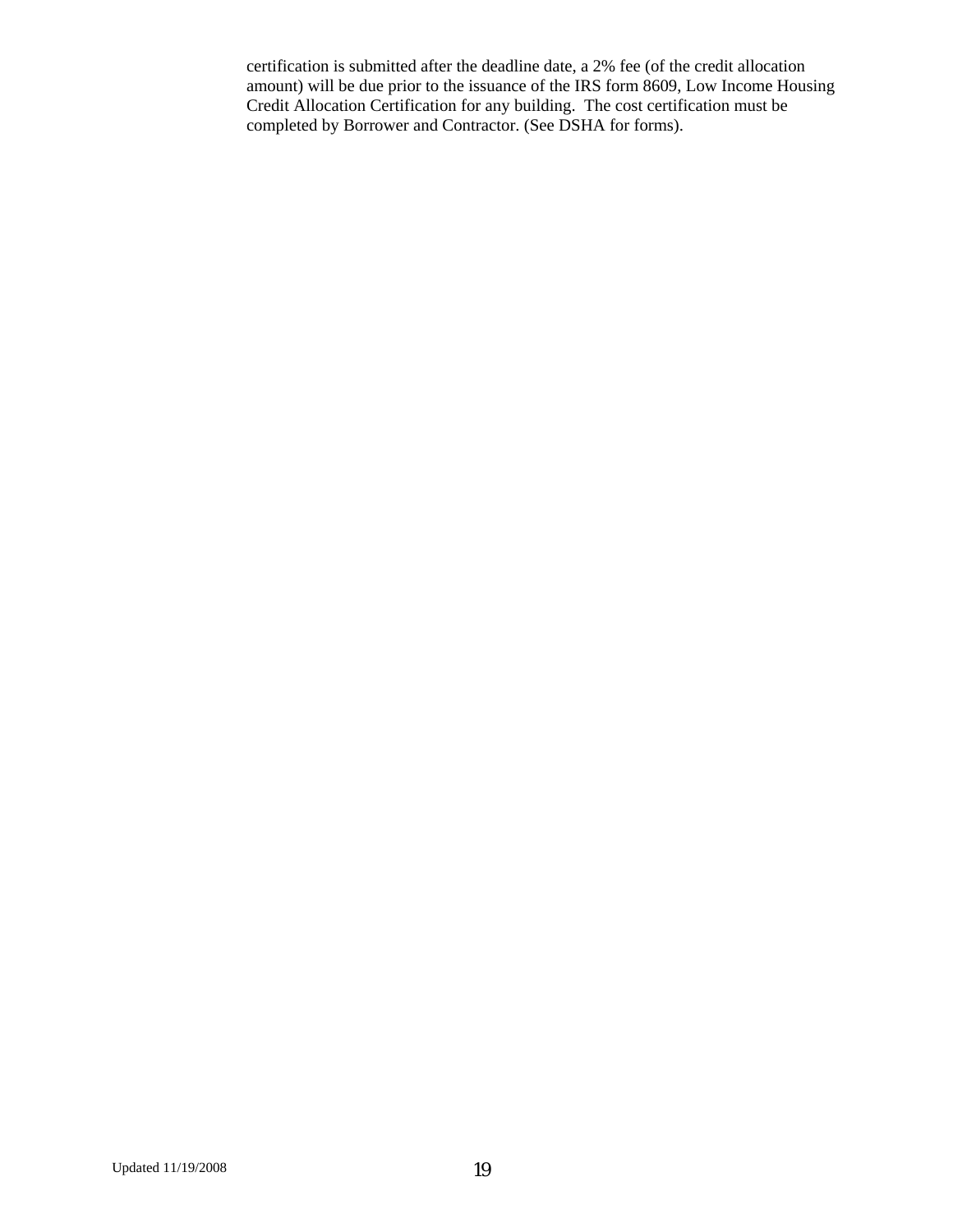#### **ATTACHMENT 7**

#### **MARKET STUDY REQUIREMENTS CHECKLIST**

Low Income Housing Tax Credit Program Market Study Requirements Checklist

A market study of the population to be served by a Tax Credit assisted complex must include recent data about employment, demographic and housing trends for the defined market area.

While the below checklist outlines the study's requirements, a market study is not complete unless it also includes an analysis of the data. The data and analysis must clearly document sufficient demand in the market to support the proposed property without negatively impacting the concentration of existing tax credit developments and other affordable housing developments within the same market area. The study must identify any data sources, assumptions, estimates, projections, and models used in the analysis. *The study must contain a signed statement by the preparer that they have read DSHA's market study requirements, agreed to perform the market study in accordance with DSHA market study requirements, and attests to the ability of the market to support the proposed housing units based upon market conditions.* **DSHA must pre-approve the preparer of every market study.**

#### \_\_\_\_ *Description of Proposed Property*

Describe the proposed property and the expected target population, which should be defined by presenting a demographic profile in terms of age, income, household composition, and current living situation. This description should also identify all proposed rent and amenities to be offered within the proposed property. Describe how the characteristics of the proposed property including unit mix, rent levels, proximity to services, and amenities will meet the needs of the target market.

#### \_\_\_\_ *Site Assessment*

Evaluate the proposed site with regard to: physical features of the site and adjacent parcels; accessibility to markets, services, employment, and educational institutions; and compatibility of surrounding neighborhoods and land uses.

#### **The market study shall provide under a separate exhibit, a map indicating the name(s) and distances of the features listed below:**

**Features Retail facilities. Daycare facilities and schools (for family developments). Medical centers. Bus Line(s). Town Centers. Entertainment venues, i.e. movie theaters, restaurants, etc. Market rate rental housing. Other low-income housing.** 

**The exhibit shall also include detail describing the proposed site and its proximity to major roads, the economic mix of the area, as defined by census data, and employment opportunities.** 

\_\_\_\_ *Define Market Area* 

Using geographic, demographic, and mobility factors, define the geographic area from which the majority (typically 60% to 90%) of potential residents of the proposed property are likely to move.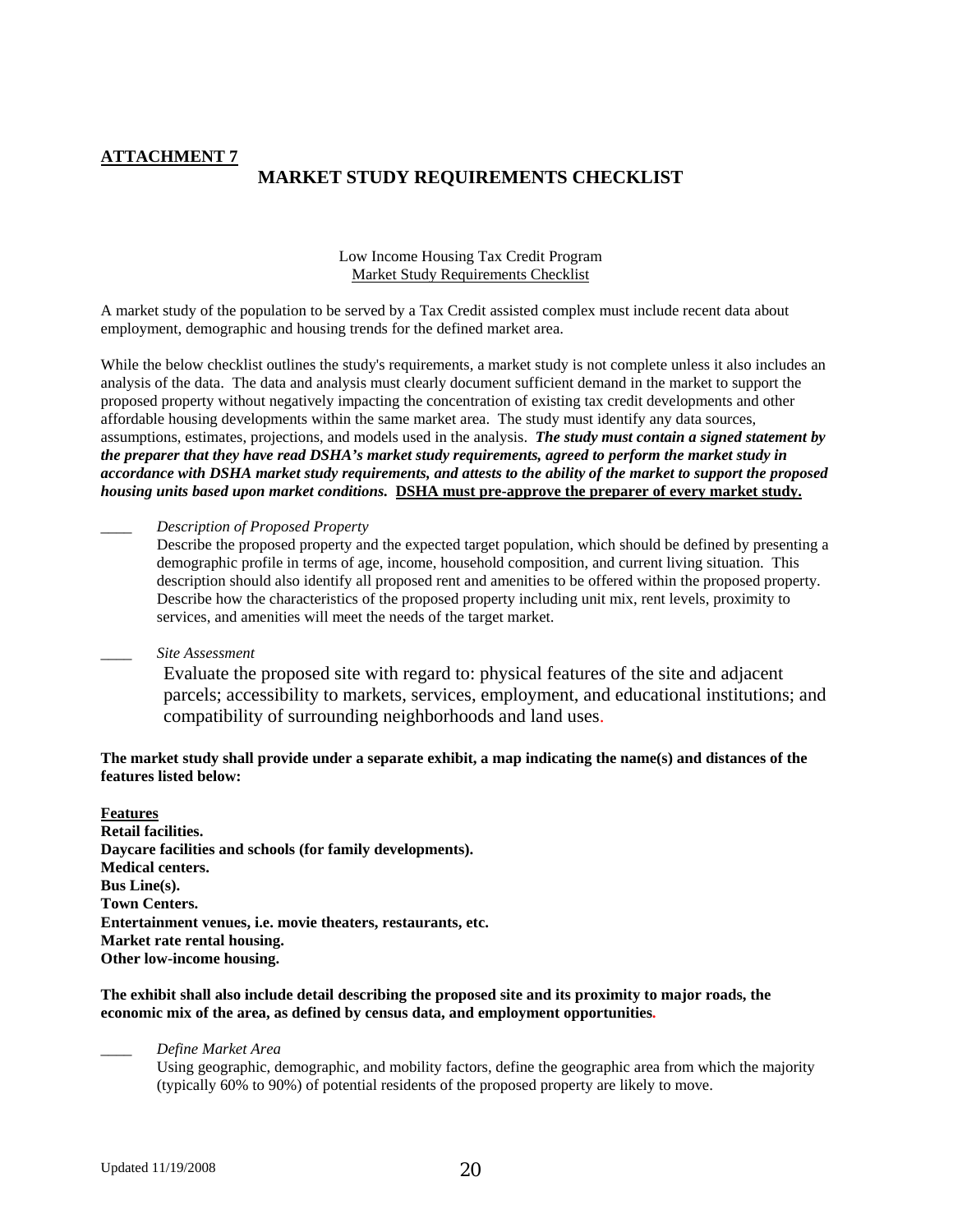#### \_\_\_\_ *Market Area Characteristics*

- \_\_\_\_ *Demographic Trends* Information to include: population by age cohorts, household formation rates by age of head of household; household income distributions by age of household; owner/renter ratios by age of head of household, and the likelihood of presence of children by age of household. This information is to determine household composition (age, income, and presence of children) and housing demand for ownership and rental units.
- \_\_\_\_ *Economic Trends* Information to include: number of jobs by various occupational categories; major employers, number of jobs, salary ranges and location, median household incomes; and economic development activities.
- *Housing Supply* Information to include: number of owner and rental units by cost (value or rent) and quality; for sale housing and rental vacancy rates; estimate of owner and rental unit needs for current year and next three (3) years.
	- \_\_\_\_ *Market Area's Competitive/Comparable Housing Analysis:*

The market study should identify and consider existing, as well as planned competition, that is within or proximate to the defined market area. Analysis should be based upon the specifics of the proposed property, such as target population, rent levels, bedroom mix, with any other type of housing the analyst deems competitive within the defined market area. This analysis should compare how existing sites meet the market demand and how these sites will be impacted by the proposed property. The analysis should include:

- Property name, address and age;
- Number of units by unit types (efficiency, one, two bedroom etc.);
- Monthly gross rent by unit type;
- Units size;
- Monthly rent per square foot;
- Vacancy rates;
- Five-year rent increase history;
- Services and amenities included in rent;
- Subsidized units or income-restricted units (federally or state-assisted).
- Occupancy levels, turnover and extent of waiting list;
- Development and unit amenities in chart format.

#### \_\_\_\_ *Market Demand / Needs Analysis:*

Evaluate the need for the proposed property within the defined market area by determining the eligible population that would potentially be willing to move into the proposed site. Existing and proposed competition identified in the competitive analysis must also be deducted from the available net demand, to arrive at an unaccommodated demand pool, which the proposed site must penetrate.

The study should clearly describe the methodology and assumptions utilized to demonstrate that the market is deep enough to support the proposed property. It is important that the assumptions, particularly those regarding target population, income levels, be consistent with the proposed property and the specific market being targeted.

#### *\_\_\_\_ Absorption Analysis:*

The market study must provide a time schedule for absorption for the proposed property by analyzing and discussing the characteristics and depth of the target market which justify the estimated rate of absorption. Turnover potential of competitive existing sites must be included in this analysis.

#### NOTE: ANY RELATIONSHIP BETWEEN THE PREPARER AND THE PROPERTY SPONSOR MUST BE DISCLOSED.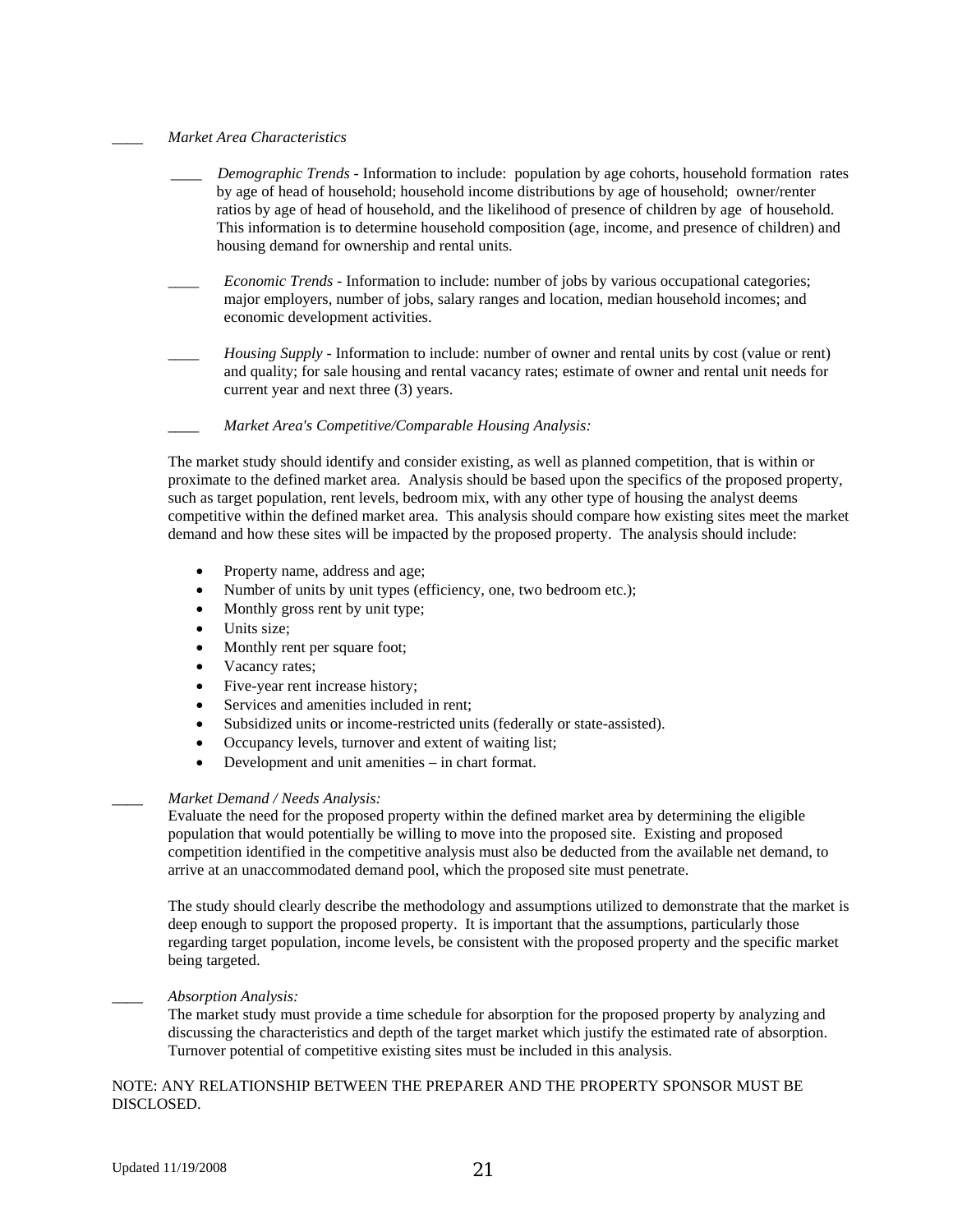#### **CONTACTS FOR CIVIC ASSOCIATIONS**

**\*New Castle County and Wilmington: (1)** *Civic Association Directory*  **(2)** *Community Organizational Guide*   **City of Wilmington Office of Planning Neighborhood Planning Council**  Kent County: **1999 Contact local legislators Contact local legislators** 

**Sussex County:**  $\qquad \qquad$  **Contact local legislators** 

\*New Castle County developers are encouraged to contact New Castle County to access their internal database of civic groups and neighborhood associations, as a Freedom of Information Act (FOIA) is required. The NCC contact is Norman Spector, Supervisor of the County Customer Information & Assistance group as well as its Office of Community Governing. His phone is (302) 395-5532.e-mail address: [NSpector@co.new-castle.de.us](mailto:NSpector@co.new-castle.de.us). As an alternative NCC Civic League maintains a list. Developers may obtain the list by visiting their website at: [www.civicleagueforncc.orge.](http://www.civicleagueforncc.orge/) and clicking on Civic Assoc. Directory. DSHA claims no responsibility regarding the inclusion or exclusion of civic groups, neighborhood associations and or community organizations listed in the above referenced guide.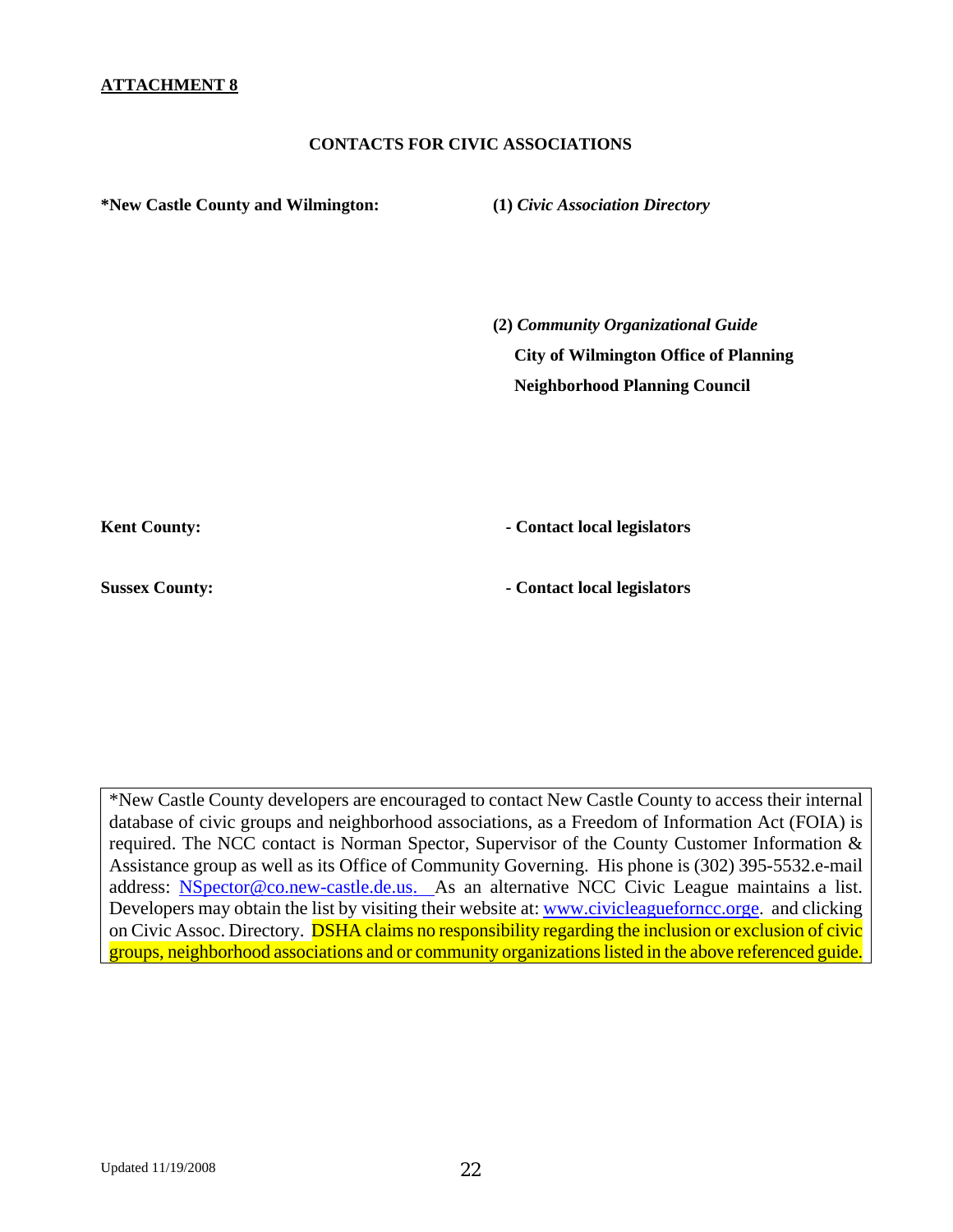## **ATTACHMENT 9**

| <b>Local Community Notice For Points</b>   | <b>Completed by</b>      |
|--------------------------------------------|--------------------------|
| Notice to: Community organizations,        | <b>February 25, 2009</b> |
| neighborhood groups, civic association 1/4 |                          |
| mile within proposed development, elected  |                          |
| County Executive, local State Senator,     |                          |
| local State Representative, Mayor, if in a |                          |
| municipality. $(2 \text{ points})^*$       |                          |
| Community meetings (3 points)              | <b>February 25, 2009</b> |
|                                            |                          |

**\***If claiming points, this notification will satisfy the QAP threshold requirement for local and community notice for acquisition/rehabilitation developments. All notice requirements must be completed by certified mail. Please read QAP for full details.

Note: By **April 6, 2009** Community organizations, neighborhood groups, civic associations within <sup>1</sup>/4 mile of the proposed development, elected County Executive, local State Senator, local State Representative and Mayor (if in a municipality) must be notified. In New Castle County, the New Castle County Office of Community Governing or the Community Organization Guide, City of Wilmington, Office of Planning are possible sources for a listing of neighborhood associations. If located in Kent and Sussex counties and if lists do not exist, developer must exercise due diligence, including specific contact with local legislators to obtain information on specific and legitimate groups in notifying the appropriate surrounding communities of the proposed development. DSHA claims no responsibility regarding the inclusion or exclusion of civic groups, neighborhood associations and or community organizations listed in the above referenced guides.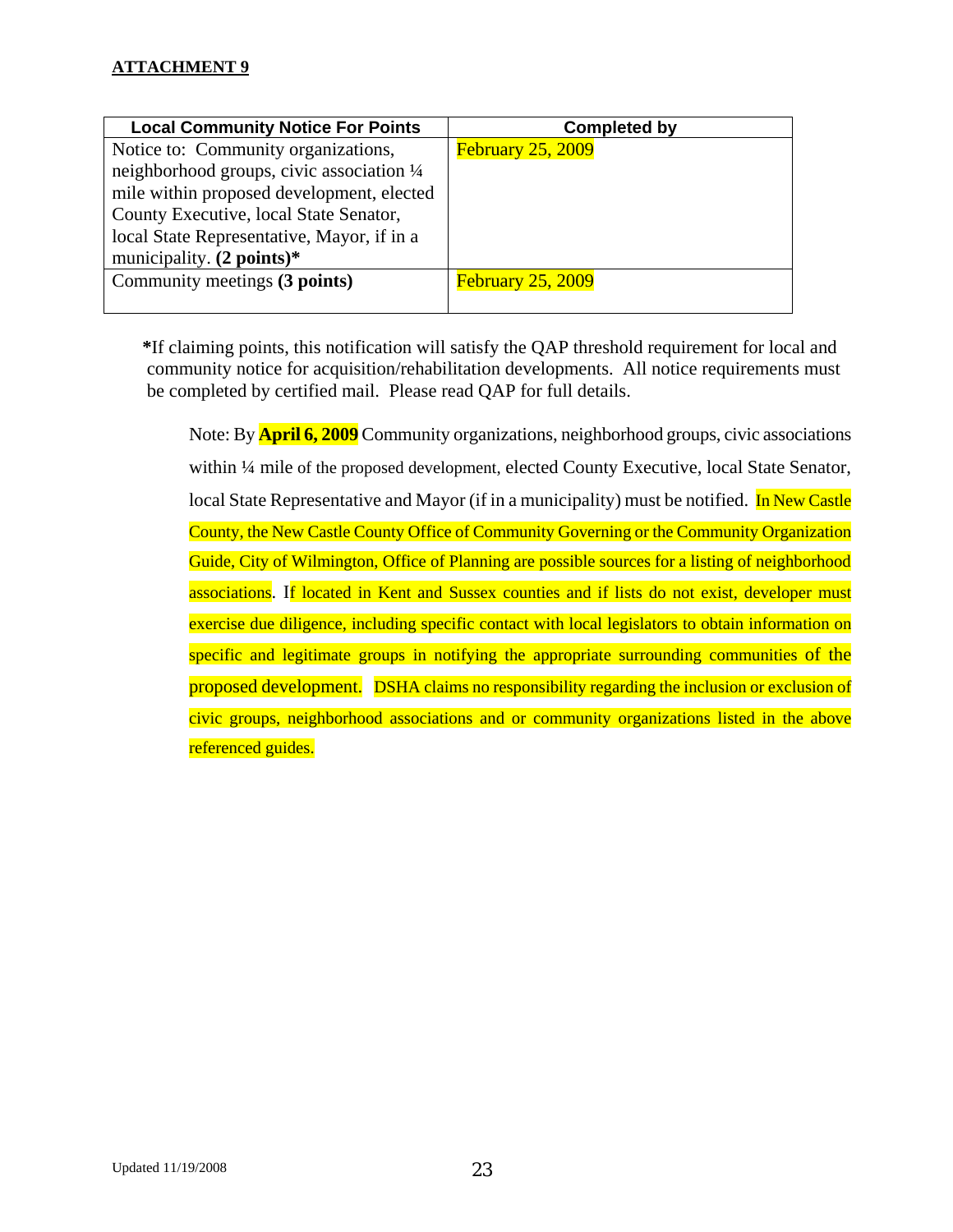#### **COMMUNITY NOTIFICATION FORM OF NOTICE**

#### DEVELOPER STATIONERY

#### CERTIFIED & REGULAR MAIL

Date:

Re: Housing Tax Credit Application Notification

Dear

|  |  | would like to inform you that we have made an application to |
|--|--|--------------------------------------------------------------|
|--|--|--------------------------------------------------------------|

(Name of Developer or Development Entity)

Delaware State Housing Authority for Low Income Housing Tax Credits and/or Housing Development Fund financing for an apartment complex located

(in your jurisdiction or your neighborhood)

We have attached a development summary for your information. Please call if you have any questions. We can be reached at: \_\_\_\_\_\_\_\_\_\_\_\_\_\_\_\_\_\_\_\_\_\_\_\_\_\_\_\_\_\_\_\_\_\_\_\_\_\_.

(Address and Phone No.)

Sincerely,

Attachment (ATTACHMENT TO NOTICE)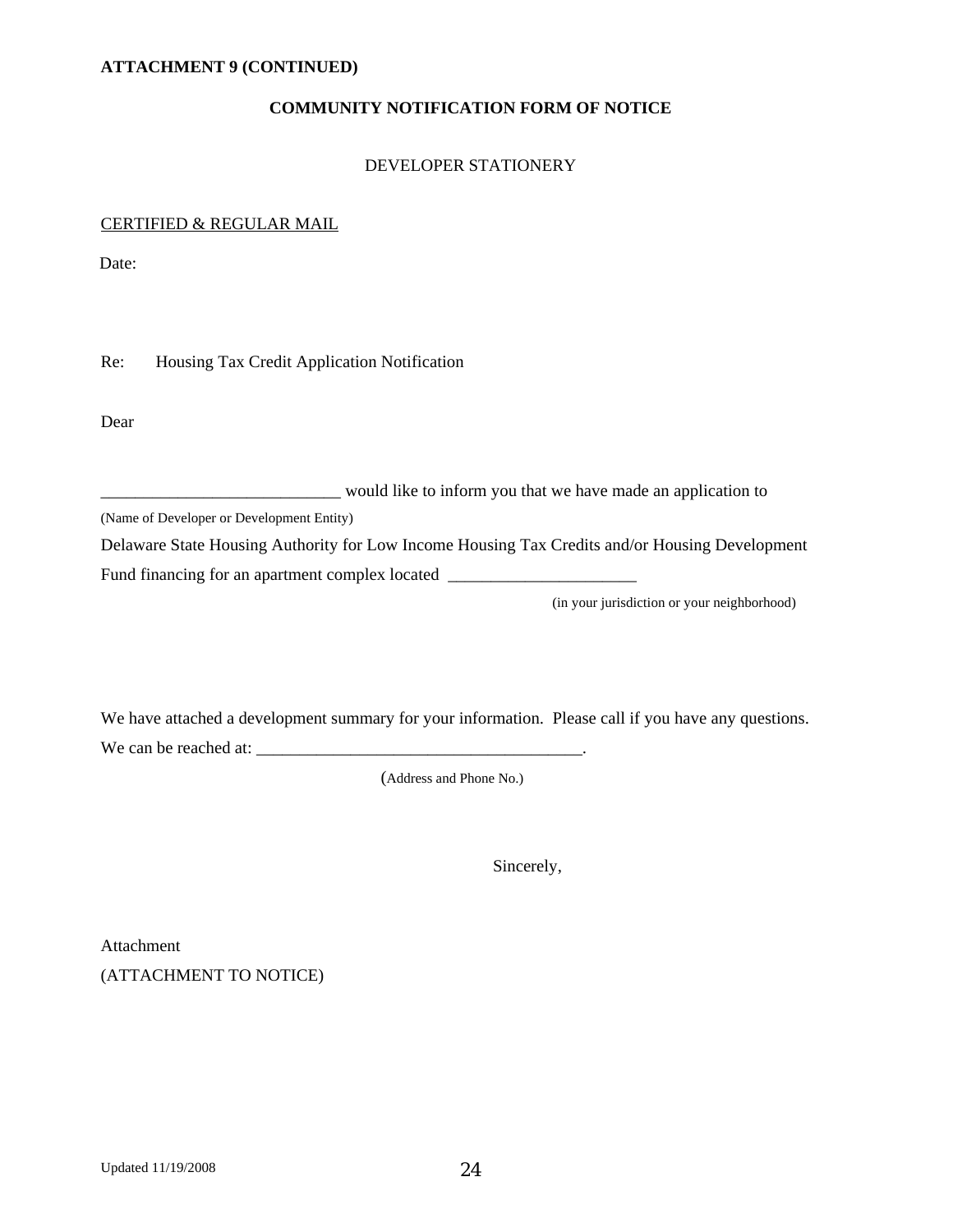## **DEVELOPMENT SUMMARY**

| Sponsor:                          |  |
|-----------------------------------|--|
| Development Name:                 |  |
| <b>Development Location:</b>      |  |
|                                   |  |
| <b>State Funds Requested:</b>     |  |
| <b>Housing Credits Requested:</b> |  |
| Other Funding:                    |  |
|                                   |  |
| Type of Property:                 |  |
| Number of Units:                  |  |
| <b>Development Beneficiaries:</b> |  |
|                                   |  |
| <b>Development Description:</b>   |  |
|                                   |  |
|                                   |  |
| Other Information:                |  |
|                                   |  |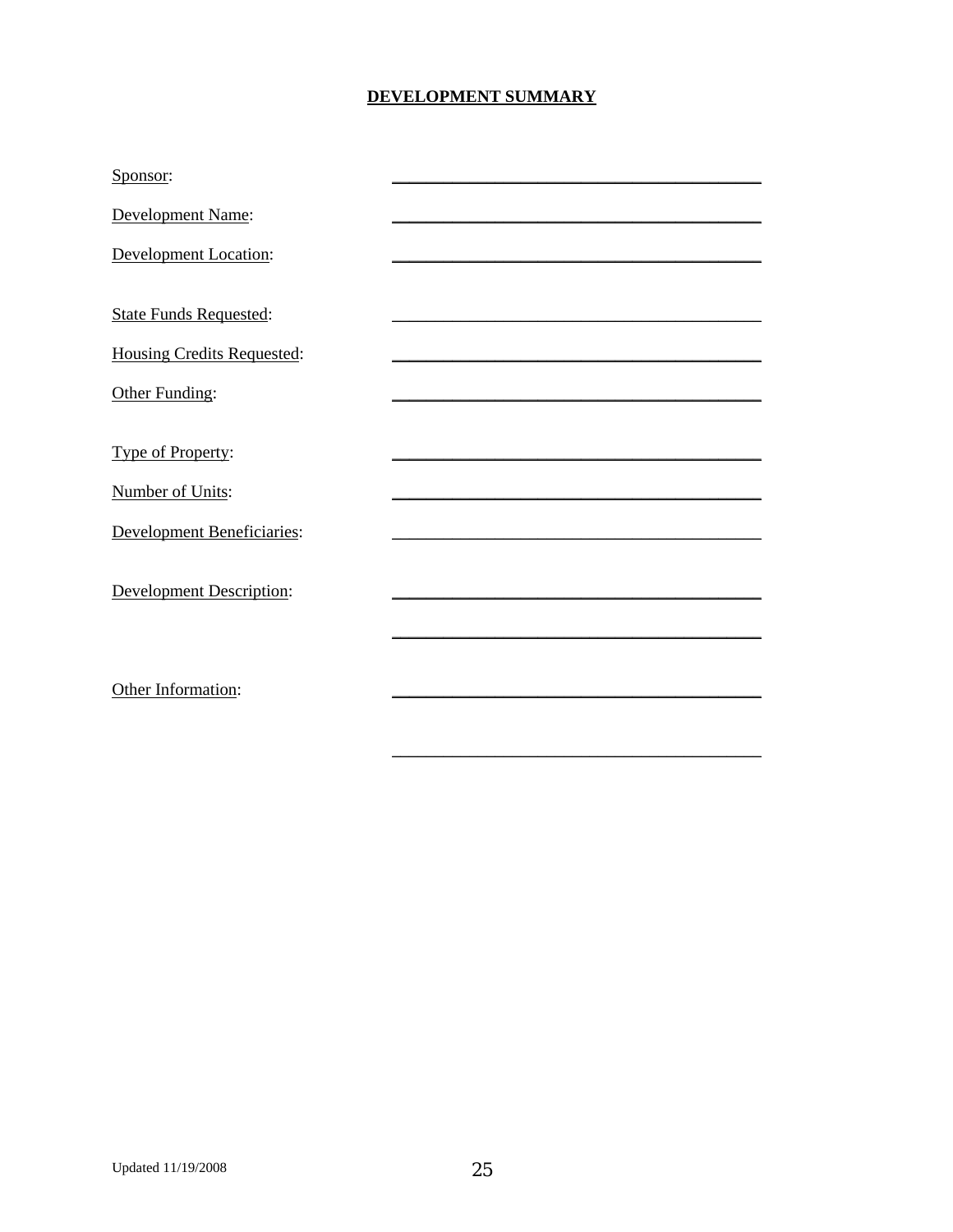# **ATTACHMENT 10**

## **Miscellaneous Checklists**

Delaware State Housing Authority Low Income Tax Credit Program

The attached lists are to be followed for construction/rehabilitation activities:

- Minimum Construction Standards
- DSHA Recommended Carpet

For rehabilitation projects, the "Rehabilitation Standards Checklist" is to be completed.

The "Plans/Specifications Review Checklist" is to be used as a guide for various governmental submissions and/or approvals DSHA requires prior to loan approval.

11/07/07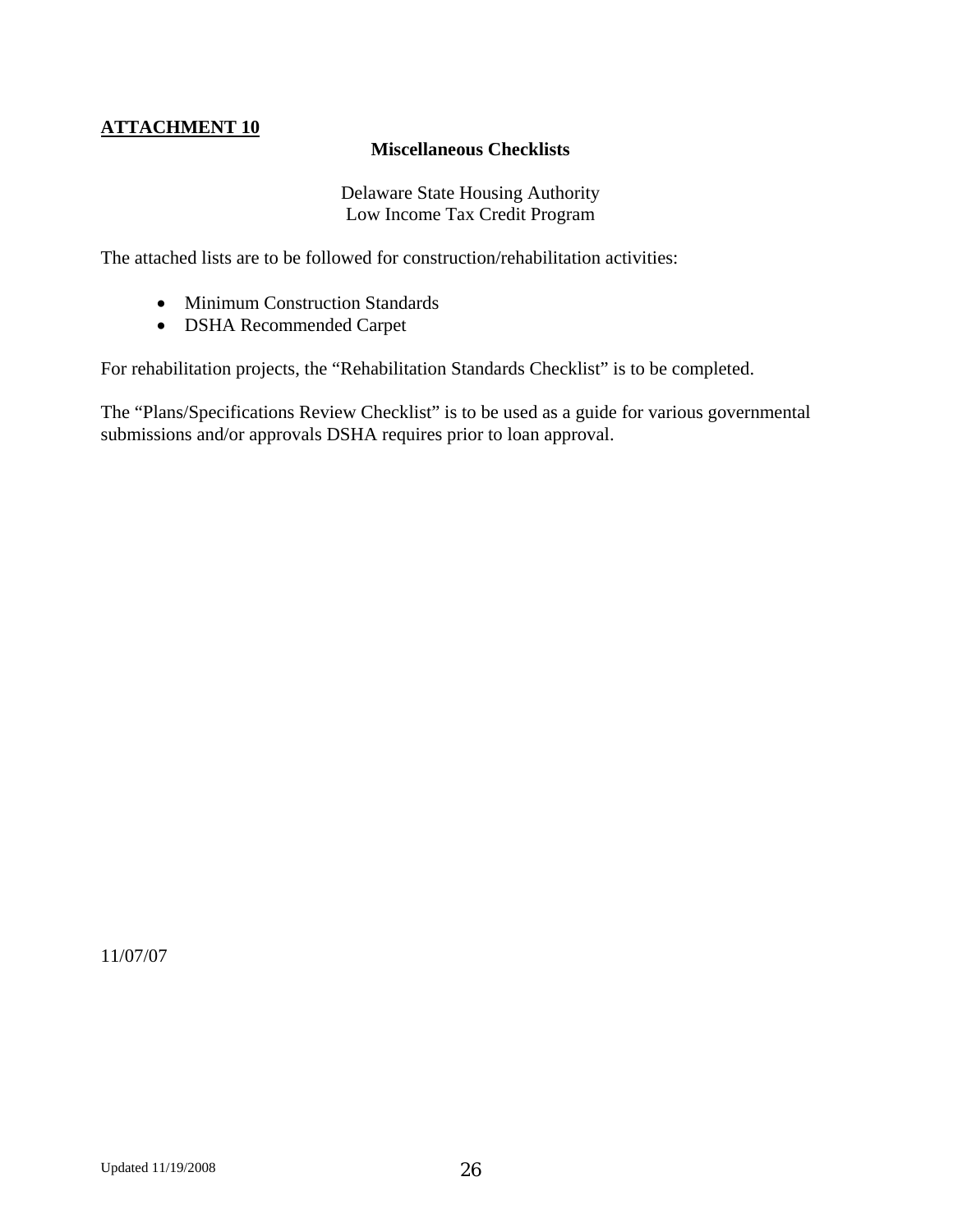## Delaware State Housing Authority State of Delaware

## **LOW INCOME HOUSING TAX CREDIT/ HOUSING DEVELOPMENT FUND/HOME PROGRAMS**

## MINIMUM CONSTRUCTION /REHABILITATION STANDARDS

Delaware State Housing Authority ("DSHA") and DSHA staff have specifically relied on the representations contained in the documents provided by the Developer, Borrower and their respective professionals, including but not limited to, their architects, contractors, engineers, surveyors and attorneys (collectively "Developer"). The Developer is responsible for complying with DSHA's minimum construction and rehabilitation standards along with all rules, ordinances and laws of all legal entities and authorities having jurisdiction over the development, and the construction and/or alteration of the development, whether or not such requirements are specifically addressed in the plans and specifications or by DSHA's review. DSHA's agreement to proceed with closing on a loan or other transaction shall not constitute in any manner whatsoever a final approval of the construction/rehabilitation of a development.

#### **- Fair Housing Amendments Act:**

All projects are required by law to meet the handicap-accessibility standards outlined in the Fair Housing Laws, including the Federal Fair Housing Amendments Act of 1988 (the "Act"). The law provides that failure to design and construct certain residential dwelling units to include certain features of accessible design will be regarded as unlawful discrimination.

#### **- The Americans with Disabilities Act:**

All projects are required by law to meet the handicap accessibility standards outlined in the Americans With Disabilities Act (ADA). The law provides that failure to design and construct certain public accommodations to include certain features of accessible design will be regarded as unlawful discrimination.

ADA Legislation was passed in July 1990 and became effective on July 26, 1992. Title III deals with non-discrimination on the basis of disability by public accommodations and in commercial facilities. Public accommodations includes all new construction effective January 26, 1993 and impacts any rental office, model unit, public bathroom, building entrances, or any other public or common use area. Existing public accommodations must be retrofitted or altered beginning January 26, 1992, unless a financial or administrative burden exists.

The ADA guidelines do not impact residential units, since these are covered under Fair Housing and Section 504 laws**.** 

#### **- Delaware State Accessibility Standards:**

All projects are required by law to meet the handicap accessibility standards as outlined in the Delaware State Accessibility Standards. The design and construction guidelines are enforced by state and/or local building code officials. Compliance with these guidelines is mandatory in order to receive a Certificate of Occupancy for your proposed development.

#### **- Energy:**

**Builders/Contractors shall be Delaware Energy Star Partners** *and/or* **Builders. New construction and rehabilitation properties shall be Energy Star rated.**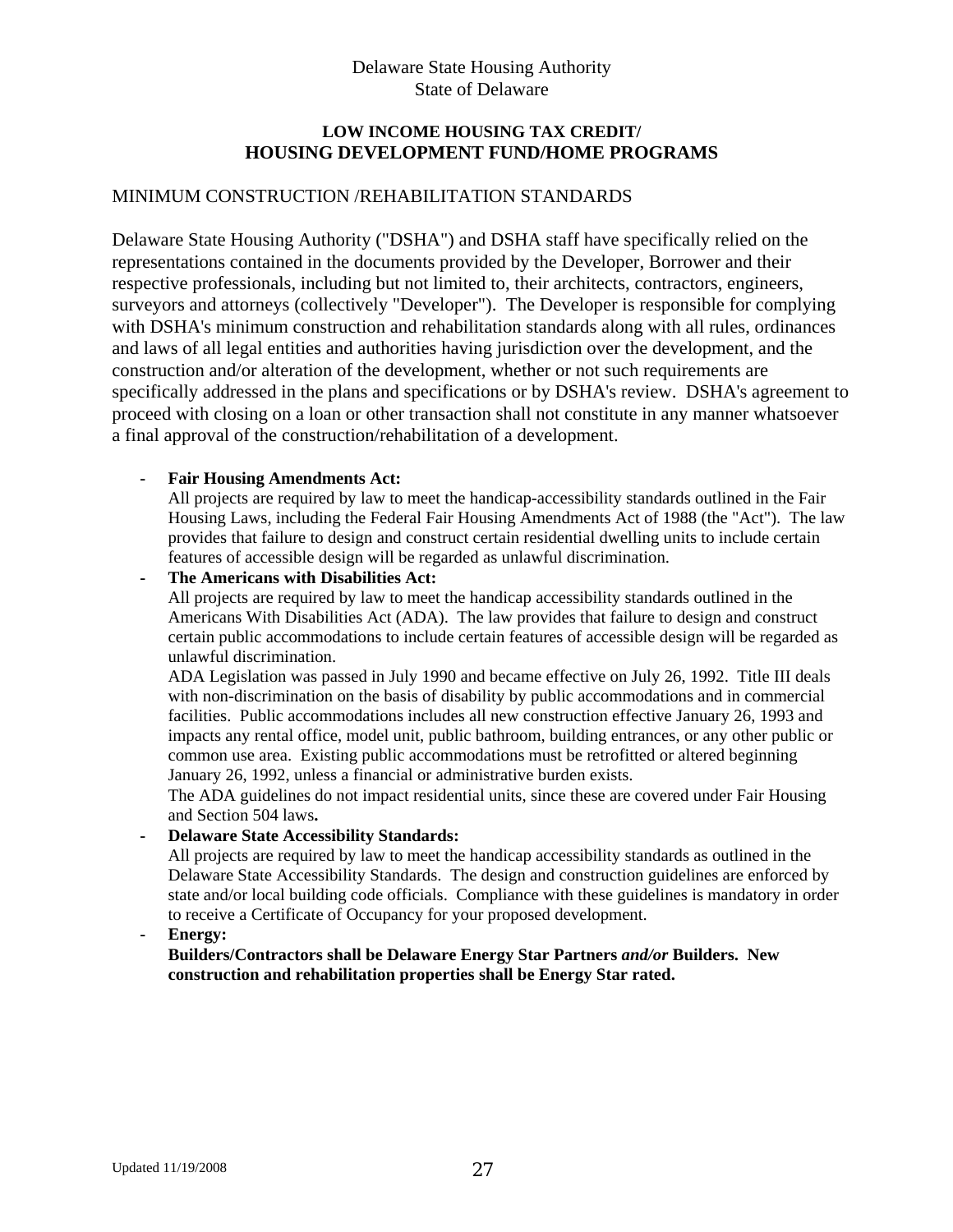- 1. Site Work-
	- All new construction shall be designed to obtain 100% accessible routes to all units.
	- New construction and rehabilitation/conversion developments (includes common areas, rental offices, *playgrounds,* etc.) shall comply with State Architectural Accessibility Standards, Fair Housing, and ADA. Most stringent requirements will apply**.**
	- All landscaped areas shall have warrantied weed barriers installed under mulch and maintain 12" buffer between vinyl siding and grass areas, unless siding is at least 8" above finished grade. Minimum landscaping budgets of \$500 per residential dwelling unit are required. This allowance is for **installation of** *mulch beds, plantings and new trees* only. It may **NOT** be used for fine grading, seeding and/or straw and sod or tree trimming. This is for curb appeal and beautification of the property. **Allowance is not to be used for tree removal or trimming.**
	- A grading and landscaping plan shall be provided for all projects prior to closing**.**
	- Tot lots and/or a designated recreation area shall be provided. Family developments must provide playground on site. Designated play areas and playgrounds are considered "common areas" and must be on an accessible route.
	- Large parking lots shall include planting areas.
	- All condenser units shall be landscaped to avoid mowing and trimming around unit **and provided with concrete or fiberglass pad.**
	- If underground sprinkler system is not provided, hose bibs shall be provided on each front and rear of building with lockable boxes. *Depending on building size, additional hose bibs may be required for ease of maintenance for landscape areas.*
	- No portable storage buildings allowed. Incorporate into building design as a maintenance area.
	- Storm water management ponds designed to be wet, shall have perimeter of pond fenced for safety of tenants. **Minimum fence material shall be post and rail with** *quality* **coated wire fence material on interior of rails.** *Minimum height of 48" AFF.* **Make every effort to match new pond fencing with project fencing.**
	- All sites shall provide permanent enclosures for garbage dumpsters or trash receptacles consistent with the appearance of the dwelling units. Refuse collection areas must be on an accessible route.
	- If parking area does not have a curbed sidewalk area adjacent to parking, parking bumpers doweled into pavement shall be provided to maintain safe distance between parking area and tree lawns.
	- **-**Preservation of existing trees.
	- Use of drought resistant, minimal water consumption landscaping **is required.**
	- Contractor shall verify all existing utility connections. **New connections must be included in base bid in order to make all utilities functional (outside 5' of perimeter of building).**
- 2. Wood and Plastic
	- Thermoply exterior sheathing will not be allowed. All exterior wall sheathing shall be solid 7/16" or thicker. Roof sheathing shall be a minimum of 5/8" *plywood* in thickness.
	- Exterior grade caulking shall be used.
	- Vinyl siding must be solid, and shall be a minimum of 0.044 inch in thickness.
	- Existing base molding shall be removed and replaced with taller profile composite trim.
- 3. Thermal and Moisture Protection
	- Insulation shall meet all applicable codes for new construction and rehabilitation. **(See Energy Efficiency Table attached).**
	- Roofing materials which exceed 50% of the life expectancy shall be removed; at this time substrate shall be inspected. (No second layers allowed.)
	- Asphalt shingles shall have a minimum warranty of 30 years, and meet *applicable* wind *building codes*.
	- All exterior building surfaces shall be designed to be maintenance-free.
	- All roofs shall have 3" "T" edging, no smaller than two-foot section*, especially at corner*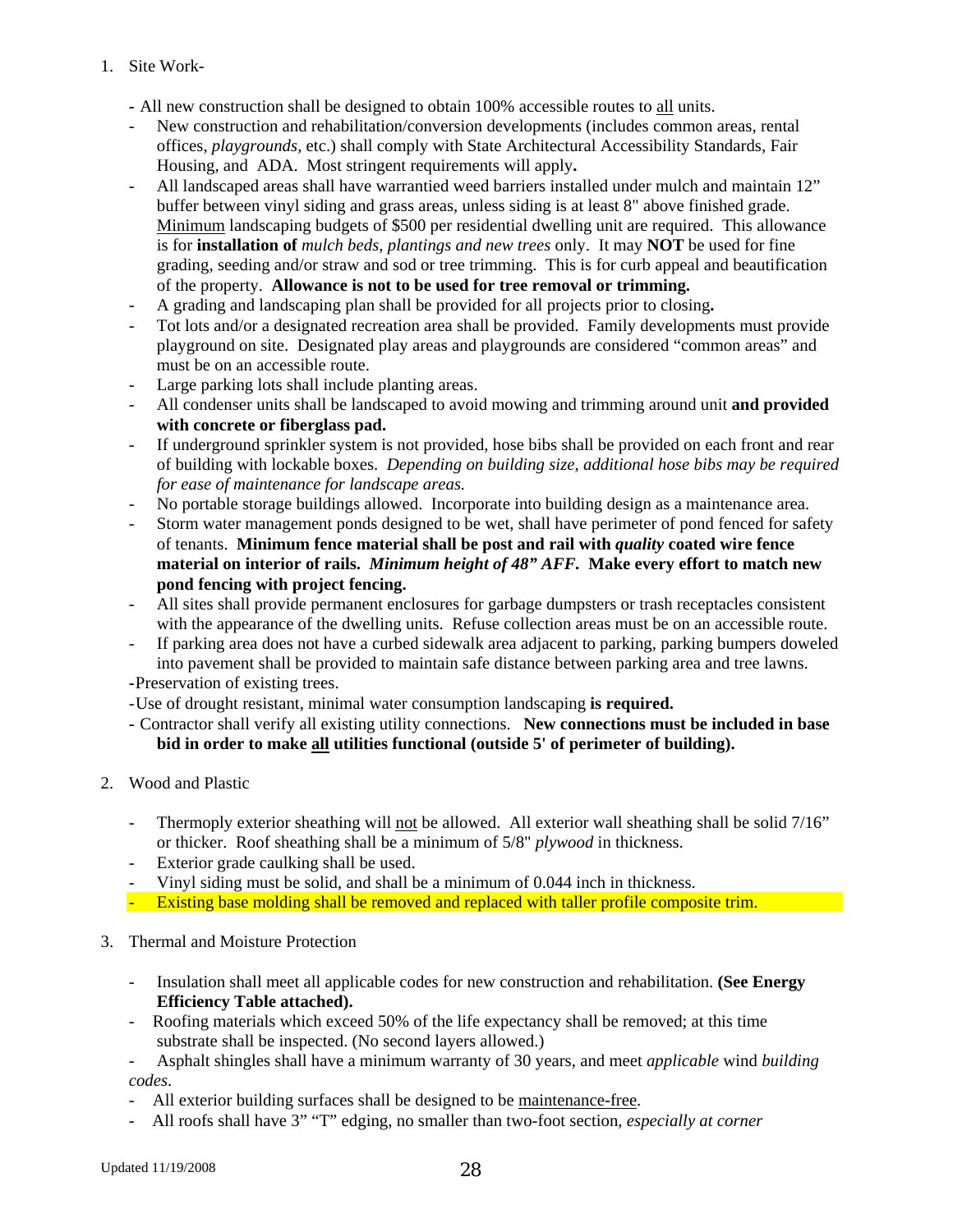*intersections.*

- All exterior surfaces shall have house wrap installed as per manufacturer's instructions.
- 4. Doors and Windows
	- Interior door**s** shall be six-panel *style* Amazonite or better. Tops and bottoms of all interior and exterior doors must be painted.
	- No bi-fold or bi-pass closet doors; all closets to have a hinged door. If code requires metal bi-fold door application, doors to be installed in wood frame with wood trim.
	- Hardware shall be brushed aluminum or better no high polished brass. Grade two (2) or better, including hinges and door bumpers.
	- Windows shall be thermal insulated with a minimum "U" value of 0.35 or below. **(See Energy Efficiency Table attached). Slider windows will not be allowed.**
	- Entry doors shall have a minimum "U" value of 0.35 or below. Frame savers shall be used *on all exterior applications*. **(See Energy Efficiency Table attached).**
	- Medium density overlay board is not allowed for any applications.
	- Entry door shall have either doorbell or knocker and peep hole (eye viewer), no polished brass**.**
	- Exterior signage shall not be polished brass.
	- Unit numbering and building identification numbers shall be provided **and approved by the Fire Marshal and Post Office.**
- 5. Finishes
	- VCT flooring shall be used for entry areas, bathroom, kitchen and utility areas unless prior approval is given by DSHA. (A minimum of two color fields required.) **Seal and wax.**
	- Carpet (see attached cut sheet) to meet minimum weight and grade standard. Carpet width shall be 15' wide to minimize seams in high traffic areas. (No Berber allowed). **Padding is required and shall be a minimum of 6# density.**
	- Drywall shall be glued and screwed. Moisture resistant drywall shall be used in all locations where plumbing penetrates walls, or building code whichever is more stringent. Mold resistance drywall shall be used for all exterior applications and core wall applications. Grade 4 finishes shall be provided for all drywall finishes. **If ceramic tile is used, cementious board shall be provided as underlayment.**
	- Paint shall be an Egg Shell or low luster semi-gloss. Kitchens and bathrooms shall be semi-gloss. **NO FLAT PAINT WILL BE ALLOWED.** Other paints must be approved by DSHA. Minimum three (3) coats - one (1) primer and two (2) finish coats. Shall meet requirements of manufacturer. Preparation required to obtain level 4 finish: Special consideration of existing drywall conditions to determine best finish available ie., keep existing drywall vs. overlaying existing and/or removal of existing drywall. Rehabilitation properties shall have primer similar to "Kilz" enamel or oil based type sealer/primer for application on existing drywall or approved primer to adhere to existing drywall conditions.
	- Doorstops shall be rubber disk type or half moon type. All other types must be approved by DSHA. All stop finish to match door hardware.
	- Kitchen counter top shall be provided with end splash for adjacent or end walls.
	- No self-edge counter tops except for pass thru applications.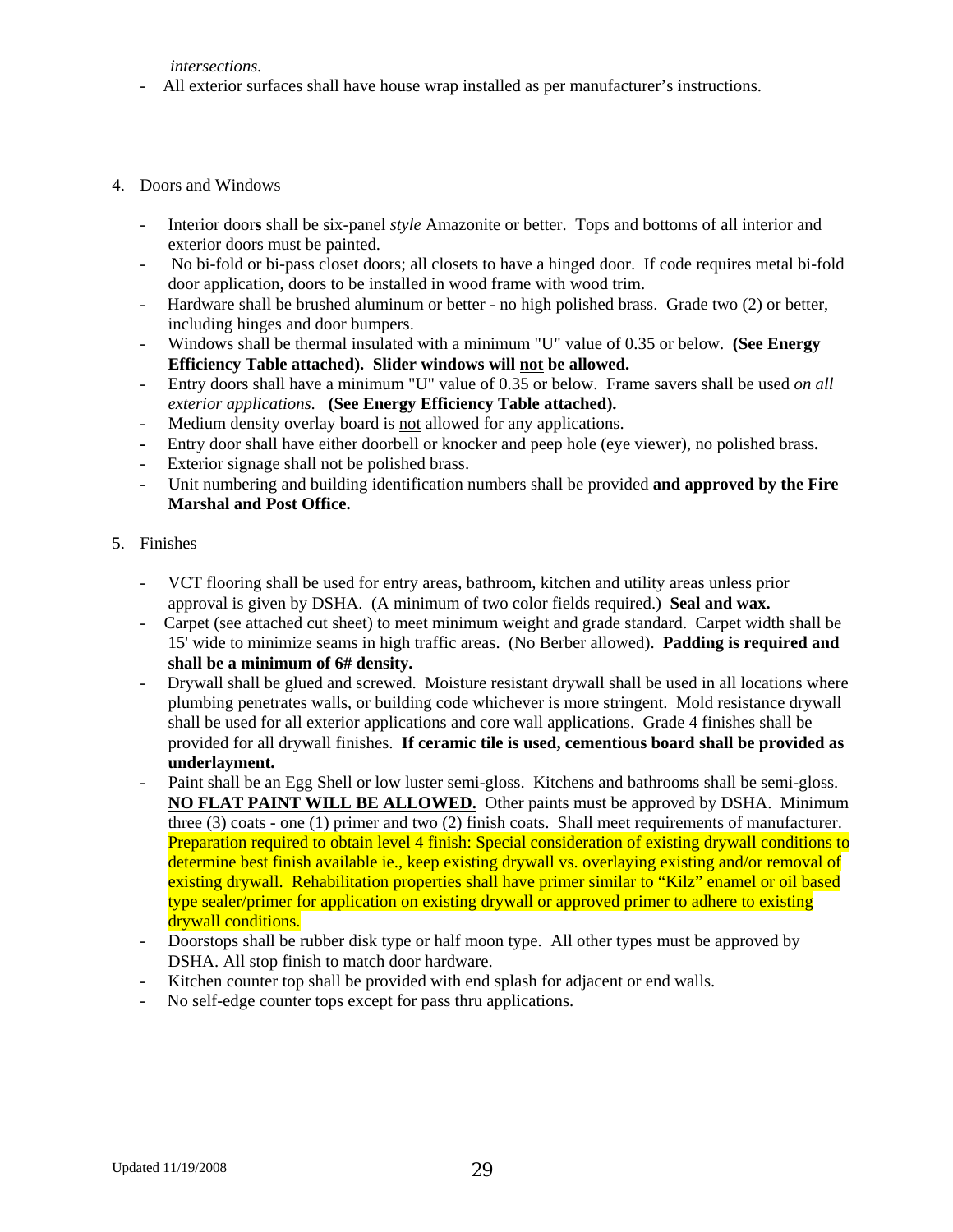- 6. Specialties
	- Cultured marble tops for vanities with slide splashes when adjacent to wall--no laminated tops with drop in bowl type fixtures.
	- One-piece bathtub unit. If space constraints will not allow, rigid fiberglass surrounds (Swanstone RM-58, or equal will be used in conjunction with tub. No plastic surrounds will be allowed. Select style based on adaptability. Base shall have **composite, rot proof material. If gap is present quarter round** *rot proof* **moulding to be installed.** Tub liners are acceptable with full **height** wall surrounds.
	- Exhaust fans for all bathrooms shall be low speed/low noise continuous exhaust fan (hard wired), similar to Panasonic Quiet Whisper model.
	- Mini blinds shall be of quality construction. Each window shall be provided with one blind, i.e., twin window shall have (2) two blinds. Install center support brackets provided with blind. Maximum size no larger than 42".
	- Shower rod to be surface mounted, no tension rods allowed.
	- 2.0 g.p.m. Showerheads. **(See Energy Efficiency Table attached).**
	- 0.5 g.p.m. Faucet aerators. (See Energy Efficiency Table attached).
	- *Vertical blinds shall be of quality construction. Each exterior door assembly (French door, slider or any combination) shall be provided with vertical blinds for privacy.*

#### 7. Equipment

Appliances:

- All appliances will be Energy Star**. (See Energy Efficiency Table attached).**
- Refrigerators shall be frost free--minimum of 15 cubic feet**.**
- Ovens shall be self-cleaning. (Utilize U.L. listed stainless steel connectors for gas stoves.)
- Exhaust fan, duct to exterior. Re-circulating charcoal filter type model may be used if approved by DSHA.
- Back splashguard shall be wall mounted behind range. If range located in corner, install additional splashguard on adjacent wall.
- Washer and dryer hook-up shall be designed for side-by-side set up with a minimum depth of 30" **(vented to exterior)**.
- Garbage disposals are not recommended due to high maintenance. If used, disposal shall be 1/2 hp motor with a stainless steel shank. For ADA units, a lowered switch within reach range shall be provided.
- Dishwashers are to be provided. If venting on unit is located adjacent to counter top, underside of counter top edge must be laminated.

#### 8. Furnishings

- Kitchen cabinets and vanities doors, fronts, and boxes shall be solid wood construction with concealed door hinges. No high-density laminates will be allowed. Provide, at a minimum, one drawer base for each kitchen layout. *If cabinet is not designed with recessed edge, hardware shall be provided.*
- Medicine cabinet shall be installed in lieu of mirrors, surface mount, heavy gauge steel construction with stainless steel frame or molded bodies, rust resistant, soft tone baked enamel interiors, shatter resistant, polystyrene shelves.
- Hardware shall be provided for all cabinet drawers and doors per ADA requirements. NO BRIGHT BRASS FINISHES.

#### 9. Mechanical

Non-mercury programmable thermostats.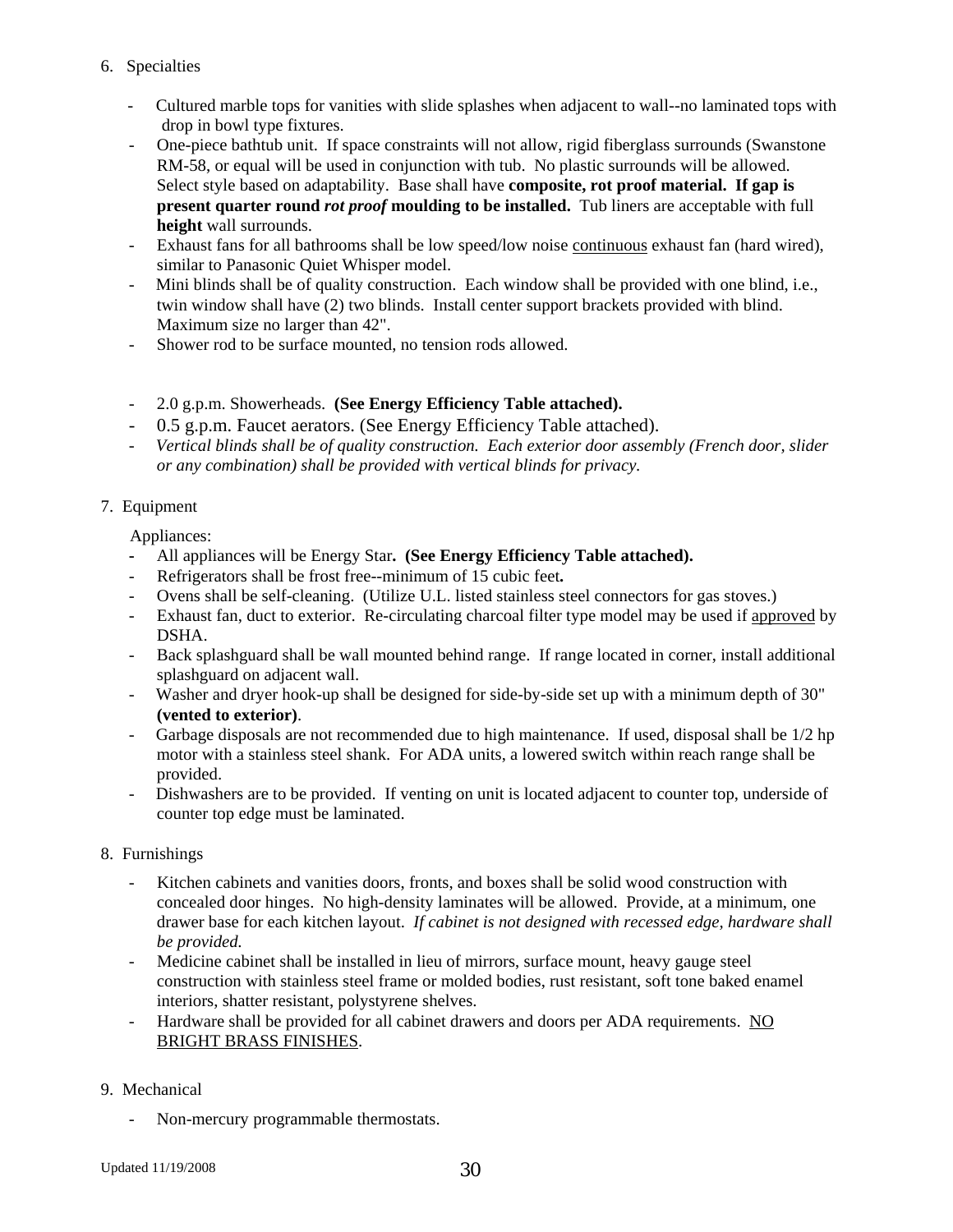- If natural gas is available for site, full gas package to be installed unless otherwise approved by DSHA (i.e. all appliances, hot water heater and furnace). Provide hard wire Carbon Monoxide detector with gas package.
- Condensate lines shall drain correctly with exterior grade and/or foundation. (Pumps shall be provided when needed.) Existing condensate lines shall be checked and free flowing if lines will be reused. Contractor to check discharge location **and eliminate all pooling water.**
- No polybutylene piping allowed.
- High efficiency HVAC units. Furnace efficiency = 90% or better. Min. SEER = 13.0. **(See Energy Efficiency Table attached).**
- Hot water heater shall have integral  $R = 16$  insulation. No blankets will be allowed. **(See Energy Efficiency Table attached).** *Minimum warranty period is 5 years.*
- Provide pans for all hot water heaters. Any heat or coil unit located in attic area shall have a pan and condensate line draining to the exterior.
- No through the wall HVAC units.
- Tub and shower faucets shall have anti-scald protection provided.
- Sealed combustion, direct vent furnace and water heater. **(See Energy Efficiency Table attached).**
- **Existing utility connections shall be field verified to receive new equipment.** *Existing condensate lines shall be cleaned, tested, and discharge connections verified.*

#### 10. Electrical

- **All building codes shall be incorporated into each project, any item to make project code compliant shall not be an extra or change order. All incidentals shall be included.**
- Energy Star fluorescent lighting package. **(See Energy Efficiency Table attached).**
- Overhead ceiling fixture for living room/dining area in lieu of swag fixture.
- Exterior fixtures shall not have brass finish.
- Overhead ceiling fixtures shall be installed in all bedrooms. Wall sconces may be installed due to existing conditions.
- Bathrooms shall provide minimum of one ceiling fixture and one wall fixture.
- ARC Fault Circuit Interrupter must be provided on all bedroom circuits.
- Provide one telephone and cable outlet in each bedroom and one other telephone and cable outlet *if possible use combination box/plate*.
- Energy Star fluorescent porch lights with photocell. **(See Energy Efficiency Table attached).**
- **Electrical services shall be field verified, service loads shall be calculated prior to any equipment upgrades and all necessary components made a part of the contract price.**
- **Contractor shall verify existing utility conditions and include into base bid of contract.**

#### 11. Miscellaneous

- If common hallways are designed, no carpet. VCT to be installed in common hallways with two colors required.
- Shelving shall be vinyl coated wire units. Provide all intermediate supports needed.
- Contractor shall supply rechargeable 2.5 ABC fire extinguishers for each unit minimum.
- All developments consisting of eighteen (18) residential dwelling units or more must have a site office of at least 200 square feet (inclusive of handicap toilet facility) and a maintenance room of at least 100 square feet.
- A termite inspection and certificate shall be provided for all rehabilitation projects prior to closing
- Termite pre-treat of soils is required for all new construction**.** *Certificates shall be part of the Operation and Maintenance Manual.*
- All developments must be provided with adequate laundry facilities on site or washer and dryer hook ups in each unit. Laundry facilities must meet ADA requirements for front-loading washing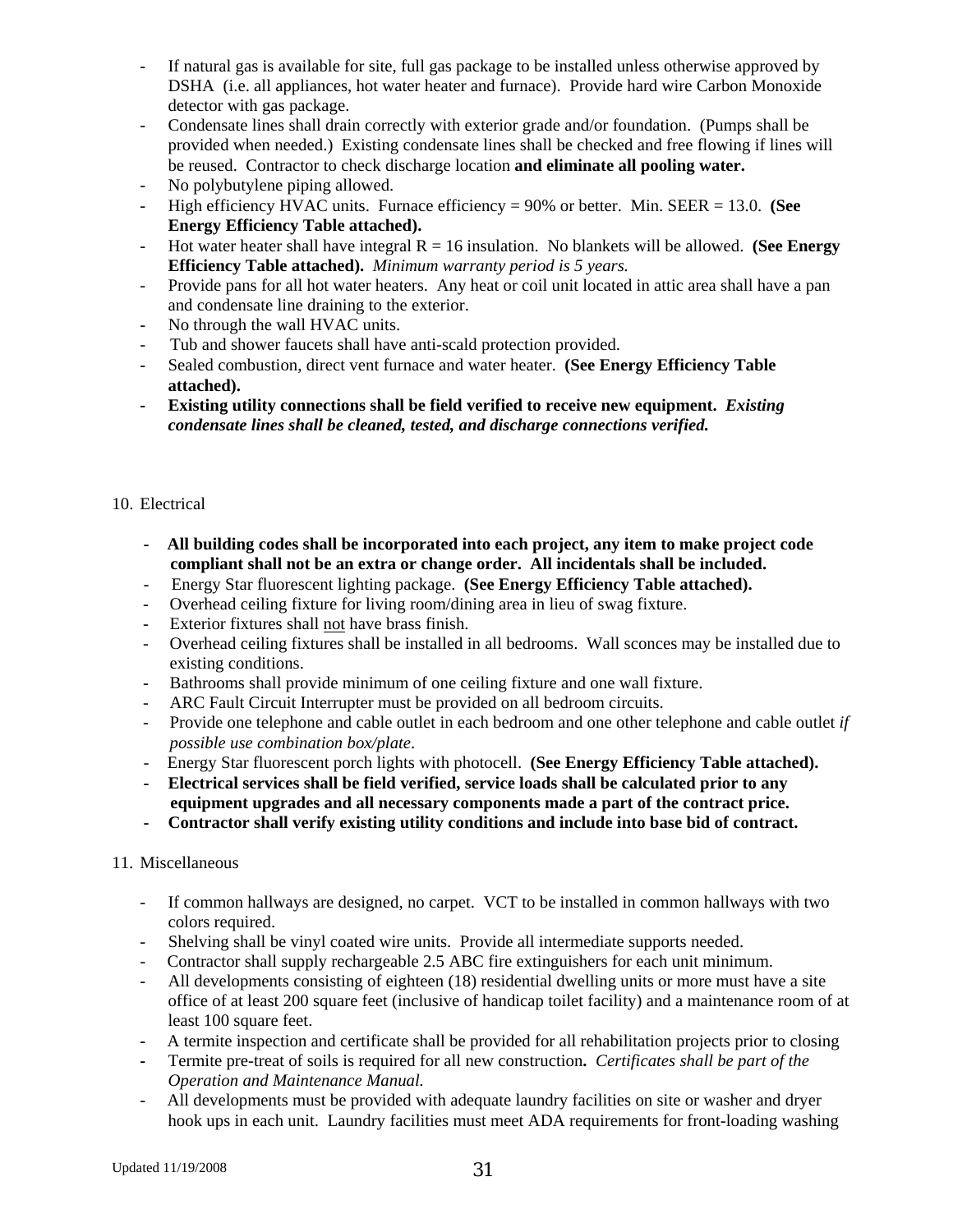machines.

- Elderly dwelling units shall be provided with medical emergency pull chains in at least two locations that are connected to a central station. The two locations will be in the Master bedroom and full bathroom. The pull chains will be wired to an exterior warning device, which consists of a strobe light and audible alarm.
- Elderly dwelling units and fully accessible units shall have grab bars in all tub/shower units and at toilet location per State Architectural Accessible Standards and/or Federal Standard, more stringent will apply.
- High efficiency air filters for mechanical blower units. **(See Energy Efficiency Table attached).**
- Use of ABS plastic in lieu of CPVC.
- Rehab: Contractor shall verify all substrates and/or flooring surfaces for suitability of new VCT and/or carpet installation. If homosote and/or gypcrete is present, expect to remove material prior to installation of new flooring material.
- Contractor shall make conservative effort to separate construction debris for recycling.

NOTE 1: Although most of the above standards are geared to new construction developments, rehabilitation of existing units must follow the same standards. **DSHA requires that a comprehensive physical needs assessment be submitted with the application if rehabilitation work is to be performed.** DSHA will also complete a site inspection **45 days** prior to submission of an application to assure that its standards are being met and reserves the right to require additions and/or amendments to the physical needs assessment.

NOTE 2: The following Rehabilitation Standards Checklist must be completed and submitted with the application for developments involving rehabilitation. Please verify actual lifespan of all components of existing structure.

NOTE 3: The following "Plans/Specifications Review" checklist is for informational purposes as to the key areas DSHA will review for codes compliance and development approval.

NOTE 4: Any Multi-Family residential building, new construction or rehabilitation shall follow the Delaware State Fire Prevention Regulations to the fullest extent of the law. Please note Part VI, Chapter 3 for Apartment Buildings/Multi-Dwellings. No exception will be made for rehabilitation which will qualify for the 50% rule for grandfathering of any code. Entire Fire Prevention Regulations can be found at the following web page: http://www.delawarestatefiremarshal.com/.

NOTE 5: All projects with below grade habitable space (units, common space, laundry rooms) will require an assessment to determine possible water infiltration/moisture problem, which could directly affect the overall total development budget.

NOTE 6: All projects are to provide "AS-BUILTS" drawings and specifications at end of project. These "AS-BUILTS" are to be provided in both paper copy and available on CD's. This is also applicable to the "ALTA-Survey" for permanent closing. All CD's are to be in a .dwg format.

Updated: 11/07/07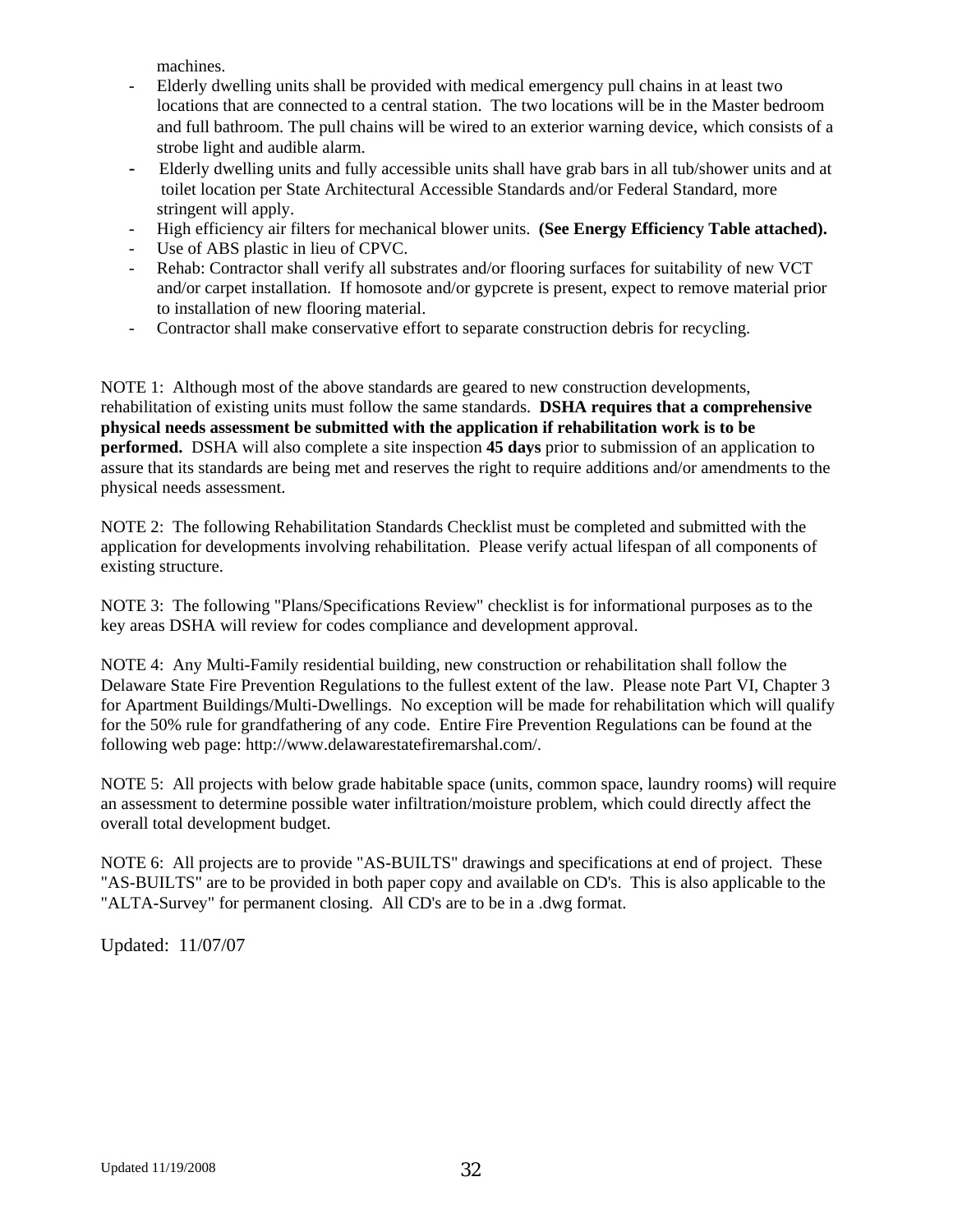## DSHA RECOMMENDED CARPET

| Style Name - Jubilant                          |                                                | Style No. 643                                |                          |
|------------------------------------------------|------------------------------------------------|----------------------------------------------|--------------------------|
| <b>SPECIFICATIONS</b><br><b>Pile Content</b>   |                                                | <b>TESTS</b>                                 |                          |
| 100% Continuous Filament Olefin                |                                                | FHA NO.<br><b>Type/Class</b>                 | 78029<br>Type I, Class 1 |
|                                                | <b>Construction Cut pile - Textured Saxony</b> | <b>CRI IAQ No.</b>                           | 17939278                 |
| <b>Tufted pile weight</b><br>Ozs. Per Sq. Yard | 32.0                                           | <b>Flooring Radiant</b>                      | N/A                      |
| <b>Stitches Per Inch</b>                       | 8.2                                            | Panel - ASTM-E-648                           |                          |
| <b>Dye Method</b>                              | Solution                                       | <b>NBS</b> Smoke<br>Chamber - E-662          | N/A                      |
| <b>Pile Density</b>                            | 3,291                                          | <b>Flame Resistance</b>                      | Passes                   |
| <b>Total Weight Density 105,312</b>            |                                                | <b>Pill Test</b><br><b>DOC-FF1-70</b>        |                          |
| Gauge                                          | 5/32                                           |                                              | N/A                      |
| <b>Pile Height/Inches</b>                      | 0.35                                           | <b>Static Propensity</b><br><b>AATCC 134</b> |                          |
| <b>Yarn Size/Ply</b>                           | 1550/3                                         | <b>ADDITIONAL DETAILS</b>                    |                          |
| <b>Twist Level</b>                             | $4.7 \times 4.7$                               | Width<br>12 Ft.                              |                          |
| <b>Heat Set Method</b>                         | Continuous                                     | <b>Pattern Repeat N/A</b>                    |                          |
| <b>Primary Back</b>                            | Woven Polypropylene                            | <b>Stain Treatment Built-In</b>              |                          |
| <b>Secondary Back</b>                          | Woven Polypropylene                            | <b>Soil Treatment N/A</b>                    |                          |
| <b>LIMITED WARRANTIES</b><br>Wear              | Residential-5 yr. Soil N/A                     | <b>Traffic Class</b>                         | Light                    |
| Stain<br><b>Stain</b><br>Colorfast 5 year      | Texture N/A<br>Other N/A                       | <b>Trademark</b>                             | N/A                      |

**Colorfast** 5 year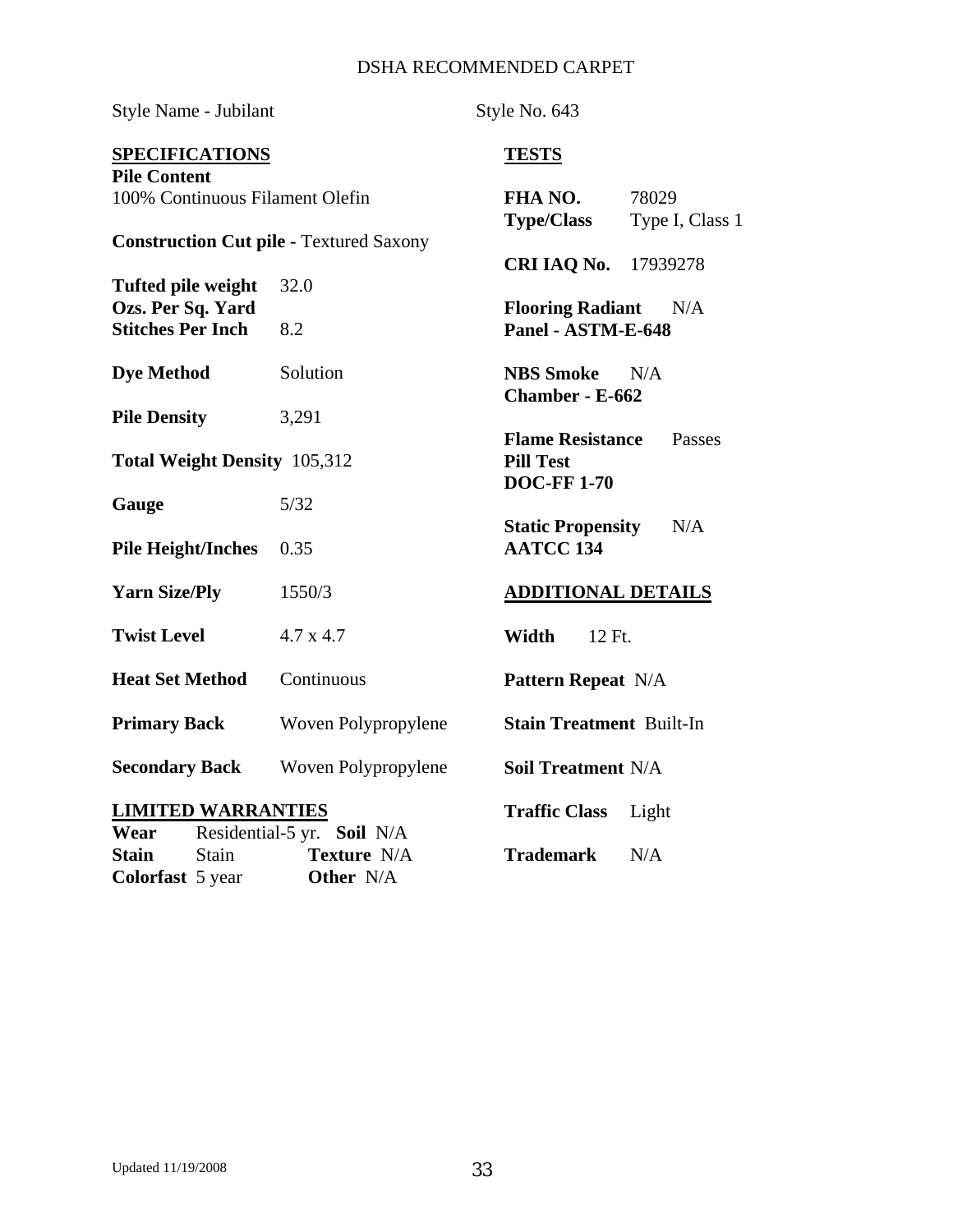| <b>Project Name:</b> |                                         |  |
|----------------------|-----------------------------------------|--|
| Date Built:          |                                         |  |
|                      | Date Last Rehabilitated, if applicable: |  |

# **REHABILITATION STANDARDS CHECKLIST**

# EXTERIORS APPROXIMATE AGE

| Roof type/pitch:<br># of layers: $\frac{1}{\sqrt{1-\frac{1}{2}}}\left  \frac{f(x)}{f(x)} \right $                    | $\frac{\ }{\ }$ years |  |
|----------------------------------------------------------------------------------------------------------------------|-----------------------|--|
| Substrate material                                                                                                   | years                 |  |
| Condition: Poor Fair Good Excellent                                                                                  |                       |  |
|                                                                                                                      |                       |  |
| Estimated R-value ______                                                                                             |                       |  |
|                                                                                                                      | years                 |  |
| Window type: $\frac{\ }{\ }$                                                                                         | years                 |  |
| Does window meet egress requirements? Yes $\Box$ No $\Box$                                                           |                       |  |
| <b>Exterior Trim:</b>                                                                                                |                       |  |
| Gutters/Downspouts                                                                                                   | years                 |  |
| Materials/type: _____________<br>Condition: Poor $\Box$ Fair $\Box$ Good $\Box$ Excellent $\Box$                     |                       |  |
| Fascia/Soffits                                                                                                       |                       |  |
| Materials/type: _________                                                                                            | years                 |  |
| Substrate Condition: Poor $\Box$ Fair $\Box$ Good $\Box$ Excellent $\Box$                                            |                       |  |
| Sidewalks:                                                                                                           |                       |  |
| Meets ADA compliance/ramping?                                                                                        | $\frac{\ }{\ }$ years |  |
| Condition: Poor Fair Good Excellent                                                                                  |                       |  |
| Parking lot:                                                                                                         |                       |  |
| Condition: Poor Fair Good Excellent<br>Curb Cuts: $Yes \Box No \Box$                                                 |                       |  |
| Space provided/spaces required grandfathered ______                                                                  |                       |  |
| Handicap parking provided? Yes $\Box$ No                                                                             |                       |  |
| Bumpers provided?<br>$Yes \nightharpoonup No \nightharpoonup$                                                        |                       |  |
| Condition: Poor Fair Good Excellent                                                                                  |                       |  |
|                                                                                                                      |                       |  |
| Exterior lighting type: ___________ Tied to house panel: Yes $\Box$ No $\Box$<br>Condition: Poor Fair Good Excellent | $\frac{\ }{\ }$ years |  |
|                                                                                                                      |                       |  |
|                                                                                                                      |                       |  |
| Condition: Poor Fair Good Excellent                                                                                  |                       |  |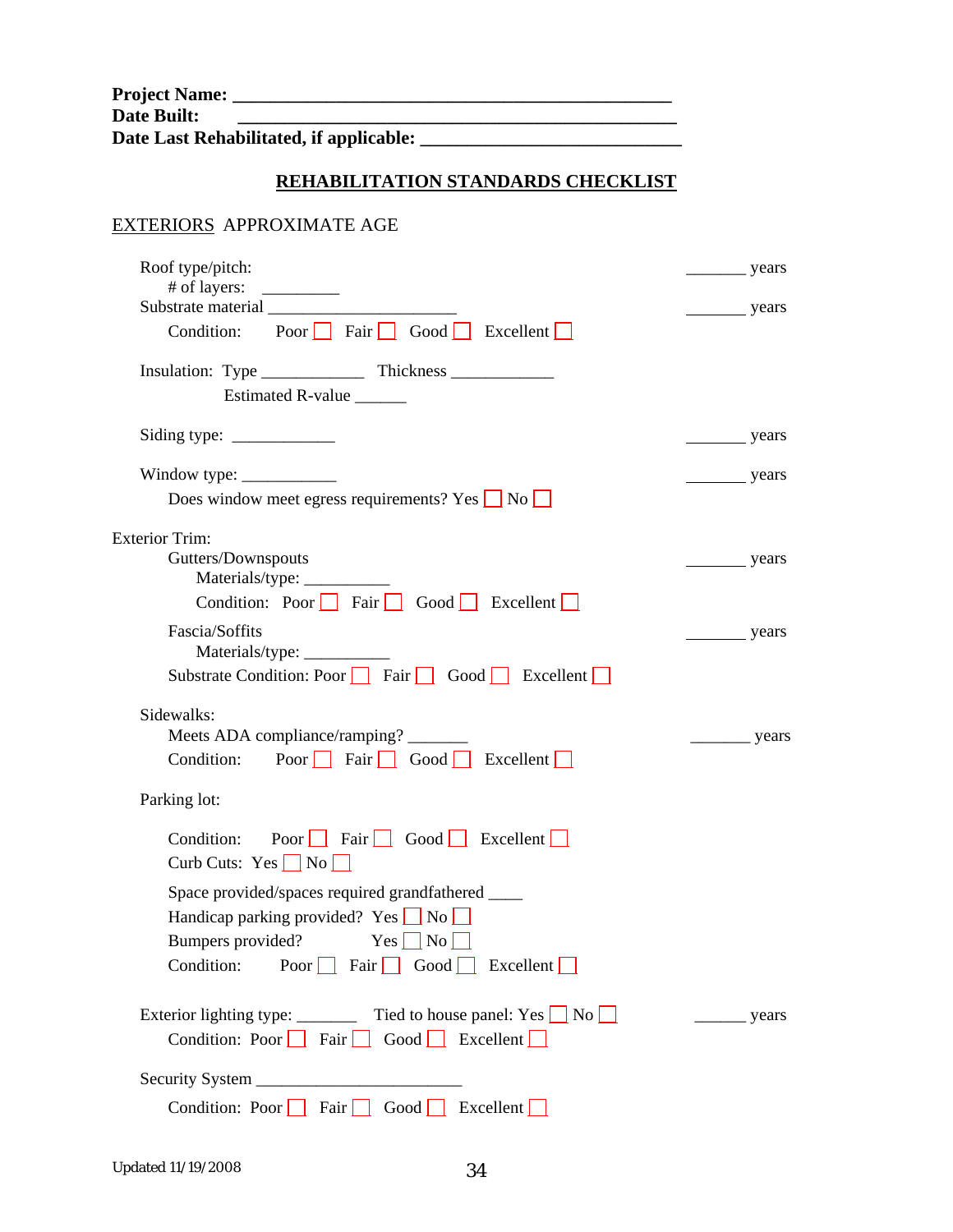## **INTERIORS**

| Kitchen:                                                                        |                            |
|---------------------------------------------------------------------------------|----------------------------|
|                                                                                 | $\frac{\ }{\ }$ years      |
| Counter tops: Type ___________                                                  | $\frac{\ }{\ }$ years      |
| Flooring: Type __________<br>Asbestos: $Yes \nightharpoonup No \nightharpoonup$ | $\frac{\ }{\ }$ years      |
|                                                                                 |                            |
| Condition: Poor Fair Good Excellent                                             |                            |
| Appliances:                                                                     |                            |
|                                                                                 | $\frac{1}{\sqrt{2}}$ years |
| Frost-free model: $Yes \t No$                                                   |                            |
| Dishwasher: $\Box$                                                              | $\frac{\ }{\ }$ years      |
| Stove: $\Box$ Gas $\Box$ Electric $\Box$ U.L. gas connection                    | $\frac{\ }{\ }$ years      |
| Garbage Disposal: _______ hp                                                    | $\frac{\ }{\ }$ years      |
| Exhaust hood: Vented to exterior: $\Box$ Recirculating: $\Box$                  |                            |
| Washer: Type: Stack Side-by-Side                                                | $\frac{\ }{\ }$ years      |
| Drain provided: $Yes \t No \t N$                                                |                            |
| Dryer: <b>Adequate Venting: Yes</b> No                                          | $\frac{1}{2}$ years        |
|                                                                                 |                            |
|                                                                                 | $\frac{\ }{2}$ years       |
|                                                                                 | $\frac{\ }{\ }$ years      |
| Sliding Doors: Yes $\Box$ No $\Box$                                             |                            |
|                                                                                 | years                      |
| Patio Doors: $Yes \t No \t N$                                                   |                            |
| <b>Bathroom:</b>                                                                |                            |
|                                                                                 | years                      |
| Condition: Poor $\Box$ Fair $\Box$ Good $\Box$ Excellent $\Box$                 |                            |
| Tub Surround type: __________                                                   | years                      |
| Anti-scald valve: Yes $\Box$ No $\Box$                                          |                            |
|                                                                                 | years                      |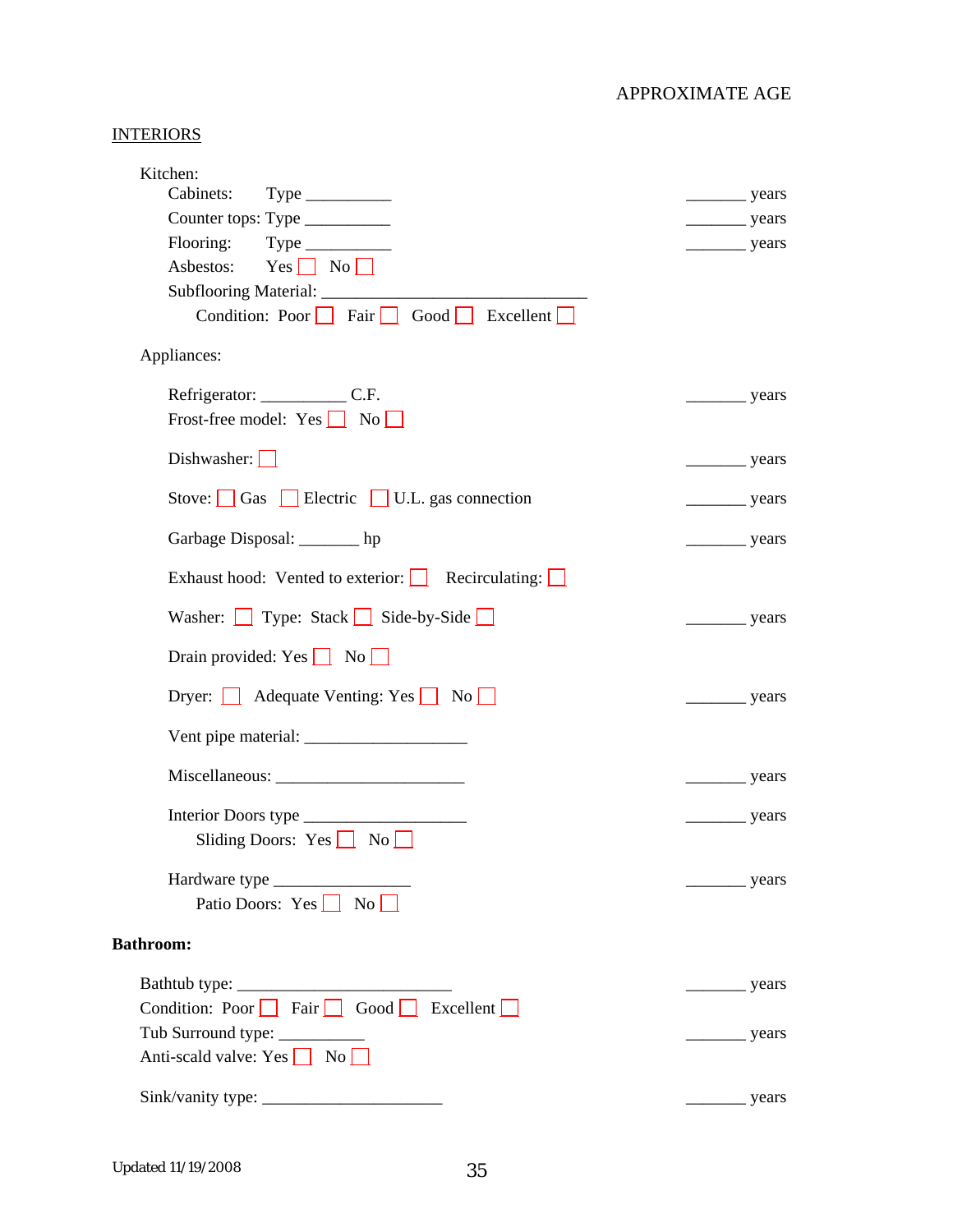|                                                                                                                               | years                 |
|-------------------------------------------------------------------------------------------------------------------------------|-----------------------|
| Water Saver: Yes $\Box$ No $\Box$                                                                                             |                       |
| Flange Condition: Poor $\Box$ Fair $\Box$ Good $\Box$ Excellent $\Box$                                                        |                       |
| <b>Flooring:</b>                                                                                                              |                       |
| $Carpeting: \boxed{\phantom{C} \phantom{C} }$<br>Flooring Condition: Poor Fair Good Excellent                                 | $\frac{1}{2}$ years   |
| Vinyl Composition Flooring: $\boxed{\phantom{a}}$<br>Flooring Condition: Poor Fair Good Excellent                             | $\frac{\ }{\ }$ years |
| Condition: Poor Fair Good Excellent                                                                                           | years                 |
| Base Molding: Type: __________ Height: ________ "<br>Condition: Poor Fair Good Excellent                                      | years                 |
| Exhaust Fan: Poor Fair Good Excellent<br>Existing soft spots in flooring: Yes $\boxed{\phantom{a}}$ No $\boxed{\phantom{a}}$  |                       |
| Asbestos present: Yes $\Box$ No $\Box$                                                                                        | years                 |
| Walls: Type: ____________<br>Condition: Poor $\Box$ Fair $\Box$ Good $\Box$ Excellent $\Box$<br>Mold/Mildew Present: Yes   No | years                 |
| $Ceilings: Type: \_\_$<br>Textured: Condition: Poor Fair Good Research<br>Active Staining Present: Yes 1 No                   | $\frac{1}{2}$ years   |
| Shelving: Type: $\frac{2}{\sqrt{2}}$                                                                                          | years                 |
| <b>Smoke Detectors:</b>                                                                                                       |                       |
| Hard-wired _______ Battery ______<br>Meets current codes? $Yes \t No$                                                         | years                 |
| Sprinkler System:<br>Meets current codes? Yes $\Box$ No $\Box$                                                                | years                 |
| Date last inspected: __________                                                                                               |                       |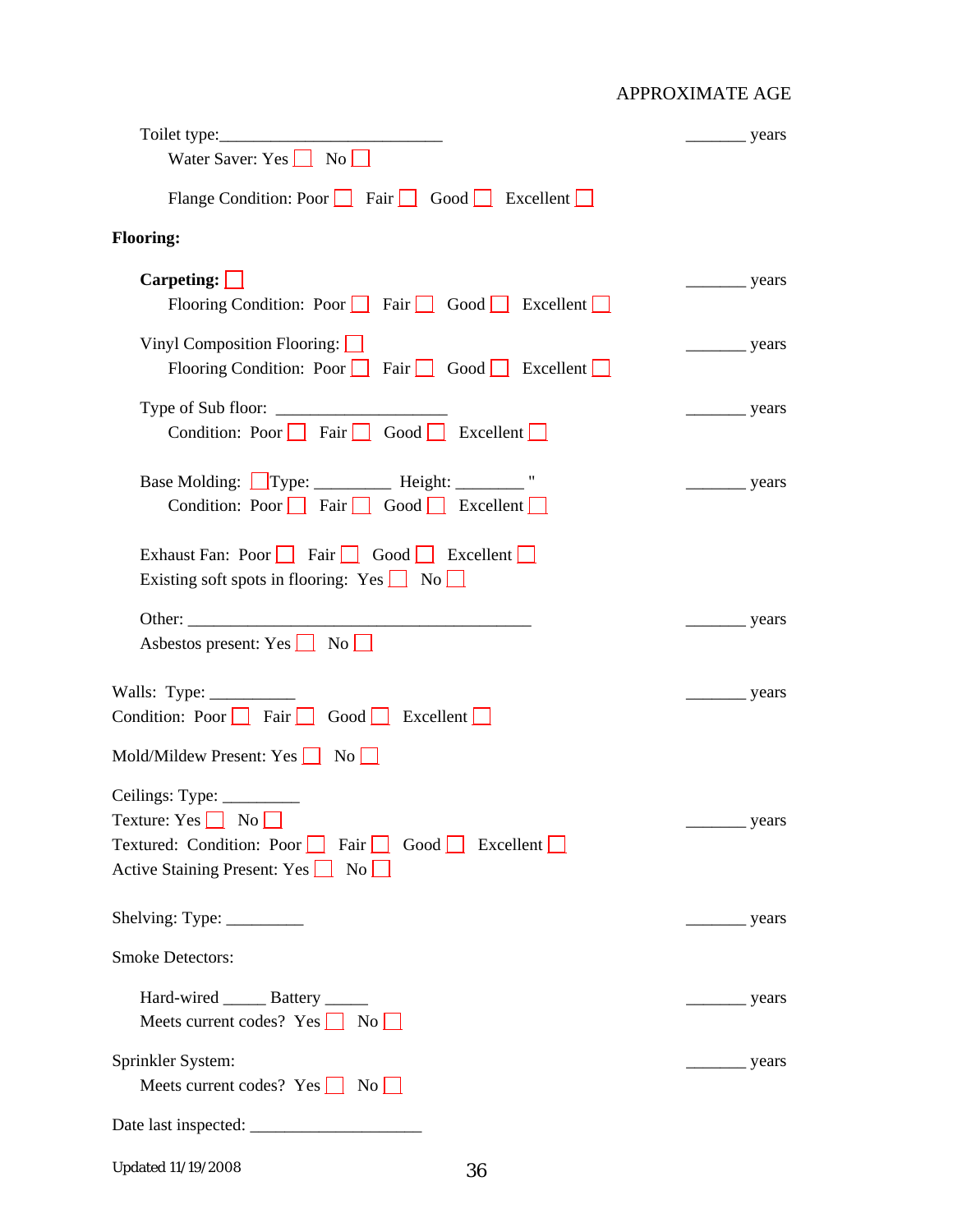## HVAC:

| Electrical connection _______ amps<br>Condition: Poor $\Box$ Fair $\Box$ Good $\Box$ Excellent $\Box$<br>Code compliant: $Yes \t No$                                                                                                                                                                                                                                                                                                          |                       |
|-----------------------------------------------------------------------------------------------------------------------------------------------------------------------------------------------------------------------------------------------------------------------------------------------------------------------------------------------------------------------------------------------------------------------------------------------|-----------------------|
|                                                                                                                                                                                                                                                                                                                                                                                                                                               | $\frac{\ }{\ }$ years |
|                                                                                                                                                                                                                                                                                                                                                                                                                                               | $\frac{\ }{\ }$ years |
|                                                                                                                                                                                                                                                                                                                                                                                                                                               |                       |
| Air Conditioning: Type: ___________                                                                                                                                                                                                                                                                                                                                                                                                           | $\frac{\ }{\ }$ years |
| Condensation lines conditions: Poor Fair Good Excellent                                                                                                                                                                                                                                                                                                                                                                                       |                       |
| Condition: Poor Fair Good Excellent                                                                                                                                                                                                                                                                                                                                                                                                           | $\frac{\ }{\ }$ years |
| Meets current codes? $Yes \n\begin{array}{ c c } \n\hline\n\end{array} No \n\begin{array}{ c c } \n\hline\n\end{array} No \n\begin{array}{ c c c } \n\hline\n\end{array} No \n\begin{array}{ c c c } \n\hline\n\end{array} No \n\begin{array}{ c c c c } \n\hline\n\end{array} No \n\begin{array}{ c c c c } \n\hline\n\end{array} No \n\begin{array}{ c c c c c } \n\hline\n\end{array} No \n\begin{$<br>Condition: Poor Fair Good Excellent | $\frac{\ }{\ }$ years |
| Mini Blinds: Yes $\Box$ No $\Box$                                                                                                                                                                                                                                                                                                                                                                                                             | $\frac{1}{2}$ years   |
|                                                                                                                                                                                                                                                                                                                                                                                                                                               | $\frac{\ }{\ }$ years |
| Amperage Supply: _______________ AMP Service _________                                                                                                                                                                                                                                                                                                                                                                                        |                       |
| ARC Fault Interrupter? Yes No No Last Inspection Date: ________                                                                                                                                                                                                                                                                                                                                                                               |                       |
| Common Areas:                                                                                                                                                                                                                                                                                                                                                                                                                                 |                       |
| <b>Interior Stairs:</b><br>Meets Code requirements: Yes $\Box$ No $\Box$<br>Handrail condition: Poor $\Box$ Fair $\Box$ Good $\Box$ Excellent $\Box$<br>Handrail height: _____________".                                                                                                                                                                                                                                                      |                       |
| <b>Interior Corridors:</b>                                                                                                                                                                                                                                                                                                                                                                                                                    |                       |
| Condition: Poor Fair Good Excellent                                                                                                                                                                                                                                                                                                                                                                                                           |                       |
| Fire Protection Provided? Yes No                                                                                                                                                                                                                                                                                                                                                                                                              |                       |
| Storage for tenants available? Yes $\boxed{\phantom{a}}$ No $\boxed{\phantom{a}}$<br>Interior lighting adequate: $Yes \t No \t N$                                                                                                                                                                                                                                                                                                             | <b>APPROXIMATE</b>    |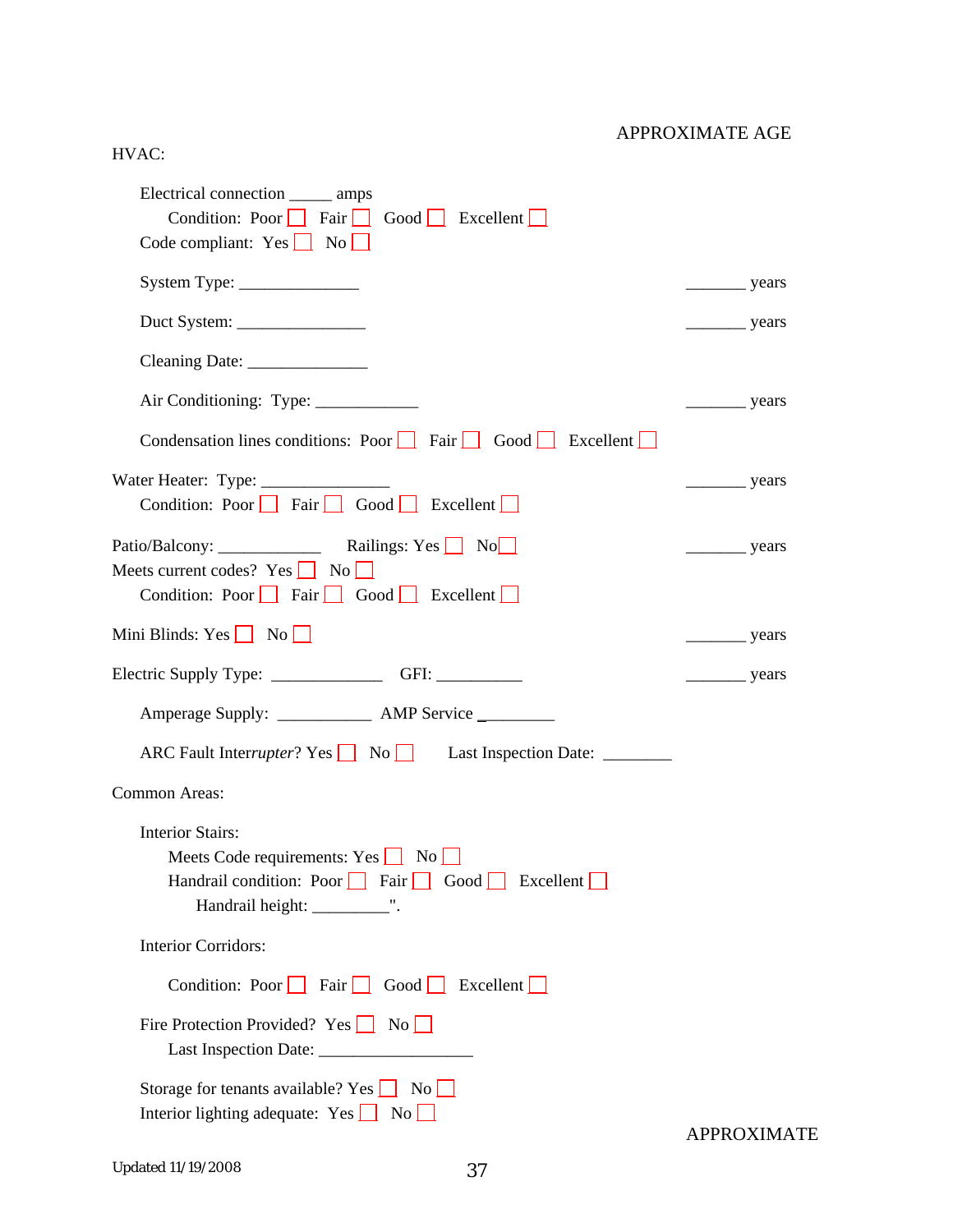# AGE

| Foundation, Crawl and Basement:<br>Condition: Poor Fair Good Excellent                                                                  |
|-----------------------------------------------------------------------------------------------------------------------------------------|
| Supply / drain pipes:<br>Condition: Poor Fair Good Excellent                                                                            |
| Condition: Poor Fair Good Excellent                                                                                                     |
| Condition: Poor Fair Good Excellent                                                                                                     |
| Condition: Poor $\Box$ Fair $\Box$ Good $\Box$ Excellent $\Box$                                                                         |
| Joists:<br>Condition: Poor   Fair   Good   Excellent                                                                                    |
| HVAC:<br>Adequate venting: Yes $\Box$ No $\Box$                                                                                         |
| Adequate Lighting: Yes $\boxed{\phantom{a}}$ No $\boxed{\phantom{a}}$                                                                   |
| Termites: Yes   No                                                                                                                      |
| Miscellaneous:                                                                                                                          |
|                                                                                                                                         |
| Interior: Condition: Poor Fair Good Excellent<br>Exterior: Condition: Poor Fair Good Excellent<br>On accessible route: $Yes \t No \t N$ |
| Cable TV Provided __________<br>New System ________                                                                                     |
|                                                                                                                                         |
| Maintenance Free Exterior<br>$Yes \t No \t$                                                                                             |
| Storm Water management: Yes No                                                                                                          |
| Last Preventative Maintenance completed: _______________                                                                                |
| Asbestos Present: Yes No<br>_ years<br>(NESHAP ENVIRONMENT AUDIT)<br>APPROXIMATE AGE                                                    |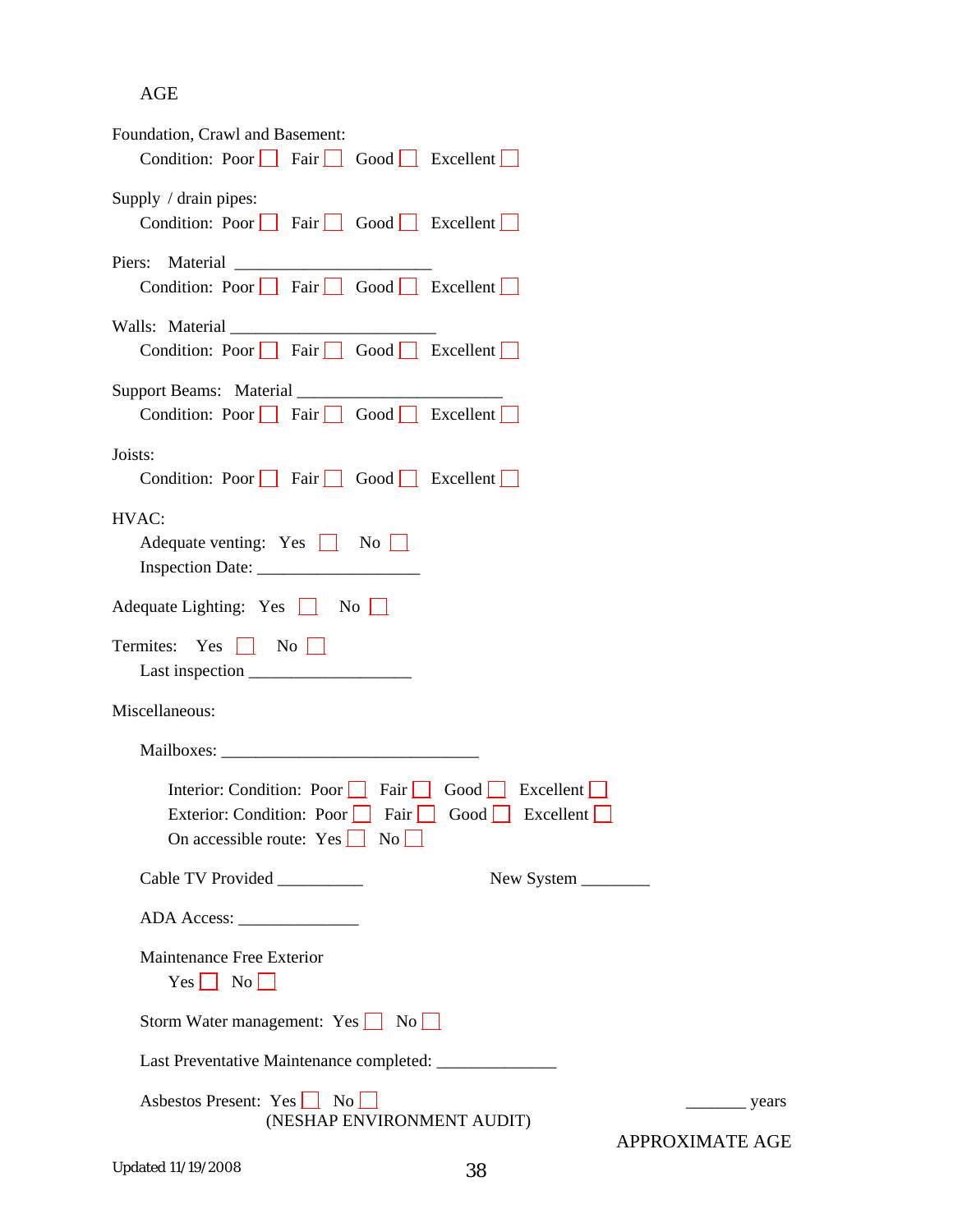| Lead Based Paint: Yes No                                                                                          | $\frac{\ }{\ }$ years      |                            |
|-------------------------------------------------------------------------------------------------------------------|----------------------------|----------------------------|
| $Yes \Box No \Box$<br>Mold Present:                                                                               | $\frac{1}{\sqrt{2}}$ years |                            |
| Playground Equipment:<br>$Type: \_\_\_\_\_\_\_\_\_\_\_\_\_\_\_\_\_\_$                                             |                            |                            |
| Meets Safety Guidelines: Yes <b>No</b><br>Is playground on accessible route? Yes $\Box$ No $\Box$                 |                            |                            |
| Dumpster Locations<br>Number Proposed: ______________<br>Construction: Condition: Condition:                      |                            |                            |
| Swimming Pool: $Yes \t No \t N$                                                                                   |                            | years                      |
| $Yes \mid No \mid$<br>Elevator:                                                                                   |                            | $\frac{1}{\sqrt{2}}$ years |
| Cable Contract: $Yes \n\boxed{No \n\boxed{} }$                                                                    | $\frac{1}{\sqrt{2}}$ years |                            |
| Other utilities contracts? Yes $\Box$ No $\Box$ years remaining on contract<br>Explain: $\_\_$                    |                            |                            |
| Flat Roof:<br>Yes No                                                                                              |                            | years                      |
| Common Hallway: Yes $\Box$ No<br>Interior Exterior                                                                | $\frac{\ }{\ }$ years      |                            |
| Any units below finished grade $Yes \_$ No $\_$                                                                   |                            |                            |
|                                                                                                                   | years                      |                            |
| Insulation:<br>Ceiling ____ inches Walls ____ inches Floors _____ inches                                          |                            | years                      |
| Overall Development Age ________                                                                                  |                            |                            |
| Minimum Square Footage Requirements: (if units are to be converted)                                               |                            |                            |
| One Bedroom Unit: Minimum 700 S.F.<br>Two Bedroom Unit: Minimum 850 S.F.<br>Three Bedroom Unit: Minimum 1050 S.F. |                            |                            |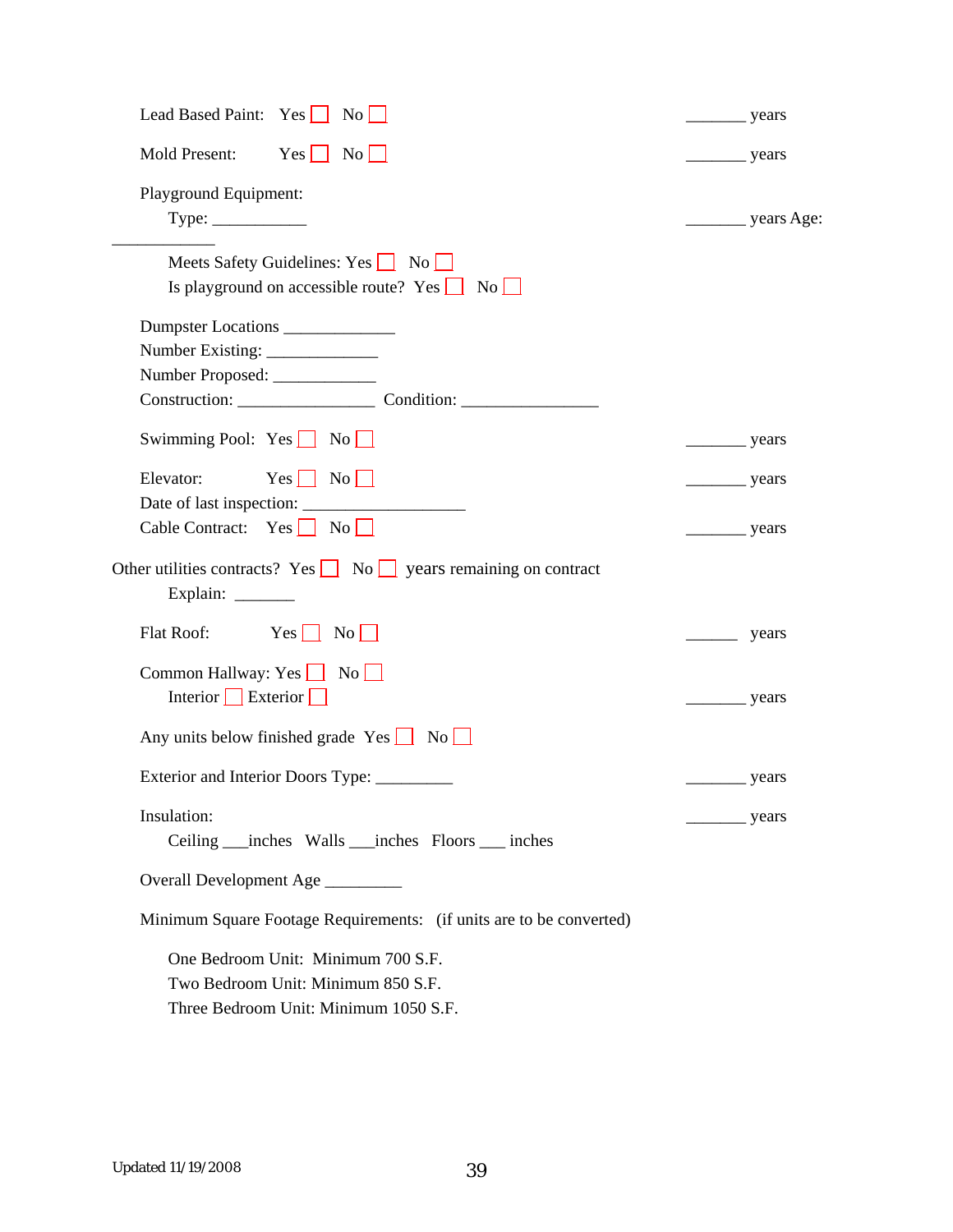| Site Office: SF                                                                     |                          | <b>SF</b> |
|-------------------------------------------------------------------------------------|--------------------------|-----------|
| Location on ADA Compliant Route: $Yes \t No$<br>Bathroom ADA Compliant: $Yes \t No$ |                          |           |
| Laundry Room: Yes   No                                                              | ADA Accessible: Yes   No |           |
| Community Room: Yes No                                                              | ADA Accessible: Yes   No |           |
| Project Sign: Yes $\Box$ No $\Box$                                                  |                          |           |
| Lighted: $Yes \t No \t$                                                             |                          |           |
| Sign to be replaced: Yes $\Box$ No $\Box$                                           |                          |           |
|                                                                                     |                          |           |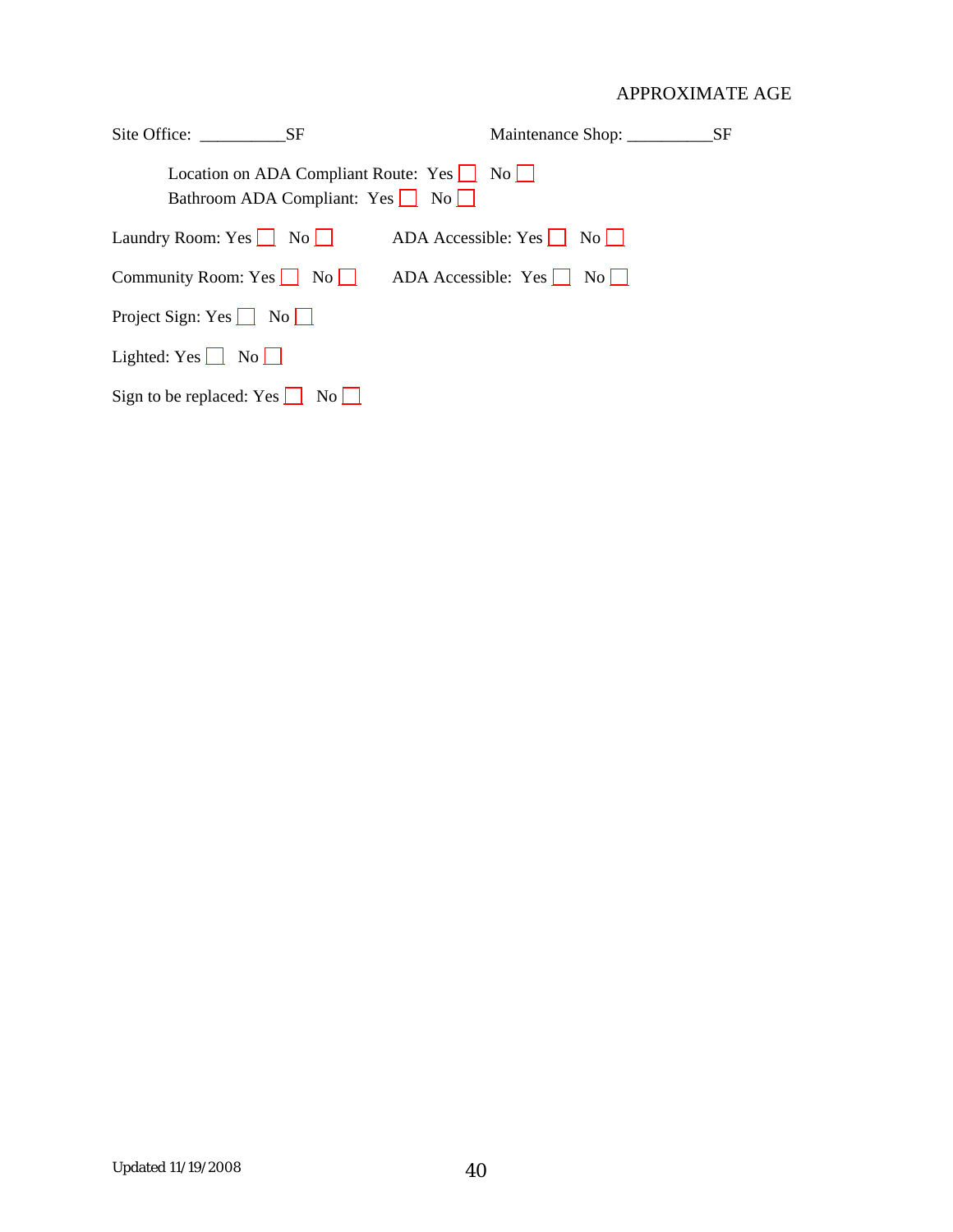Life Expectancy of Different Products/Items/Materials

#### Life in Years

Disposal 5

Microwave ovens 5 Ranges Free standing and built-in, electric 12

Free standing and built-in, gas 12

Refrigerators

Standard 10

BATHROOMS Cast iron bathtub 25 (Resurface)

Fiberglass bathtub and shower 10

Shower doors (average quality) 5

Toilet 10

**CABINETRY** Kitchen cabinets 10

Medicine cabinets/bath vanities 10

**COUNTERTOPS** Laminate 10

DOORS Screen 10

Interior Six Panel Masonite 15

Exterior Unprotected and exposed 15

Electric Baseboard heat 10

Hot water or steam heat 15

FINISHES Exterior (paint, plaster, stucco) 3-5 FLOORS Vinyl sheet or tile 10 Carpeting 5 HEATING VENTALATION AND AIR CONDITIONING Air conditioning unit: Central unit 10 Window unit 5 Air conditioning compressor 5 to 7 Water heater Electric 10 Gas 11 Forced air furnaces Heat pumps 10 Ductwork Plastic 15 Rooftop air conditioners 10 Boilers, hot water (steam) 15 **Furnaces** Gas or oil fired 15 Unit heaters Gas or electric 10 Radiant heaters 10 Coal and tar 10 Asphalt composition shingle 20

Life in Years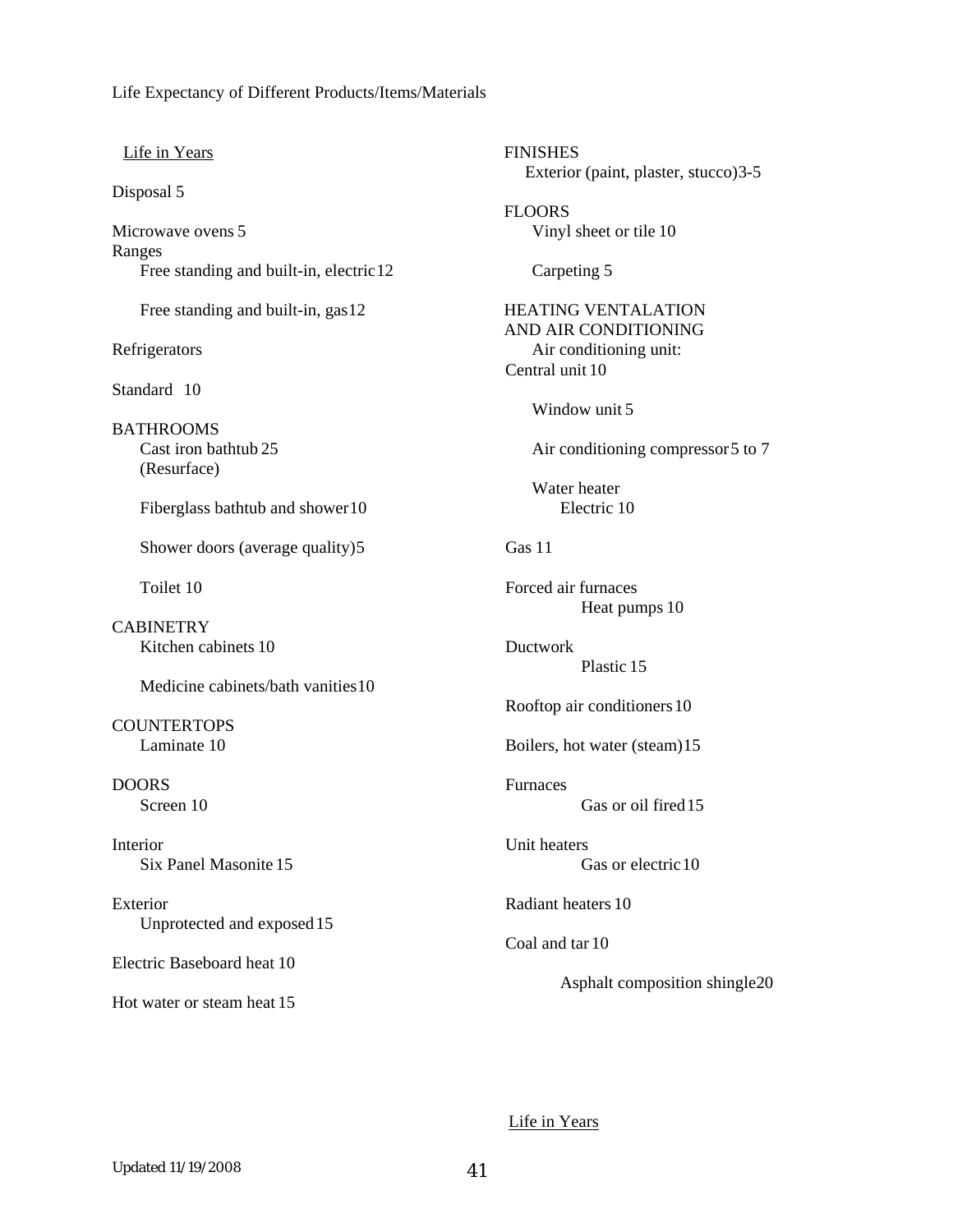| <b>Sinks</b>                            | <b>NOTE:</b> Items that are beyond 5       |
|-----------------------------------------|--------------------------------------------|
| <b>PLUMBING</b>                         |                                            |
| Trim and door 5-10                      | Screen 5                                   |
| Wall paint 3 to 5                       | Aluminum casement 10                       |
| Interior                                | Wood-Single/Double Hung15                  |
| Fences 5                                | Wood casement 20                           |
| Sprinkler systems 12                    | <b>WINDOWS</b>                             |
| Concrete walks 15                       | Vinyl 25                                   |
| Brick and concrete patios 15            | Aluminum 20                                |
| Wooden decks 15                         | Wood (T1-11)10                             |
| Smoke detectors: Battery/10<br>Hardwire | Siding                                     |
| Pumps, sump and well 10                 | <b>SIDING</b><br>Gutters and downspouts 20 |
| Diffusers, grilles,<br>And registers 15 | Plastic (vinyl)<br>Exterior 7-8            |
| Air terminals                           |                                            |

Enamel steel sinks 5-10

Stainless 10

Faucets (Low quality) 5

ROOFING Asphalt and wood shingles And shakes 20

 Built-up roofing 10 Asphalt

 $50\%$  of life **expectancy shall be replaced. Delaware State Housing Authority reserves the right to add/delete any item to the required rehabilitation.** 

#### **SHUTTERS**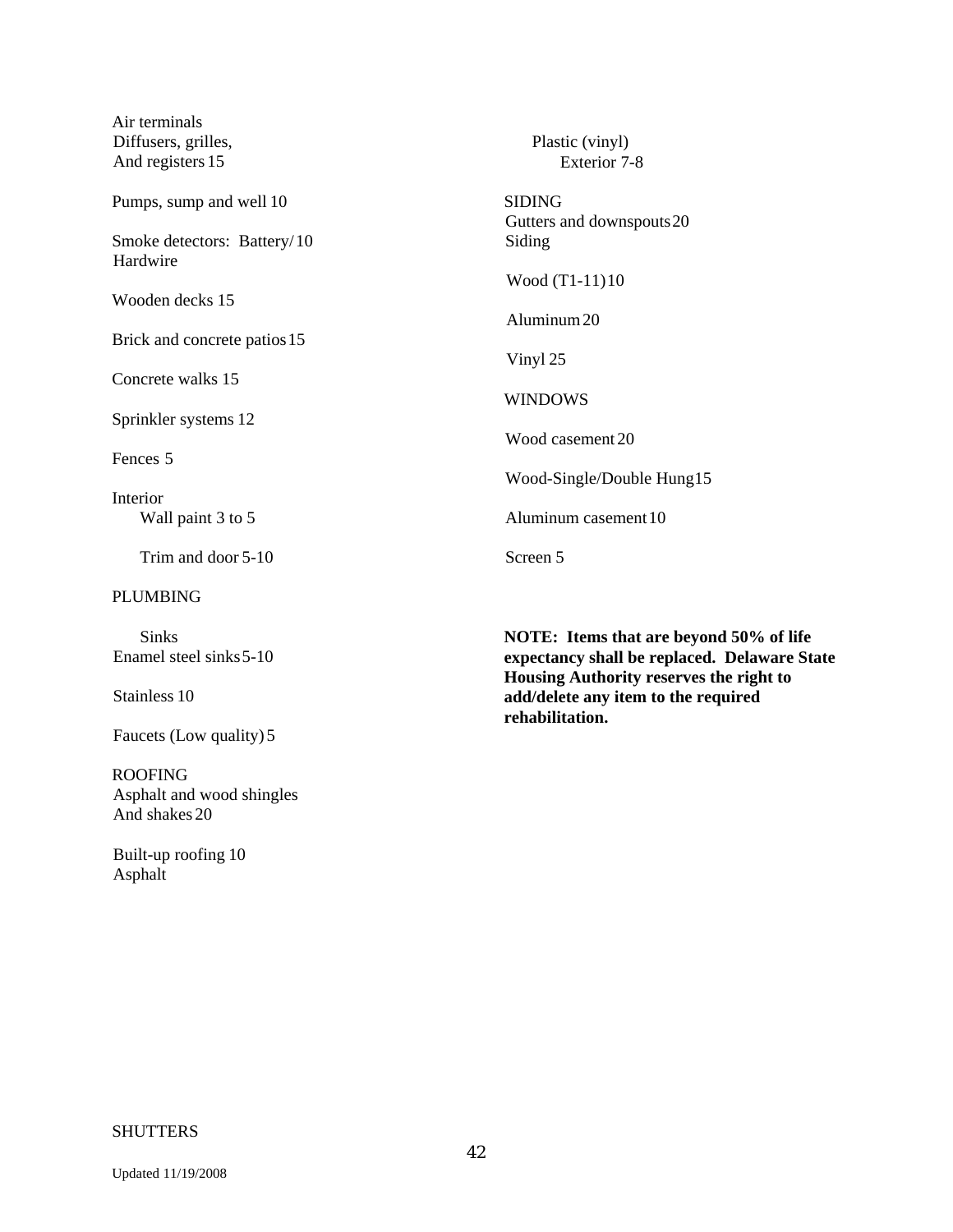#### **PLANS/SPECIFICATIONS REVIEW CHECKLIST**

Upon a reservation of credits or funding, the following items should be completed as applicable: *DATE* 

- *1. Department of Natural Resources* 
	- *A. Erosion and sedimentation if site disturbance is more than 25 acres*
	- *B. On-site septic*
	- *C. On-site public well*
	- *D. NPDES NOI Permit for over 5 acres*
	- *E. NESHAP Building older than 1980*
	- *F. Lead Based Paint Assessment Building older than 1978*
- *2. Soil Conservation District* 
	- *A. Sediment and Storm Water Management* 
		- *1. Erosion and Sedimentation Control Plan and Narrative*
	- *B. Wetlands survey, if applicable* 
		- *1. Wetlands delineation*
	- *C. Flood plain, if applicable*
- *3. Utilities (approval documentation)* 
	- *A. DelDot Entrance Permit Contact Person*
	- *B. Sewer Line tie in* 
		- *1. Location*
		- *2. Capacity verification*
	- *C. Storm Line tie in* 
		- *1. Location*
		- *2. Capacity verification*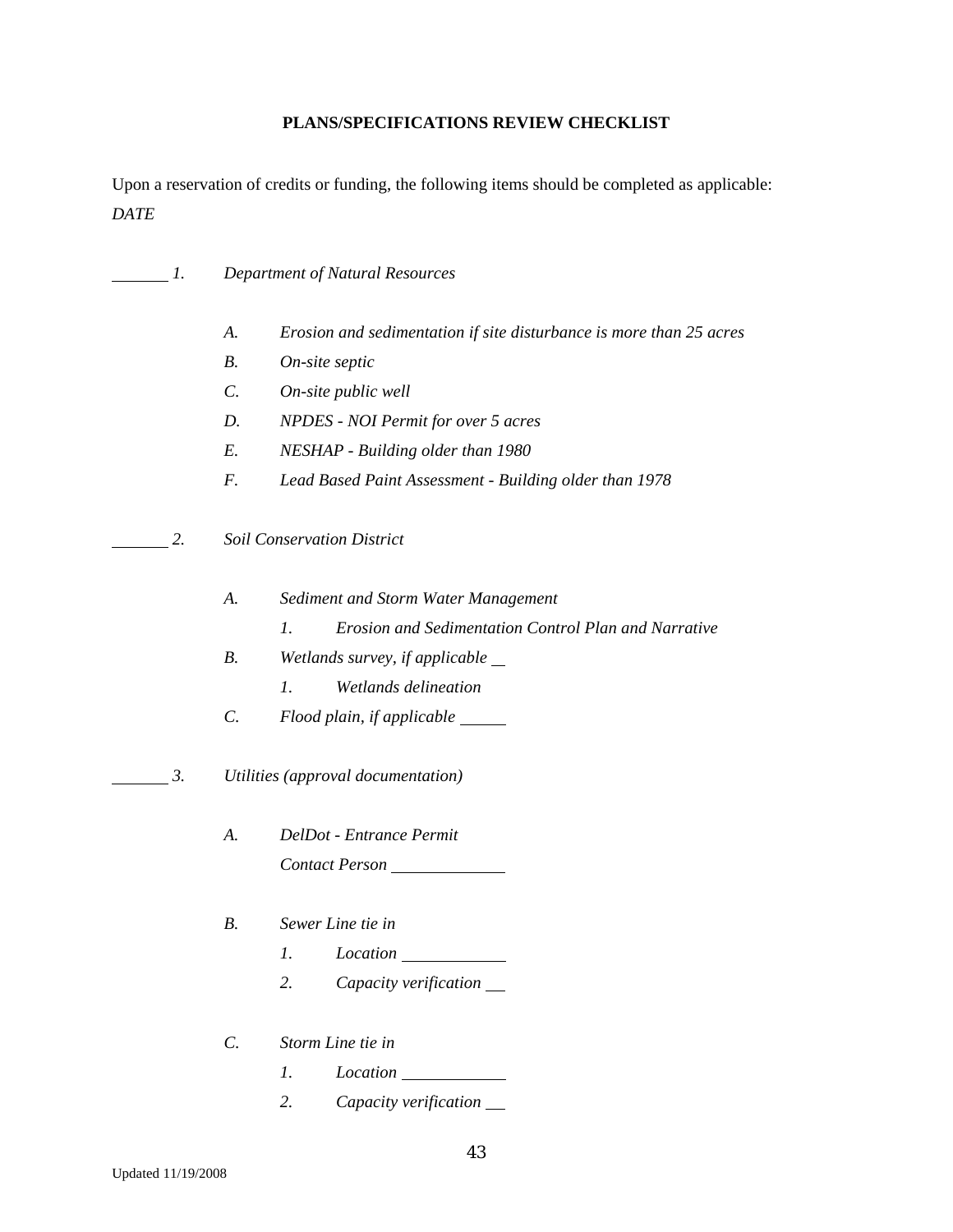|                  | D.<br>Electrical Contact Person                                    |
|------------------|--------------------------------------------------------------------|
|                  | Е.<br>Gas - natural or propane                                     |
|                  | Contact Person                                                     |
|                  | Water<br>F.                                                        |
|                  | Public Water tie in<br>1.                                          |
|                  | A.                                                                 |
|                  | G.<br>Streets, sidewalks and curbing                               |
|                  | Н.<br>Underground/Aboveground Storage Tanks, Yes or No             |
|                  | I.                                                                 |
| $\overline{4}$ . | Fire Marshal Approval (send letter to Fire Marshal to waive fee)   |
|                  | А.                                                                 |
|                  | <i>B</i> .                                                         |
|                  |                                                                    |
| 5.               | Architectural Accessibility Board                                  |
|                  | A.                                                                 |
|                  | <i>B</i> .                                                         |
| $\overline{6}$ . | City Requirements, if applicable                                   |
| $\overline{7}$ . | <b>Utility Easements, Agreements</b>                               |
|                  | А.                                                                 |
|                  | <i>Proposed</i><br><b>B.</b>                                       |
| 8.               | <b>Access Easements, Agreements</b>                                |
|                  | A.                                                                 |
|                  | Proposed<br><i>B</i> .                                             |
| 9.               | Permits, Building Contact Person                                   |
| 10.              | Environmental Audit, Test Borings, Engineering/Geotechnical Report |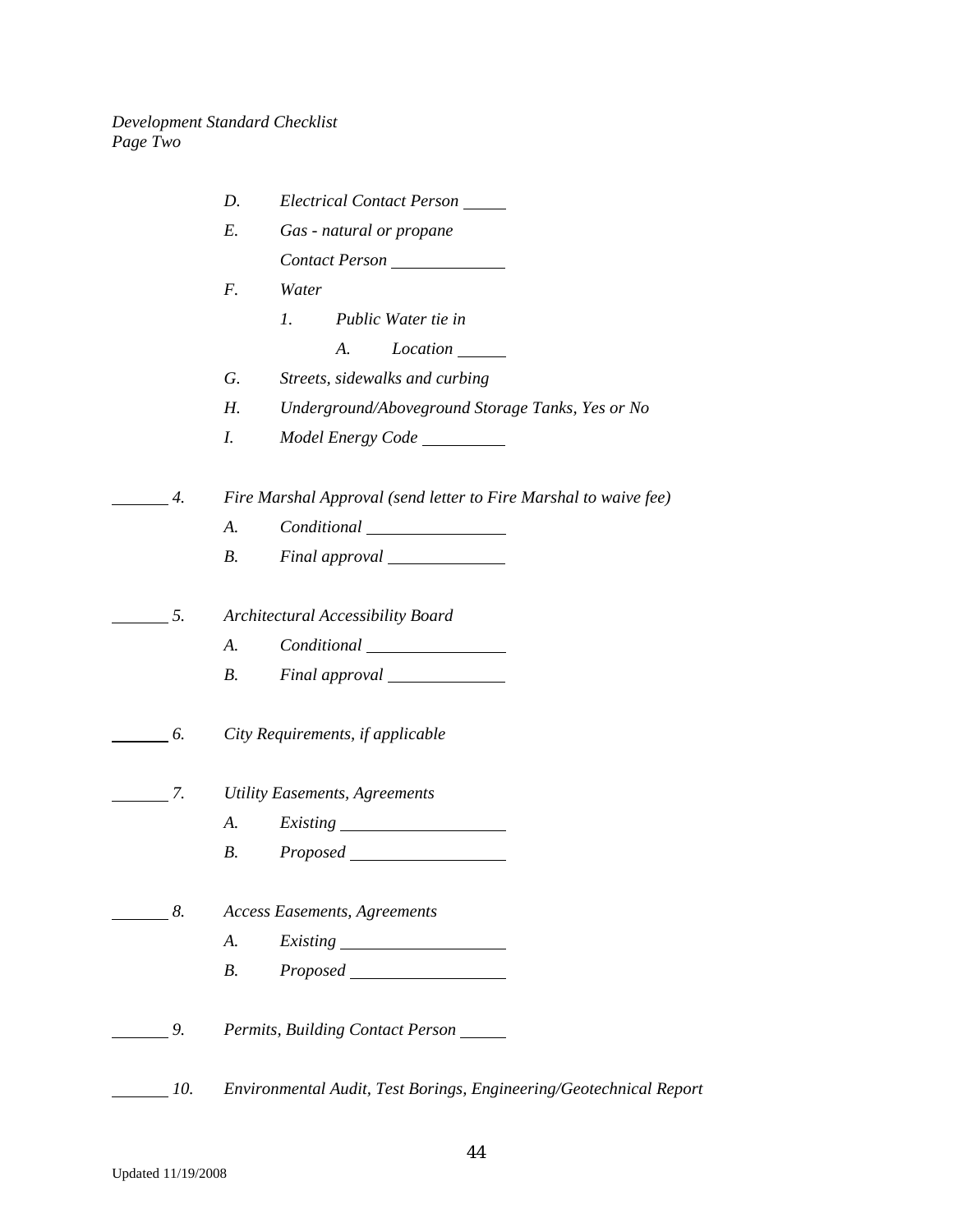## *Development Standard Checklist Page Three*

|  |                         | 11. Survey, Property, Boundary           |  |
|--|-------------------------|------------------------------------------|--|
|  |                         |                                          |  |
|  |                         | 12. Other State and Federal Requirements |  |
|  |                         | 13. Zoning Verification                  |  |
|  |                         | A. Contact Person                        |  |
|  | $\_\_$ 14. Copy of Deed |                                          |  |
|  |                         | A. Deed Book and Number                  |  |
|  |                         | 15. Federal Fair Housing Amendment Act   |  |
|  |                         | Design Guideline Compliance yes no       |  |
|  |                         | 16. American with Disabilities Act (ADA) |  |
|  |                         | Design Guideline Compliance yes no       |  |
|  |                         | 17. Noise Assessment Guidelines          |  |
|  |                         | Federal Guideline Compliance yes no      |  |

*esg:ltb* 

*Revised: 12/20/06*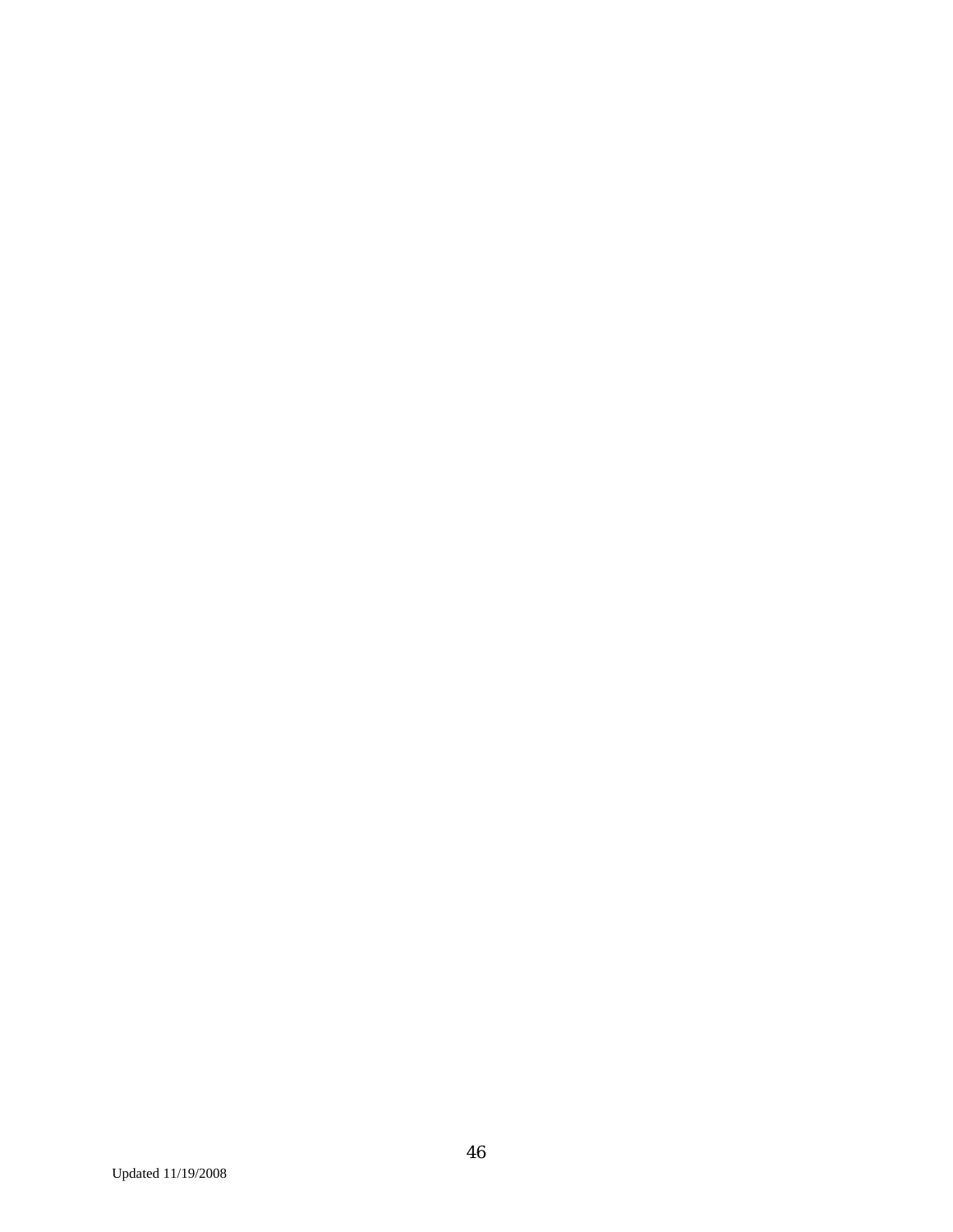# Energy Efficiency Table

| <b>Item</b>                                                              | <b>Exceed</b><br><b>Standard</b> | <b>QAP</b><br><b>Points</b> | <b>Estimated</b><br><b>Material</b><br><b>Costs</b> | <b>Notes</b>             |
|--------------------------------------------------------------------------|----------------------------------|-----------------------------|-----------------------------------------------------|--------------------------|
| <b>Insulation shall meet</b><br>a                                        | 25% or better                    | point                       | \$0.14/SF                                           | <b>High Density Batt</b> |
| applicable codes for<br>new<br>construction and<br><b>rehabilitation</b> | 50% or better                    | 2 points                    | \$0.31/SF                                           | <b>Blown-in</b>          |

| <b>Windows shall be</b><br>thermal insulated | <b>Below 0.35</b><br><b>Low E, Argon</b> | point | $\frac{$35}{10}$ \$65 per |  |
|----------------------------------------------|------------------------------------------|-------|---------------------------|--|
| with a<br>minimum "U" value                  | Gas                                      |       | <b>I</b> window           |  |
| $0.35$ or below                              |                                          |       |                           |  |

| <b>Entry doors shall</b><br>have al<br>minimum "U" value<br>ΟĪ | U-Value of $0.34$<br>to $0.14$ | point | \$45 per door |  |
|----------------------------------------------------------------|--------------------------------|-------|---------------|--|
| $0.35$ of below                                                |                                |       |               |  |

| Hot water heater<br>shall | $R = 16$          | 0 point l | \$270 | <b>Kenmore Power Miser</b> |
|---------------------------|-------------------|-----------|-------|----------------------------|
| have integral R=16        | $R = 20$          | points    | \$350 | <b>Kenmore Power Miser</b> |
| <i><b>insulation</b></i>  | R greater than 20 | 2 points  | \$410 | <b>Kenmore Power Miser</b> |

| <b>High efficiency</b><br><b>HVAC</b> | $SEER=13$   | 0 points | \$1,875 | <u>∣ 1/2 Ton Heat</u> |
|---------------------------------------|-------------|----------|---------|-----------------------|
| unit 90% or better                    | $SEER = 14$ | point    | \$2,075 | pump<br>No ductwork   |
| <b>Minimum SEER</b><br>rating $= 13$  | $SEER=16$   | 2 points | \$3,000 | <i>included</i>       |
|                                       | $SEER=18$   | 3 points | \$3,675 |                       |

Actual costs may vary, not all manufacturer's were compared. Installation not part of estimate (Unit cost only)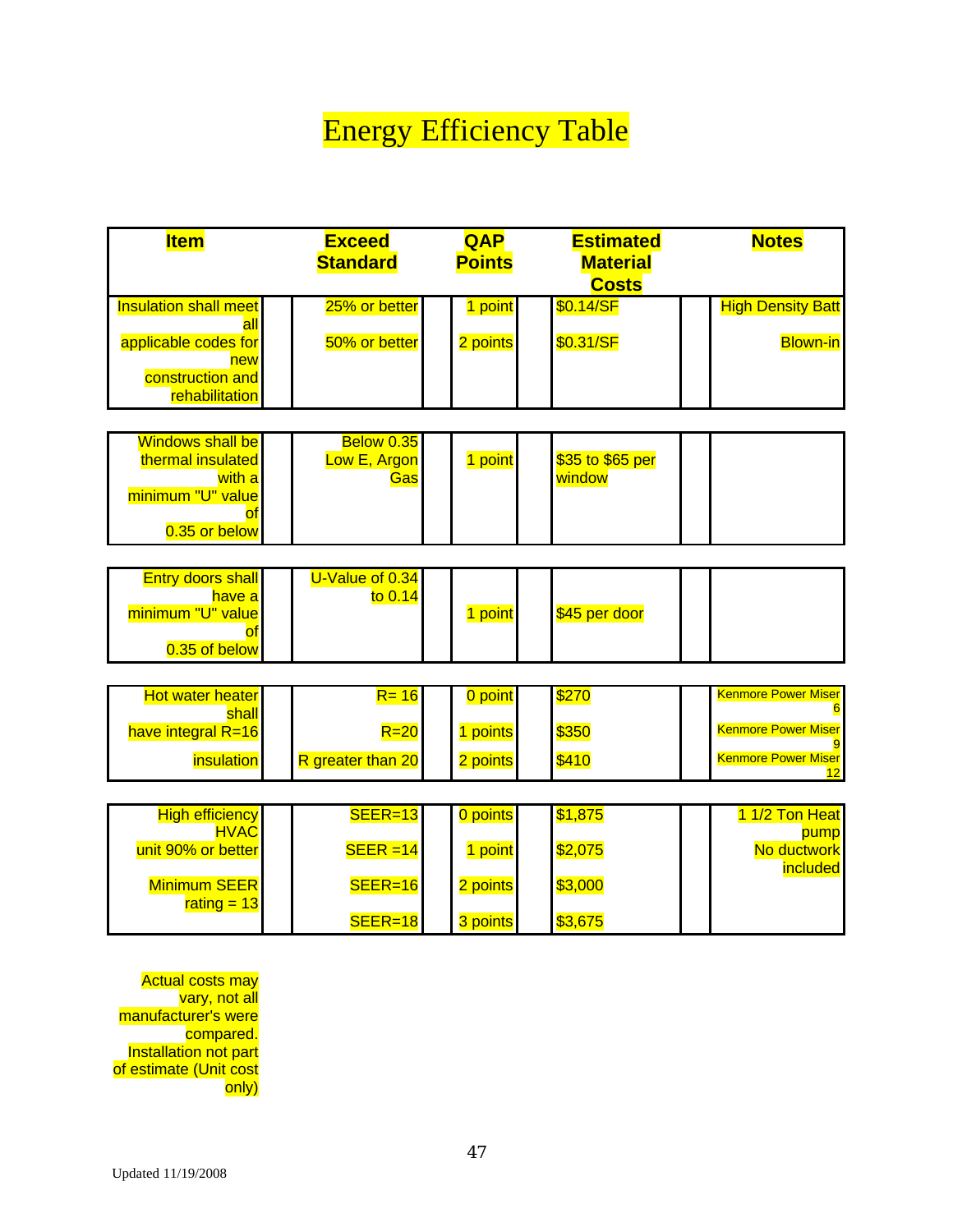10/3/2008



This sample would receive a total of 5 points for exceeding DSHA's standards. Other proposed energy efficiency may be approved at DSHA's discretion. Any substitutions for energy efficiency amenities will only be allowed if the substitution is for the benefit of the tenant and must be approved by DSHA. Failure to provide the energy efficiency amenities after points are awarded and a Carryover Agreement is executed will result in a deduction of the developer fee in the same of amount as the cost of amenity not provided as determined by DSHA in its sole discretion.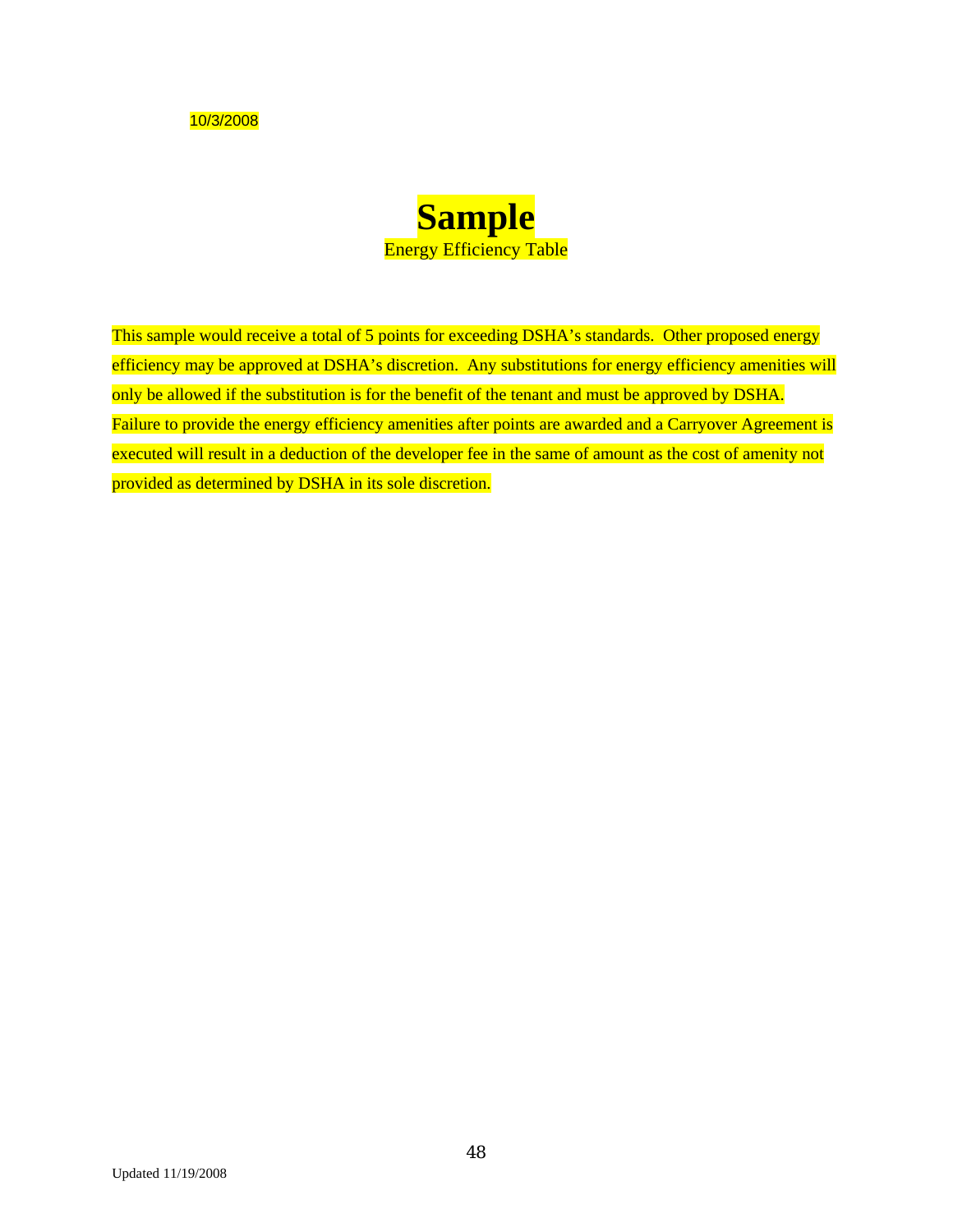# **ATTACHMENT 11**

## **FORM OF CERTIFICATION OF CONSISTENCY COMMUNITY REVITALIZATION PLAN**

## MUNICIPALITY STATIONERY

| Date:                                                                                                                                                   |                                                                                                                                                                                                                                      |
|---------------------------------------------------------------------------------------------------------------------------------------------------------|--------------------------------------------------------------------------------------------------------------------------------------------------------------------------------------------------------------------------------------|
| Saundra R. Johnson, Director<br><b>Delaware State Housing Authority</b><br>18 The Green<br>Dover, DE 19901                                              |                                                                                                                                                                                                                                      |
| Re: LIHTC Application for _______________________(Development Name)                                                                                     |                                                                                                                                                                                                                                      |
| Dear Ms. Johnson:                                                                                                                                       |                                                                                                                                                                                                                                      |
| page ___________ of the most recently approved Community Revitalization Plan for<br>____________________(Municipality Name) dated ____________________. | I certify that the <b>contract of the contract of the contract of the contract of the contract of the contract of the contract of the contract of the contract of the contract of the contract of the contract of the contract o</b> |
| Accordingly, said page _____________ is attached to this certification.                                                                                 |                                                                                                                                                                                                                                      |
| <b>Applicant Name:</b>                                                                                                                                  |                                                                                                                                                                                                                                      |
| Development Name:                                                                                                                                       |                                                                                                                                                                                                                                      |
| Location of Development:                                                                                                                                |                                                                                                                                                                                                                                      |
| Name of Community Revitalization Plan:                                                                                                                  | <u> 1989 - Johann John Harry Harry Harry Harry Harry Harry Harry Harry Harry Harry Harry Harry Harry Harry Harry</u>                                                                                                                 |
| Date of Community Revitalization Plan:                                                                                                                  |                                                                                                                                                                                                                                      |
| Name of Certifying Jurisdiction:                                                                                                                        |                                                                                                                                                                                                                                      |
| Name of Certifying Official:                                                                                                                            |                                                                                                                                                                                                                                      |
| Title of Certifying Official:                                                                                                                           |                                                                                                                                                                                                                                      |

Sincerely,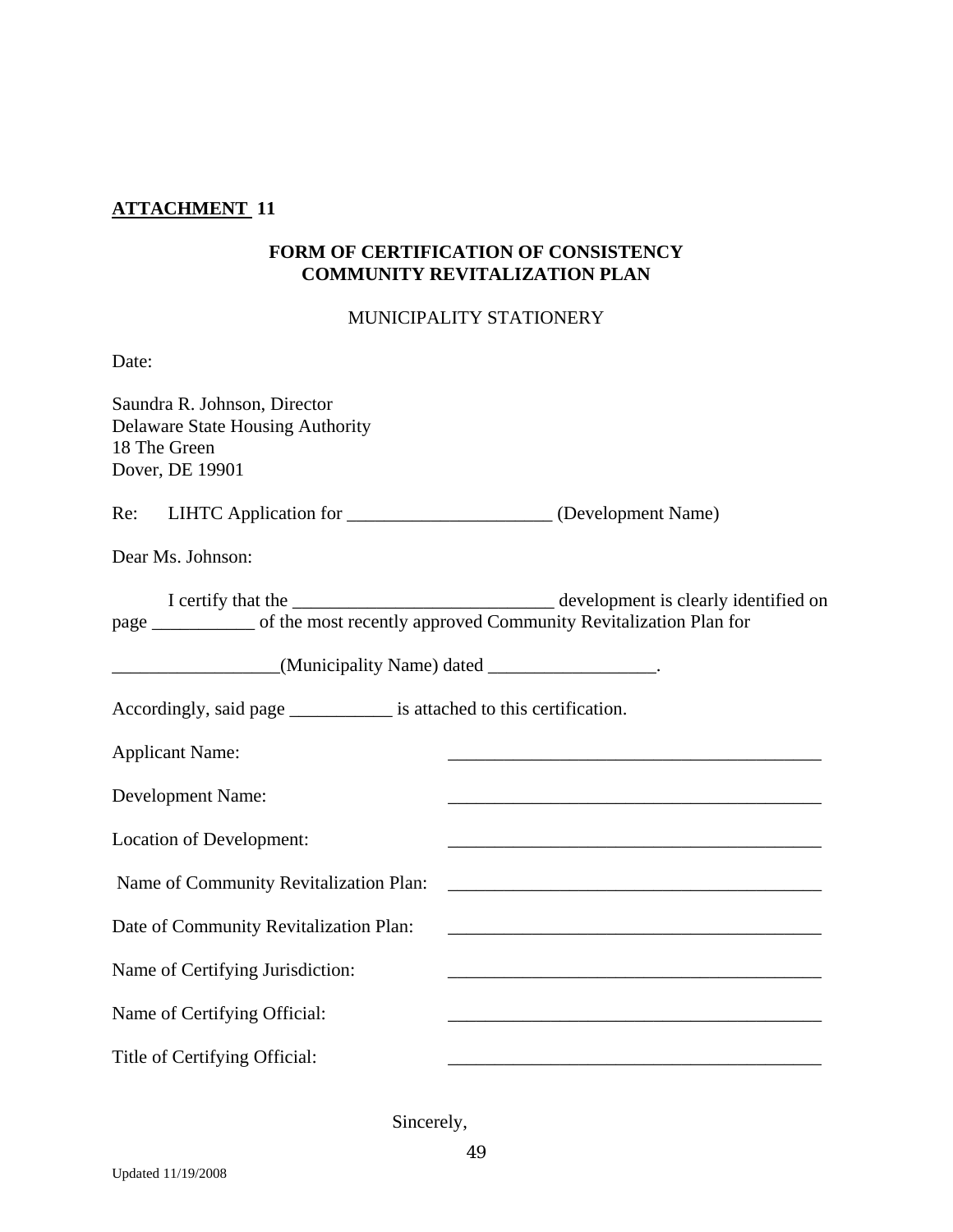Attachment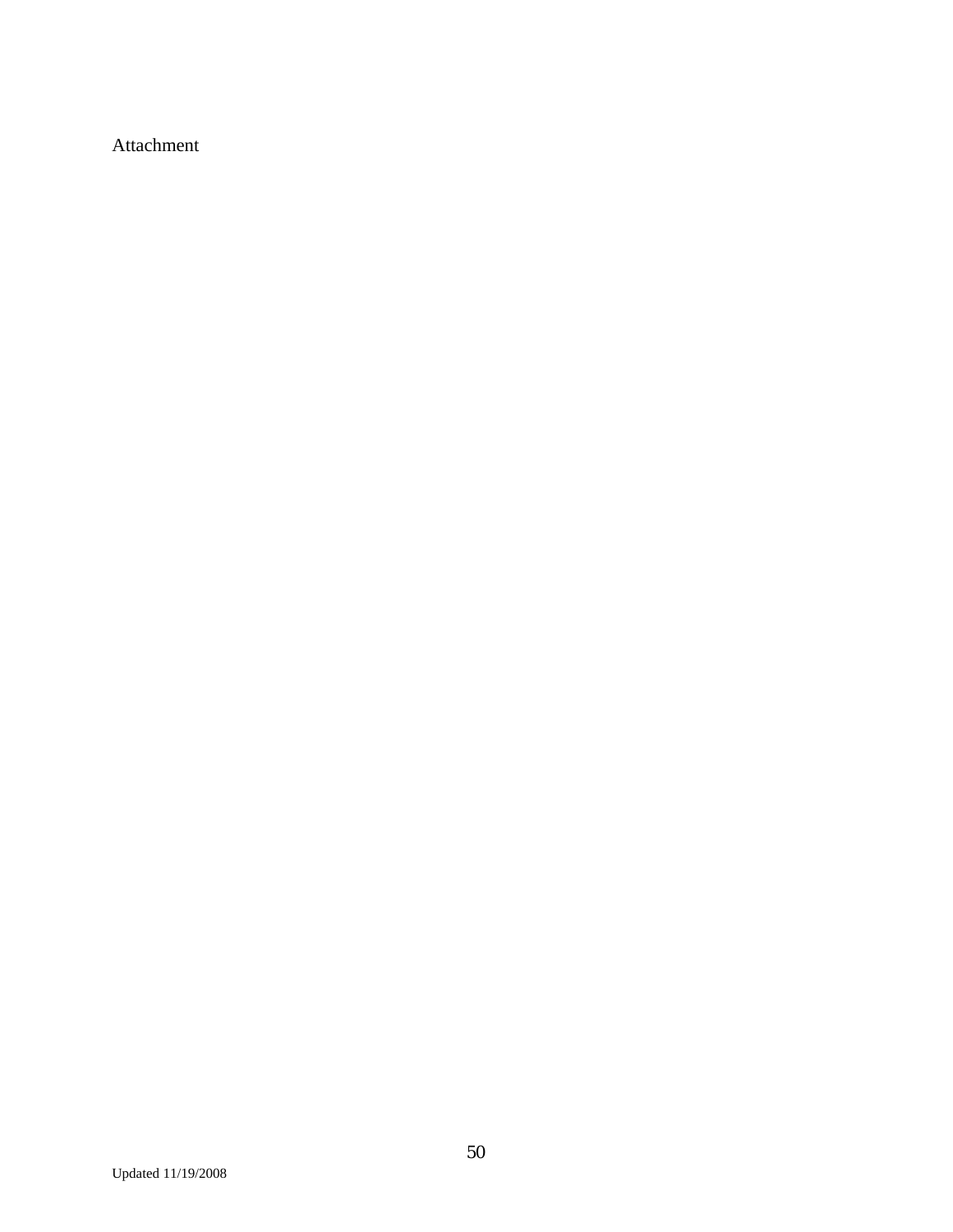## **ATTACHMENT 12**

## DELAWARE STATE HOUSING AUTHORITY **RELOCATION ASSISTANCE POLICY**

**For all Developments financed with Federal HOME, other Federal Funds, State Housing Development Funds (HDF) or Low Income Housing Tax Credits (LIHTC) that will result in displacement or temporary displacement, the Applicant/Developer must comply fully with all the requirements of the Uniform Relocation Assistance and Real Property Acquisition Policies Act of 1970 (URA). HUD Handbook 1378: Tenant Assistance Relocation and Real Property Acquisition is available through the HUD Website [http://www.hud.gov/relocation.](http://www.hud.gov/relocation) This handbook explains all of the requirements of the URA. Although the LIHTC program is not considered Federal financial assistance, DSHA has elected to adopt the URA as a relocation assistance policy for Tax Credit and/or DSHA financed properties that result in temporary or permanent displacement. The URA has recently been updated effective February 5, 2005, for a complete review of the final rule, please refer to the following:** 

*[http://a257.g.akamaitech.net/7/257/2422/01jan20051800/edocket.access.gpo.gov/2005/pdf/05-](http://a257.g.akamaitech.net/7/257/2422/01jan20051800/edocket.access.gpo.gov/2005/pdf/05-6.pdf) [6.pdf](http://a257.g.akamaitech.net/7/257/2422/01jan20051800/edocket.access.gpo.gov/2005/pdf/05-6.pdf))* 

In accordance with DSHA's QAP, Developers may not displace residents for over-income purposes and DSHA strongly discourages proposals that will result in permanent displacement.

If the URA regulations are not followed, DSHA reserves the right upon final allocation of credits to decrease the cost certified relocation line item. This may result in the following: a decrease in eligible basis, a decrease in the LIHTC award, and/or a decrease in other DSHA funding.

## **Notice Examples**

Attached are some examples of notice letters that must be sent for developments with existing residents that may have temporary or permanent displacement. The first letter (Attachment 1) must be sent when there is a contract of sale and the second letter (Attachment 2) must be sent after acquisition of the property. The third letter (Attachment 3) is for prospective residents that may move into the development before the property is acquired. **Note: Attachments 1 and 2 have letters applicable to Section 8 and Non-Section 8 residents.** 

#### Attachment 1 (**Notice—Residential Resident that they will not be Displaced)**

informs any current/potential resident of the fact that the property is under an option to a buyer who is applying for DSHA assistance and lets the resident know that if an application is approved the current/potential resident may be displaced. The notice also informs the current/potential resident that they may not qualify as a displaced person and therefore, is not eligible to receive any assistance or benefits described in the relocation policy. The Applicant/Developer must notify DSHA and send a copy of this letter and a listing of residents notified to DSHA when the letter is sent to current/potential residents.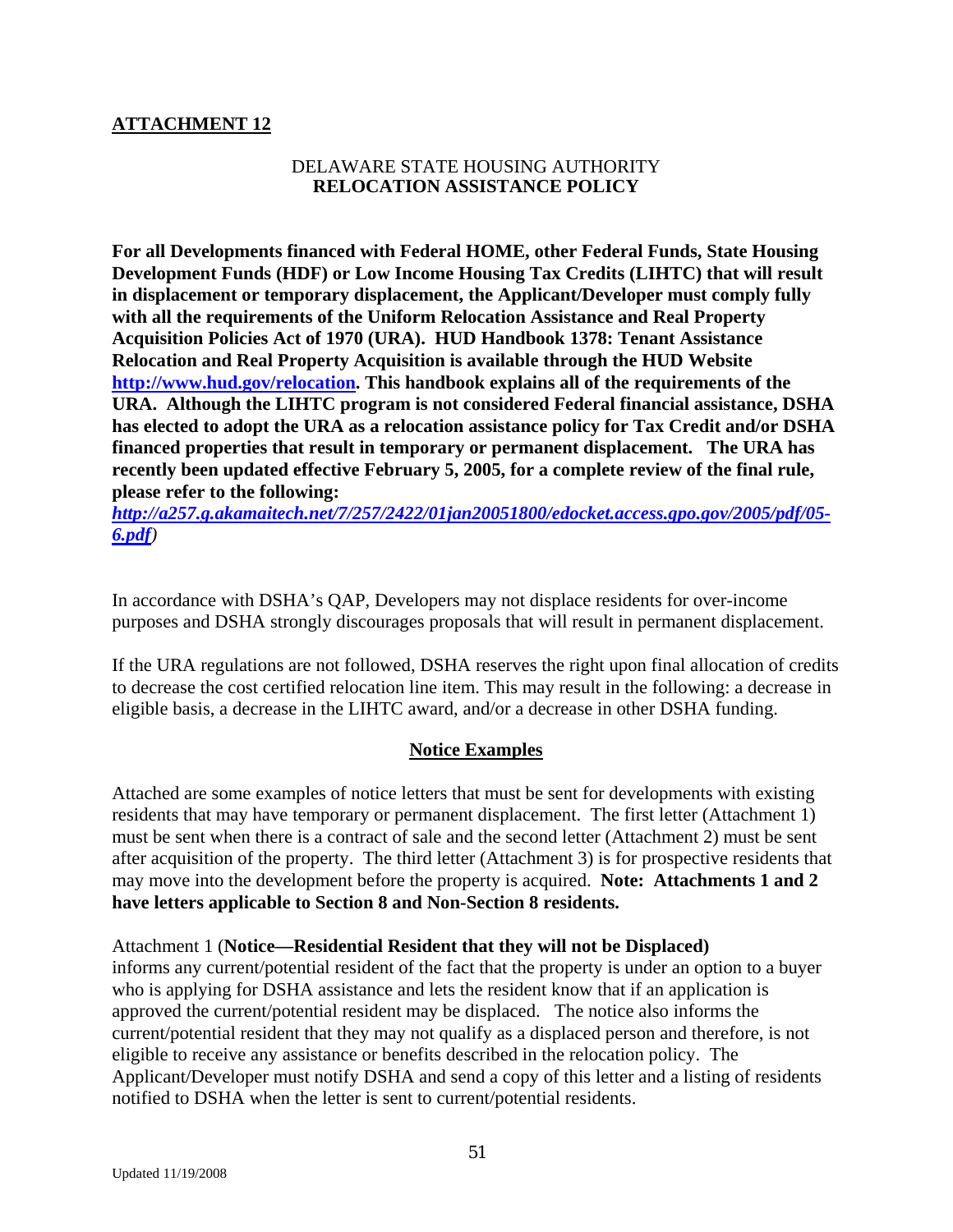Attachment 2 (**Notice of Eligibility for Relocation Assistance Residential Resident)** is to be sent when the property has been acquired. This letter (a) explains that the project was purchased and cautions the person not to move; (b) explains that the person will not be displaced; (c) explains what is to occur when the resident is temporarily displaced (i.e. approximately how long should they expect to be displaced from their current unit, how will the Applicant/Developer accommodate them with replacement housing while they are displaced, how will the Applicant assist them with any moving costs they incur from their temporary move); and, (d) explains that they will be able to move back into their unit. The Applicant/Developer must notify DSHA and send a copy of this letter, along with a list of notified residents, to DSHA when the letter is sent to current/potential residents.

Attachment 3 (**Notice To Prospective Residents)** informs prospective applicants that move into the development prior to the new acquisition that they may not be entitled to relocation assistance.

## **Temporary Relocation Plan and Budget**

- 1. The Applicant/Developer must submit a list of all current occupants including their name (for families, you need only list the name of the head of household and family size), address, and annual income after acquisition of the property.
- 2. A detailed relocation plan describing the manner in which the temporary displacement of residents will be handled must also be submitted prior to initial closing.
- 3. A comparison of the current rents being charged and the proposed rents for the project must be submitted to DSHA with the relocation plan. Also, for all relocation units, comparable rents must also be submitted. For comparables, the Applicant/Developer is required to assist the occupant in locating **decent, safe and sanitary housing,** (hereafter referred to as DSS, as determined by local housing codes) and must use *at least three*  **suitable, DSS replacement units as comparables**. For Section 8 developments, please note, residents cannot be relocated to units that are smaller than the units on the Housing Assistance Payment contract. For example, a single person in a three-bedroom unit at a development with only three and four bedroom units must be relocated to a unit with a comparable number of bedrooms.
- 4. Applicants/Developers should include relocation expenses in their project cost budget. As part of DSHA's mortgagor's draw process, a monthly **RELOCATION REIMBURSMENT FORM** must be completed with each draw (Attachment 4). Relocation costs must be drawn on a monthly basis and must include all back-up documentation. If funds are available in operations, start-up relocation costs can be paid from operations and then reimbursed from construction proceeds, however, relocation is

not an operational expense unless otherwise approved in writing by DSHA.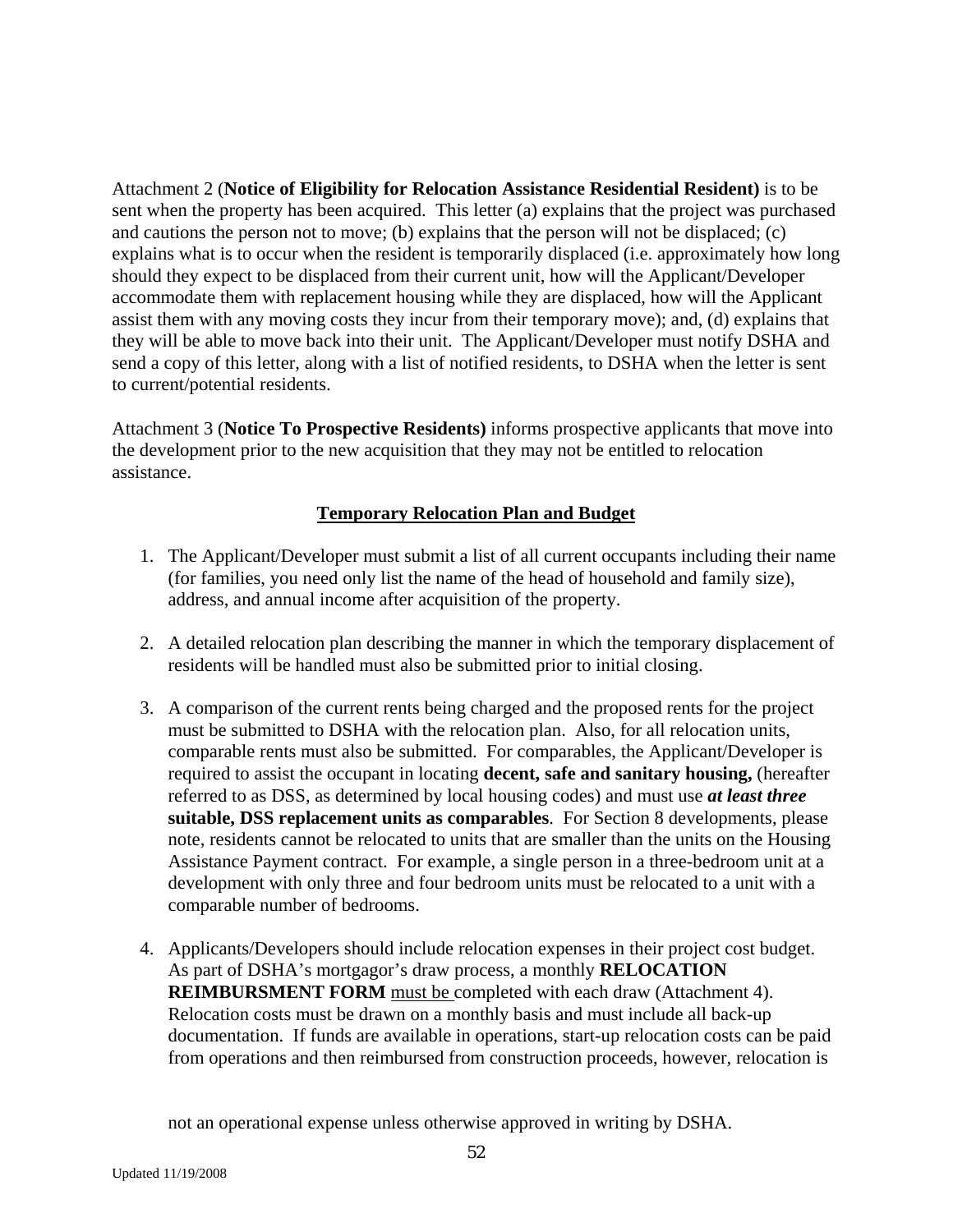No advance payment of rents for relocation units will be allowed. All relocation units must be occupied within 90 days of draw request. Payments for holding unoccupied relocation units for more than 90 days will not be recognized as an eligible project cost by DSHA. Applicants may not receive reimbursement of relocation costs from more than two sources (i.e., construction funds and/or Housing Assistance Payments). Any subsidized properties that require relocations can only request the difference between the subsidy rent and the off-site's rent (which may be positive or negative) and other relocation costs. A relocation fee up to a maximum of  $$225$  per unit may be charged by the management agent or other approved entity for relocation. This fee cannot be charged to the development's operating funds.

5. Upon permanent closing, the Applicant/Developer must provide DSHA with a final list of all residents occupying the property (due within 30 days after closing). If this list differs from the list that was originally submitted after acquisition (See number 1 above), the Applicant/Developer must explain why the resident is no longer an occupant. Please be prepared to submit evidence that the resident(s) moved on their own accord and not for reasons related to DSHA program rules (i.e. income limitations).

As a useful guide, DSHA recommends that the Applicant/Developer follow DSHA's recommended relocation process found in Attachment 5.

## **PERMANENT RELOCATION**

Developments that experience permanent displacements for any reason must follow all URA requirements.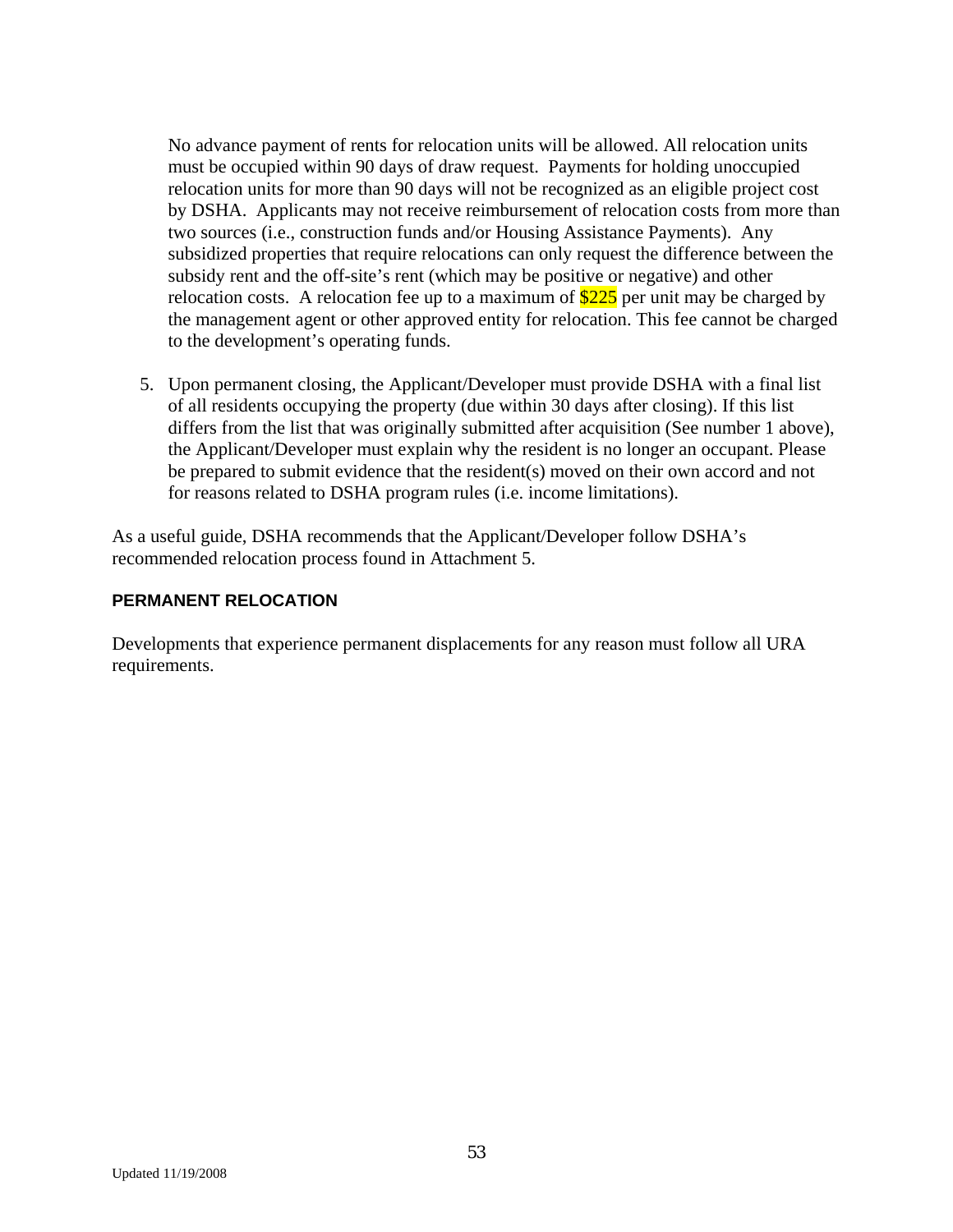# Attachment 1 (Non-Section 8) **NOTICE—RESIDENTIAL RESIDENT THAT THEY WILL NOT BE DISPLACED**.

(Applicant Letterhead)

Date

Dear Resident:

\_\_\_\_\_\_\_\_\_\_\_\_\_\_\_\_\_\_\_ has submitted an application to Delaware State Housing Authority to rehabilitate the building which you occupy at  $\frac{1}{\sqrt{2\pi}}$ .

This notice is to inform you that, if the assistance is provided and the building is rehabilitated, you may be displaced. We urge you **not to move** anywhere at this time. This is **not** a notice to vacate the premises. We will be meeting with you at a later date to determine whether you will qualify for a rehabilitated unit. If you do elect to move for reasons of your choice, you will not be provided relocation assistance.

If you meet the criteria to continue to qualify for a unit, you will be able to lease and occupy your present apartment (or another suitable, decent, safe and sanitary apartment in the same building) upon completion of the rehabilitation. The criteria to qualify for a unit may include background checks on all adult household members. Of course, you must comply with standard lease terms and conditions.

If you meet the qualifications, after the rehabilitation, your initial rent, including the estimated average utility costs, will not exceed the greater of (a) your current rent/average utility costs, or (b) 30% of your average monthly gross household income. If you must move temporarily so that the rehabilitation can be completed, suitable housing will be made available to you for the temporary period, and you will be reimbursed all reasonable extra expenses, including all moving costs and any increase in housing costs. You can be assured that we will make every effort to accommodate your needs because a portion of the financing is from state or federal funding sources, you would be protected by the Uniform Relocation Assistance and Real Property Acquisition Policies Act of 1970, as amended.

If you do not meet the qualifications to remain as a tenant you should continue to pay your rent because a failure to pay rent or meet your other obligations as a tenant may be cause for eviction and loss of relocation assistance. You are urged not to move or sign an agreement to purchase or lease a new unit before receiving formal notice of your eligibility for relocation assistance. If you move or are evicted before receiving such notice, you may not receive any assistance. Please contact us before making any moving plans.

If you are eligible for relocation assistance, you will be given advisory services, including referrals to replacement housing, and at least 90 days advance written notice of the date you will be required to move. You would also receive a payment for moving expenses and may be eligible for financial assistance to help you rent or buy a replacement house.

No current resident or residents of \_\_\_\_\_\_\_\_\_\_\_\_\_\_\_\_\_\_\_\_\_\_\_\_\_\_\_\_\_\_\_\_\_\_ will be permanently displaced on the basis of failing to meet income eligibility requirements unless the resident(s) consents to permanent displacement. The resident(s) may consent to permanent displacement contingent upon receiving relocation assistance approved by the Delaware State Housing Authority.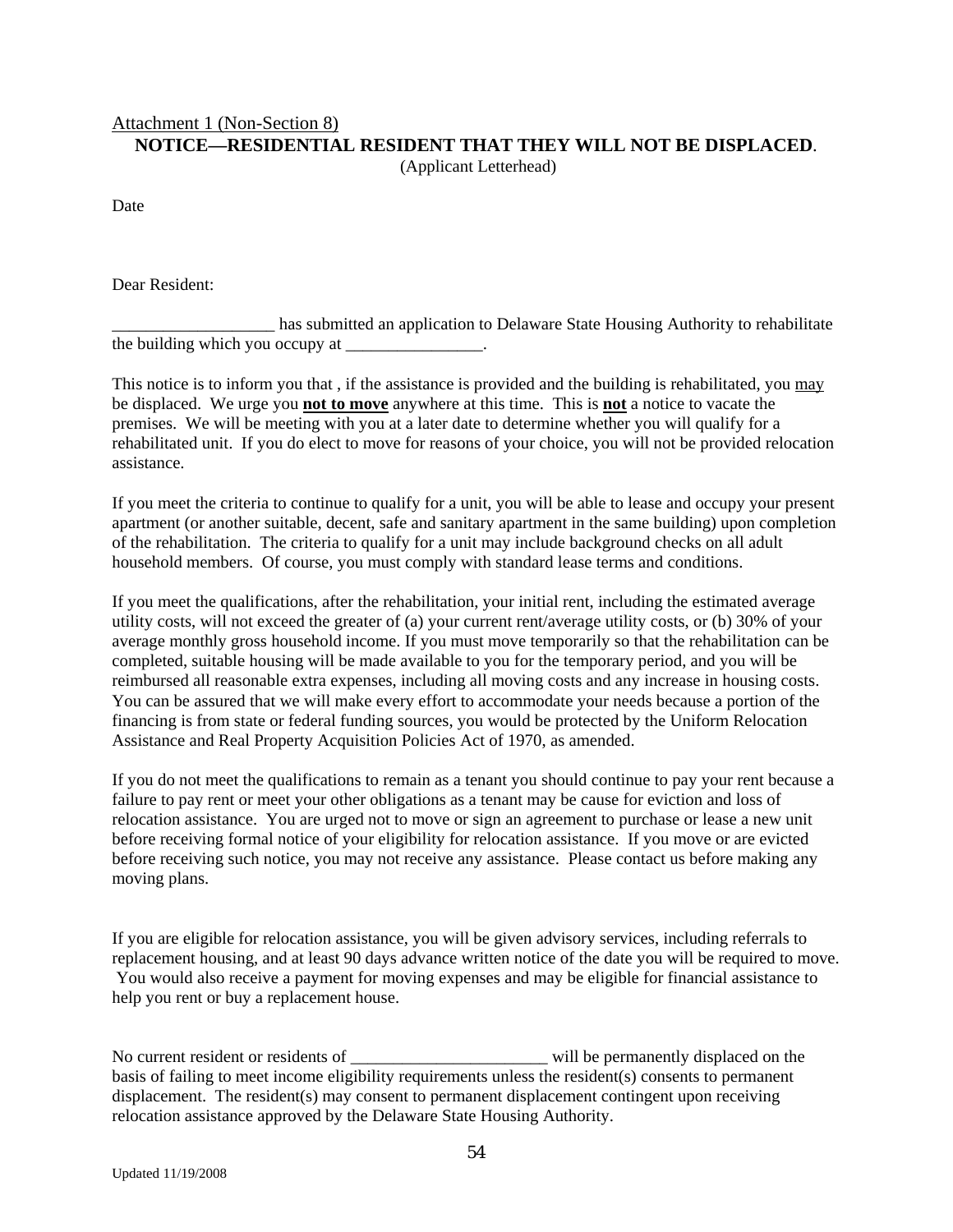Again, this is not a notice to vacate and does not establish eligibility for relocation payments or other relocation assistance. This letter is important and should be retained. You will be contacted soon. In the meantime, if you should have any questions about our plans, please contact\_

Sincerely,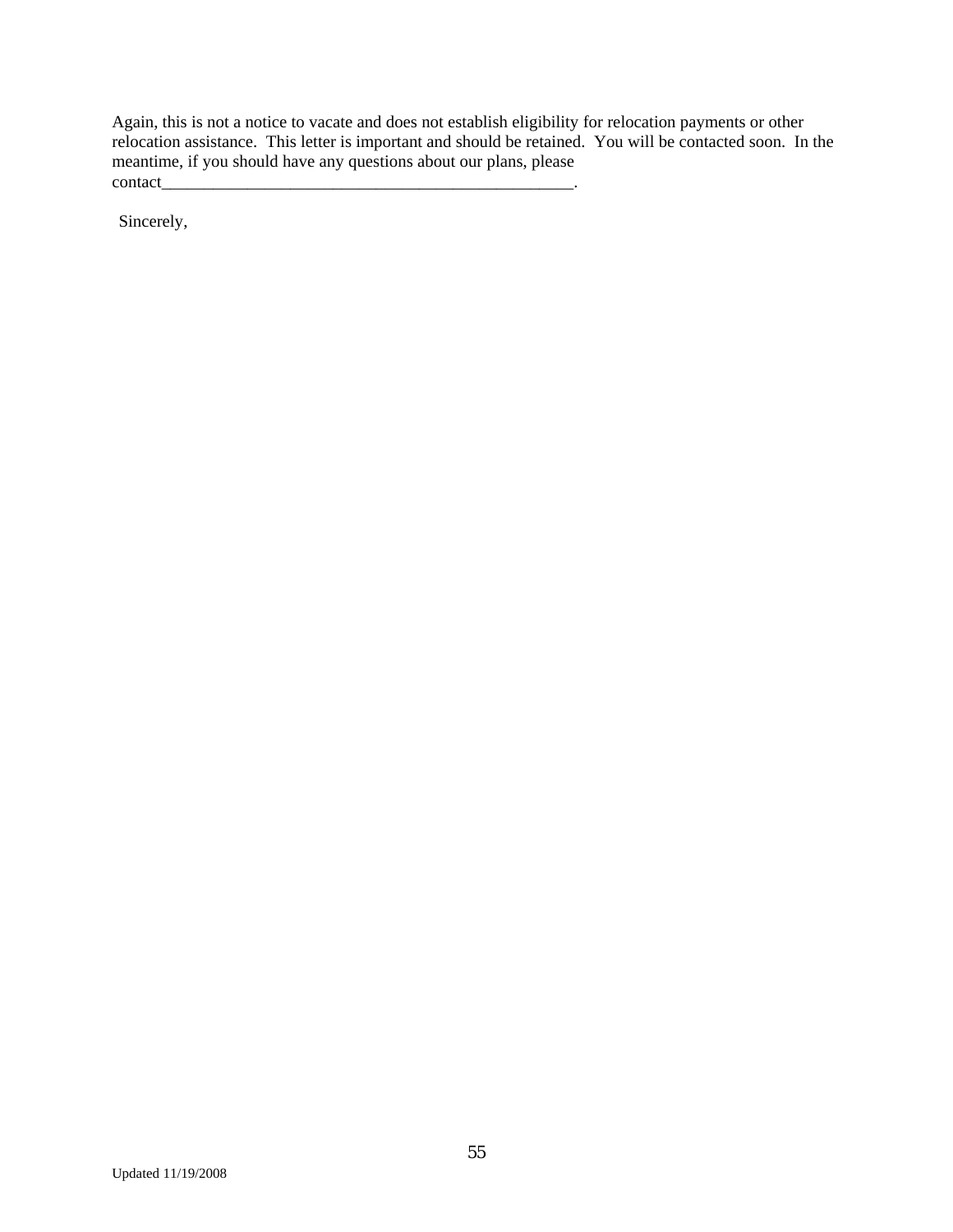#### Attachment 1 – (SECTION 8 MULTIFAMILY) **NOTICE—RESIDENTIAL RESIDENT THAT THEY WILL NOT BE DISPLACED**. (Applicant Letterhead)

Dear Resident,

has submitted an application to the Delaware State Housing Authority to rehabilitate the building, which you occupy. If the application is approved, you will benefit from the substantial renovations that will take place. You may be relocated during these renovations. We urge you not to move anywhere at this time. This is not a notice to vacate the premises.

This is a Notice of Non-Displacement. You will not be required to move permanently as a result of the rehabilitation. This Notice guarantees you the following:

- 1. You will be able to lease and occupy your present apartment or another suitable, decent, safe and sanitary apartment in the same building/complex upon completion of the rehabilitation. Your monthly rent will remain the same or, if increased, your new rent and estimated average utility costs will not exceed 30% of the gross income of all adult members of your household. Of course, you must comply with the reasonable terms and conditions of your lease.
- 2. If you must move temporarily so that the repairs/rehabilitation can be completed, you will be reimbursed for all of your extra expenses, including the cost of moving to and from the temporarily occupied unit and any additional housing costs. The temporary unit will be decent, safe and sanitary, and all other conditions of the temporary move will be reasonable.

**Since you will have the opportunity to occupy a newly rehabilitated apartment, I urge you not to move.** (If you do elect to move for your own reasons, you will not receive any relocation assistance.) We will make every effort to accommodate your needs. Because Federal and/or State assistance is involved, the Uniform Relocation Assistance and Real Property Acquisition Policies Act of 1970, as amended, protects you.

If you have any questions, please contact \_\_\_\_\_\_\_\_\_\_\_\_\_\_\_\_\_\_\_\_\_\_\_\_\_\_\_\_\_\_\_\_\_\_\_ at\_\_\_\_\_\_\_\_\_\_\_\_\_\_\_. Remember do not move before we have a chance to discuss your eligibility for assistance. This letter is important to you and should be retained.

Sincerely,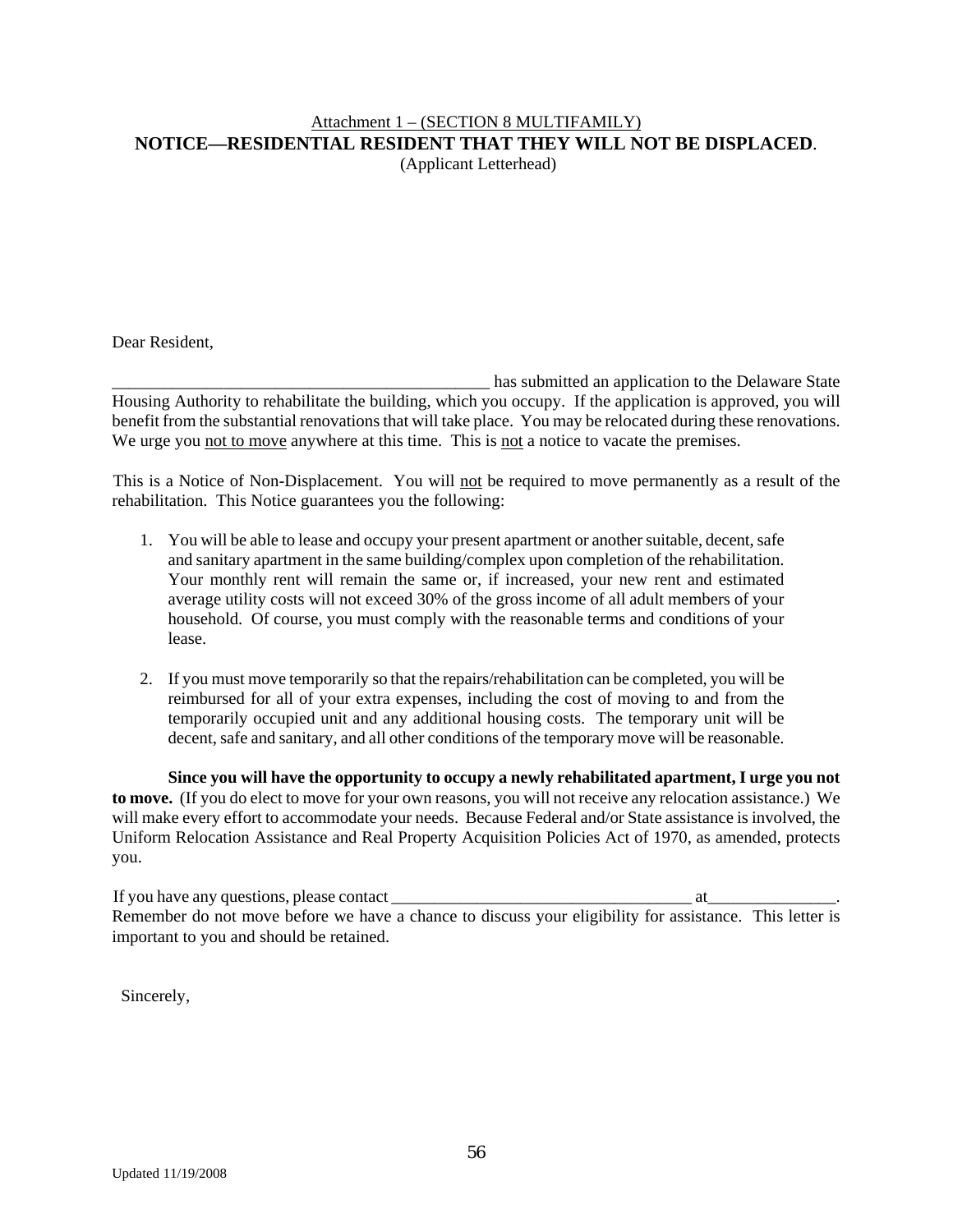# Attachment 2 - (Non-Section 8) **NOTICE OF ELIGIBILITY FOR RELOCATION ASSISTANCE RESIDENTIAL RESIDENT**

(Applicant Letterhead)

Date

Dear Resident:

has been approved to rehabilitate the building which you occupy at

This notice is to inform you that while the building is rehabilitated, you may be displaced. We urge you **not to move** anywhere at this time. This is **not** a notice to vacate the premises. We will be setting up interviews to start the qualification process beginning Theorem and May You will be contacted either by phone or by mail to schedule your interview.

If you meet the criteria to qualify for a unit, you will be able to lease and occupy your present apartment or one comparable upon completion of the rehabilitation. The criteria to qualify for a unit includes background checks on all adult household members. Of course, you must comply with standard lease terms and conditions.

If you meet the qualifications, after the rehabilitation, your initial rent, including the estimated average utility costs, will not exceed the greater of (a) your current rent/average utility costs, or (b) 30% of your average monthly gross household income. If you must move temporarily so that the rehabilitation can be completed, suitable housing will be made available to your for the temporary period, and you will be reimbursed for all reasonable extra expenses, including all moving costs and any increase in housing costs. You can be assured that we will make every effort to accommodate your needs. Because a portion of the financing is from state or federal and/or state funding sources, you would be protected by the Uniform Relocation Assistance and Real Property Acquisition Policies Act of 1970, as amended.

If you do not meet the qualifications to remain as a tenant you should continue to pay your rent because a failure to pay rent or meet your other obligations as a tenant may be cause for eviction and loss of relocation assistance. You are urged not to move or sign any agreement to purchase or lease a new unit before receiving formal notice of your eligibility for relocation assistance. If you move or are evicted before receiving such notice, you may not receive any assistance. Please contact us before making any moving plans.

If you are eligible for relocation assistance, you will be given advisory services, including referrals to replacement housing, and at least 90 days advance written notice of the date you will be required to move. You would also receive a payment for moving expenses and may be eligible for financial assistance to help you rent or buy a replacement house.

No current resident or residents of \_\_\_\_\_\_\_\_\_\_\_\_ will be permanently displaced on the basis of failing to meet income eligibility requirements unless the resident(s) consents to permanent displacement. The resident(s) may consent to permanent displacement contingent upon receiving relocation assistance approved by the Delaware State Housing Authority.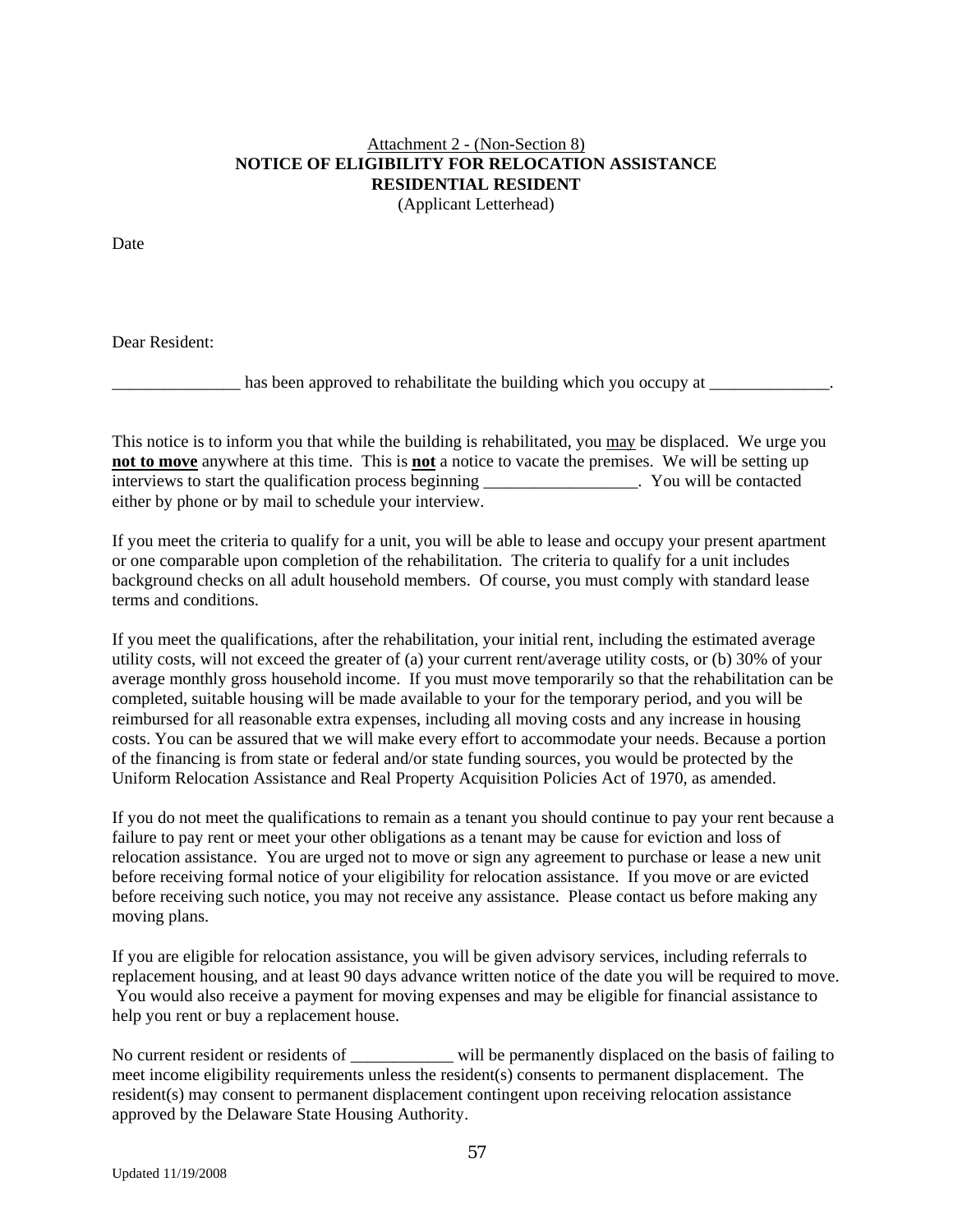Enclosed with this letter is what you will need to bring with you to your interview. If you should have any questions about our plans, please contact\_\_\_\_\_\_\_\_\_\_\_\_\_\_\_\_\_\_\_\_\_\_\_\_\_\_\_\_\_\_\_\_\_\_\_\_.

Sincerely,

\_\_\_\_\_\_\_\_\_\_\_\_\_\_\_\_\_\_\_\_\_\_\_\_\_\_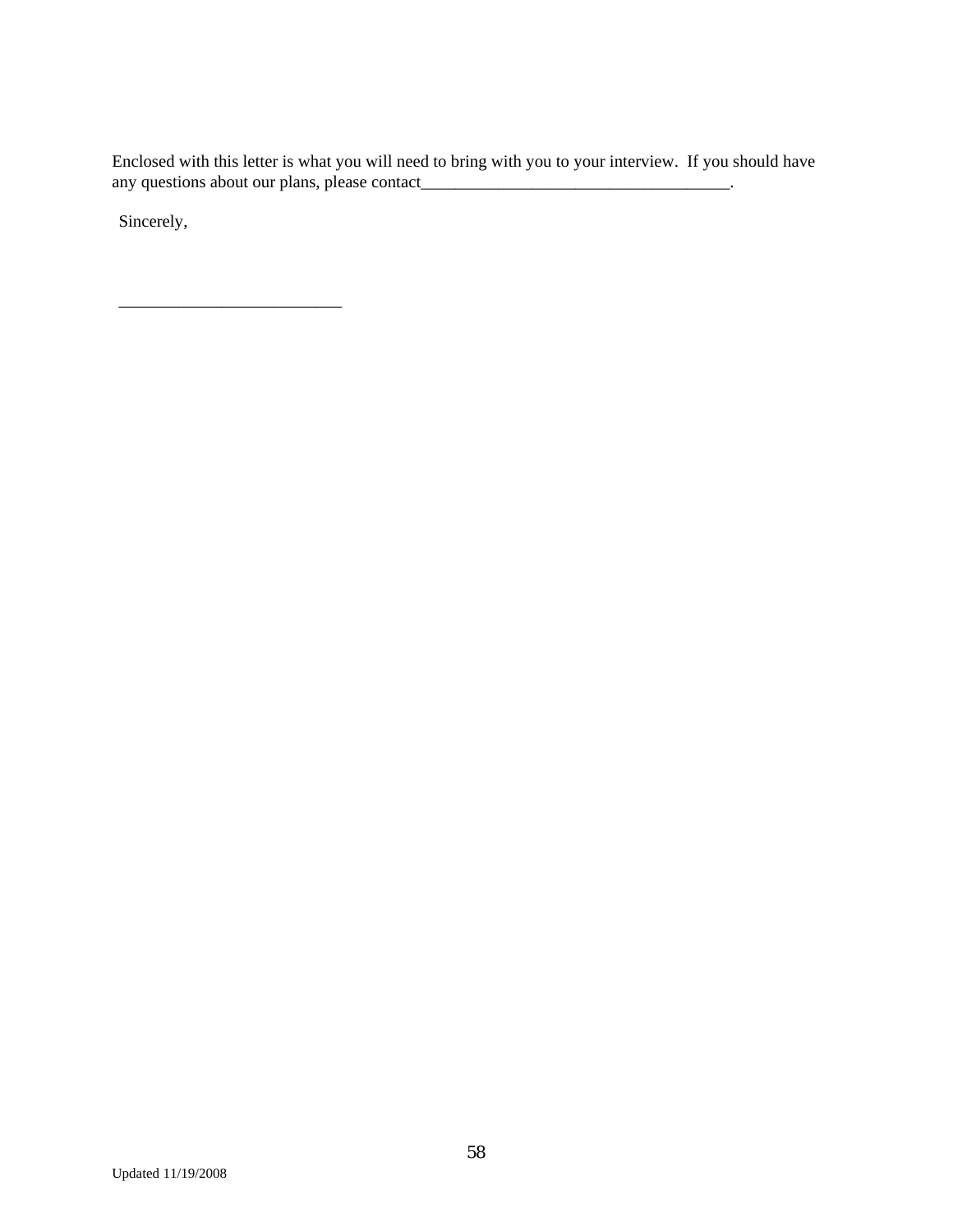#### Attachment 2 - (SECTION 8 MULTIFAMILY) **NOTICE OF ELIGIBILITY FOR RELOCATION ASSISTANCE RESIDENTIAL RESIDENT**

Dear Resident,

On \_\_\_\_\_\_\_\_\_\_\_\_\_\_\_\_ we notified you that the owner of your building had applied for assistance to make extensive repairs to the building. On \_\_\_\_\_\_\_\_\_\_\_\_\_, the owner's request was approved and the repairs will begin soon.

This is a Notice of Non-Displacement. You will not be required to move permanently as a result of the rehabilitation. This Notice guarantees you the following:

- 1. You will be able to lease and occupy your present apartment or another suitable, decent, safe and sanitary apartment in the same building/complex upon completion of the rehabilitation. Your monthly rent will remain the same or, if increased, your new rent and estimated average utility costs will not exceed 30% of the gross income of all adult members of your household. Of course, you must comply with the reasonable terms and conditions of your lease.
- 2. If you must move temporarily so that the repairs/rehabilitation can be completed, you will be reimbursed for all of your extra expenses, including the cost of moving to and from the temporarily occupied unit and any additional housing costs. The temporary unit will be decent, safe and sanitary, and all other conditions of the temporary move will be reasonable.

Since you will have the opportunity to occupy a newly rehabilitated apartment, I urge you not to move. (If you do elect to move for your own reasons, you will not receive any relocation assistance.) We will make every effort to accommodate your needs. Because Federal and/or State assistance is involved, the Uniform Relocation Assistance and Real Property Acquisition Policies Act of 1970, as amended, protects you.

If you have any questions, please contact \_\_\_\_\_\_\_\_\_\_\_\_\_\_\_\_\_\_\_\_\_\_\_, \_\_\_\_\_\_\_\_\_\_\_\_\_\_\_\_\_\_\_, at \_\_\_\_\_\_\_\_\_\_\_\_\_\_\_\_\_\_\_\_\_\_\_\_\_\_\_\_\_\_\_\_\_\_\_\_\_\_\_\_\_. Remember do not move before we have a chance to discuss your eligibility for assistance. This letter is important to you and should be retained.

Sincerely,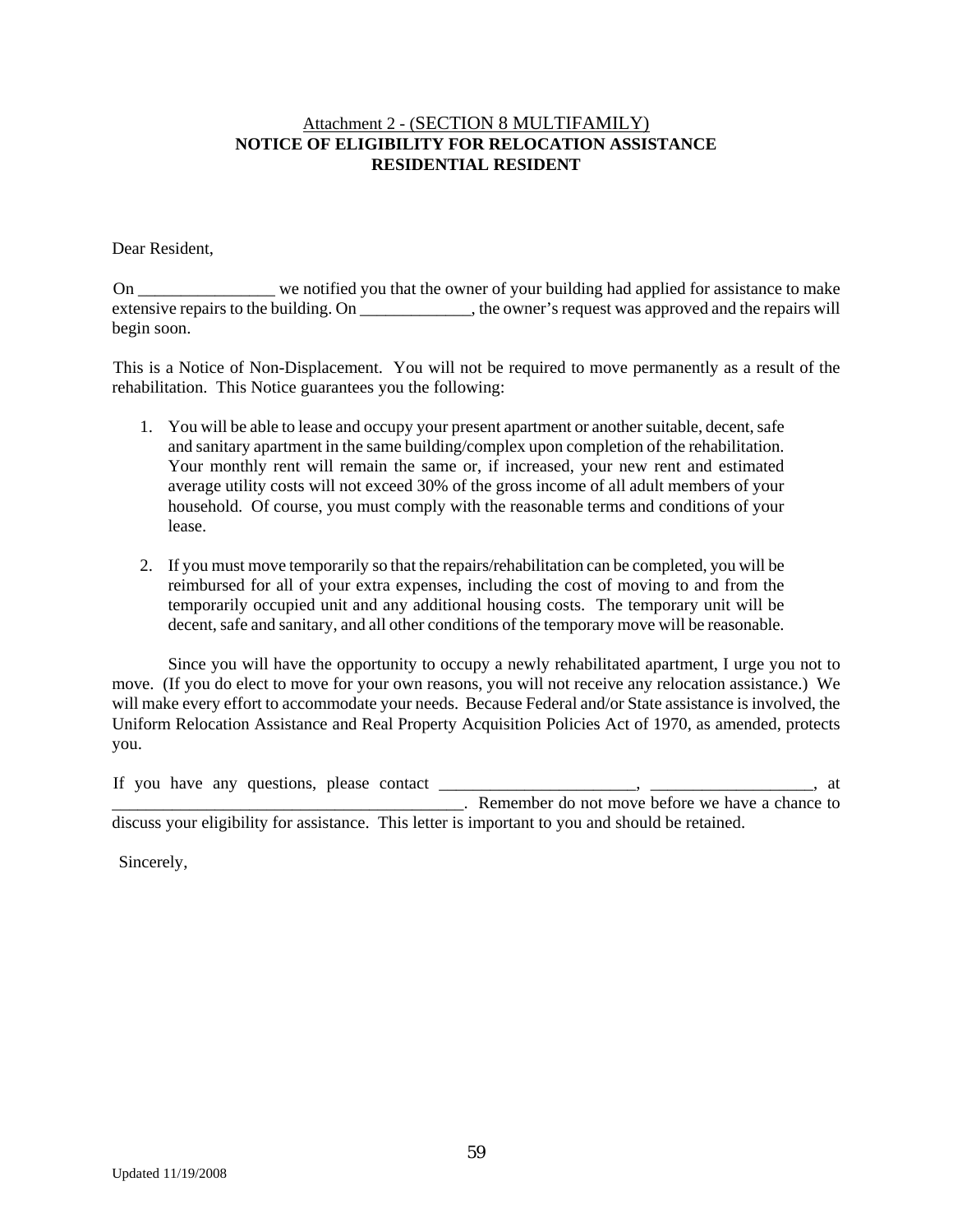#### Attachment 3 **NOTICE TO PROSPECTIVE RESIDENTS**  (Applicant Letterhead)

Dear \_\_\_\_\_\_\_\_\_\_\_\_\_\_\_:

On (date), I (property owner or buyer). entered into an option to sell/acquire the property/unit you now propose to occupy. As part of my agreement to sell/acquire, I am to advise you of the following:

An application has been or will be submitted to Delaware State Housing Authority (DSHA) for Low-Income Housing Tax Credits to be used on the property you now propose to occupy. This notice is to advise that financial assistance available under a Relocation Assistance Policy is only for tenants that occupy units at this site at the time of the option to sell and **will not** be made available to you.

This notice is to inform you of the following information **before you enter into any lease agreement and occupy a unit at the above address:**

- You may be displaced from the property.
- You may be required to relocate temporarily.
- You may be subject to a rent increase.
- You will not be entitled to any relocation benefits provided under DSHA's Relocation Assistance Policy. If you have to move, or your rent is increased as a result of the above option/agreement, you will not be reimbursed for any such rent increase or for any costs or expenses incurred by you in connection with the move.

Please read this notice carefully prior to signing a lease agreement and moving into this property. If you should have any questions about this notice, please contact:

(Seller/Buyer) at (address and telephone number)

Once you have read and have understood this notice, please sign the statement below if you still desire to lease the unit.

Sincerely,

**Owner** 

I have read the Notice to Prospective Residents and understand the conditions under which I am moving into this property.

Print Name:

Signature: \_\_\_\_\_\_\_\_\_\_\_\_\_\_\_\_\_\_\_\_\_\_\_\_\_\_\_\_\_\_\_\_\_\_\_ Date: \_\_\_\_\_\_\_\_\_\_\_\_\_\_\_\_\_\_\_\_\_\_\_\_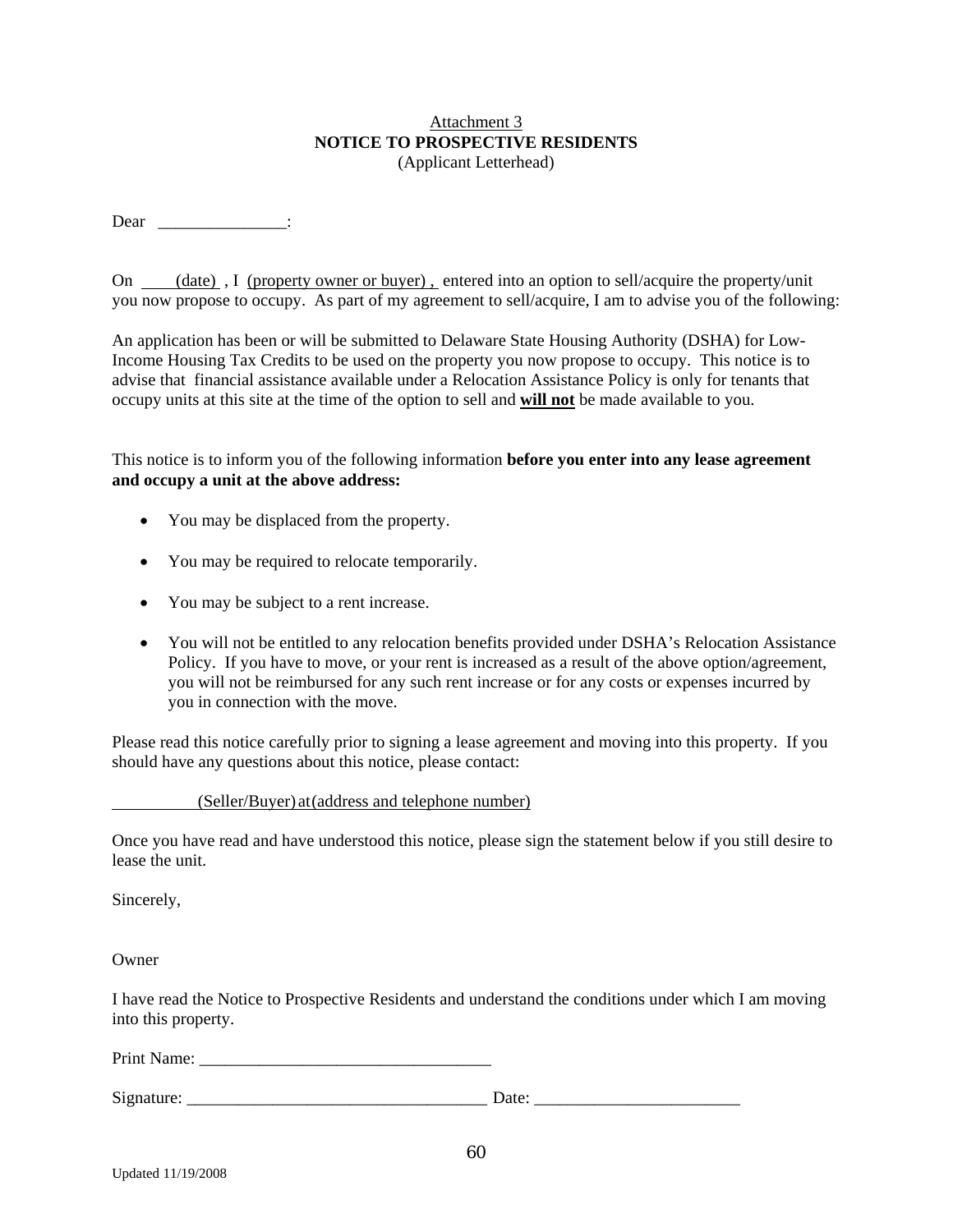#### Attachment 4

## **RELOCATION REIMBURSEMENT FORM**

**Property Name**: \_\_\_\_\_\_\_\_\_\_\_\_\_\_\_\_\_\_\_\_\_\_\_\_\_\_\_\_\_\_\_\_\_\_\_\_\_\_

**Month/Year**: \_\_\_\_\_\_\_\_\_\_\_\_\_\_\_\_\_\_\_\_\_\_\_\_\_\_\_\_\_\_\_\_\_\_\_\_\_\_\_\_ DRAW#: \_\_\_\_\_\_\_\_\_\_\_\_\_\_\_\_\_\_

| Original<br>Unit#<br><b>Address</b> | Temporary<br><b>Relocation Unit</b><br>Address | Permanent<br>Return Unit #<br><b>Address</b> | <b>Resident Name</b> | <b>Transfer</b><br>Date | A<br><b>Moving</b><br>Expenses* | HAP<br>Amount<br>(if applicable) | <b>Resident Rent</b><br>or<br><b>TTP</b> | <b>Contract</b><br>Rent | Relocatio<br>$\mathbf n$<br>Rent | B<br>Misc.<br>Expenses* | $\mathsf{C}$<br>Relocation<br><b>Security Deposit*</b> | D<br><b>Difference</b><br>$(+/-)$ |
|-------------------------------------|------------------------------------------------|----------------------------------------------|----------------------|-------------------------|---------------------------------|----------------------------------|------------------------------------------|-------------------------|----------------------------------|-------------------------|--------------------------------------------------------|-----------------------------------|
|                                     |                                                |                                              |                      |                         |                                 |                                  |                                          |                         |                                  |                         |                                                        |                                   |
|                                     |                                                |                                              |                      |                         |                                 |                                  |                                          |                         |                                  |                         |                                                        |                                   |
|                                     |                                                |                                              |                      |                         |                                 |                                  |                                          |                         |                                  |                         |                                                        |                                   |
|                                     |                                                |                                              |                      |                         |                                 |                                  |                                          |                         |                                  |                         |                                                        |                                   |
|                                     |                                                |                                              |                      |                         |                                 |                                  |                                          |                         |                                  |                         |                                                        |                                   |
|                                     |                                                |                                              |                      |                         |                                 |                                  |                                          |                         |                                  |                         |                                                        |                                   |
|                                     |                                                |                                              |                      |                         |                                 |                                  |                                          |                         |                                  |                         |                                                        |                                   |
|                                     |                                                |                                              |                      |                         |                                 |                                  |                                          |                         |                                  |                         |                                                        |                                   |
|                                     |                                                |                                              |                      |                         |                                 |                                  |                                          |                         |                                  |                         |                                                        |                                   |
|                                     |                                                |                                              |                      |                         |                                 |                                  |                                          |                         |                                  |                         |                                                        |                                   |
|                                     |                                                |                                              |                      |                         |                                 |                                  |                                          |                         |                                  |                         |                                                        |                                   |
|                                     |                                                |                                              |                      |                         |                                 |                                  |                                          |                         |                                  |                         |                                                        |                                   |
|                                     |                                                |                                              |                      |                         |                                 |                                  |                                          |                         |                                  |                         |                                                        |                                   |
|                                     |                                                |                                              |                      |                         |                                 |                                  |                                          |                         |                                  |                         |                                                        |                                   |
|                                     |                                                |                                              |                      |                         |                                 |                                  |                                          |                         |                                  |                         |                                                        |                                   |
|                                     |                                                |                                              |                      |                         |                                 |                                  |                                          |                         |                                  |                         |                                                        |                                   |
| Totals                              |                                                |                                              |                      |                         | $\mathbb{S}$                    |                                  |                                          |                         |                                  | $\mathcal{S}$           | \$                                                     | $\mathbf{\$}$                     |

**Total Relocation Expense Requested (Add Columns A,B,C, & D)** 



Moving Expenses include packing and moving company costs.

Miscellaneous include, cable/satellite costs, utilities, telephone etc.

\*Attach all back-up documentation for these costs.

\*\*Column D – Difference calculation is the difference between the original resident rent and HAP amount, if applicable, and the relocation rent.

This amount could be negative if resident is a Section 8 recipient.

\*\*\*The total should equal monthly draw request.

*Report Completed By: \_\_\_\_\_\_\_\_\_\_\_\_\_\_\_\_\_\_\_\_\_\_\_\_\_\_\_\_\_\_\_\_\_\_\_\_\_\_\_\_\_* 

**Date: \_\_\_\_\_\_\_\_\_\_\_\_\_\_\_\_\_\_\_\_\_\_\_\_\_\_\_\_\_\_\_\_\_\_\_\_\_\_\_\_\_\_\_\_\_\_\_\_\_\_\_\_\_\_\_\_**

Updated 11/19/2008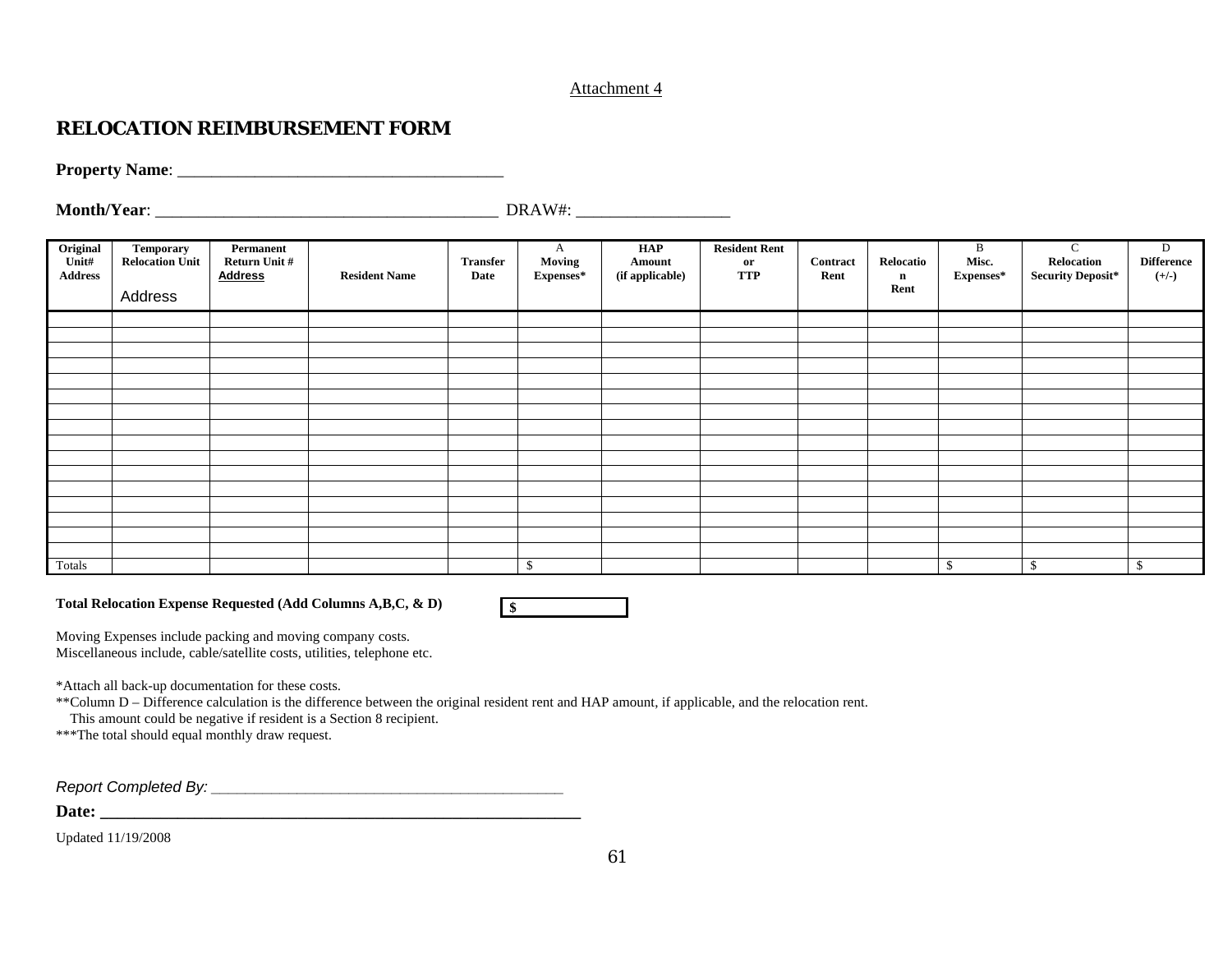### Attachment 5 **RELOCATION PROCEDURES**

## **Preliminary**:

- 1. A rent roll should be obtained to locate vacancies.
- 2. Draft first notice of displacement letter informing residents of the potential acquisition and relocation assistance and send to DSHA for approval. (URA Handbook, Pgs. 2-3, 2-4, &  $2-5$ )
- 3. Send residents the displacement notice letter by **certified mailing**. Copy all certified mailings for reimbursement.
- 4. Organize resident meeting to introduce new management company and explain relocation and answer questions.
- 5. Obtain bids from moving companies.
- 6. Locate available units off-site to use for the duration of the relocation (for those residents that will be moved off-site). The lease and security deposits should be in management's name/limited partner's name.
- 7. Draft second notice of displacement letter after the acquisition is complete. The letter may also inform residents of a date new management will be on site and informing them of an interview that will be scheduled. Also, mention the relocation assistance available and send to DSHA for approval.
- 8. Send residents second notice of displacement letter by **certified mailing**. Copy all certified mailings for reimbursement.
- 9. Set up vendor accounts (bank, post office, office supply, etc).
- 10. Locate "comparable replacement dwellings" for residents who do not want to stay or volunteer to move off-site during the relocation. A comparable replacement dwelling performs the same function, provides the same utility, and has a comparable style of living. (URA Handbook, Pg. 1-7, 2-7 & 2-8)
- 11. Create a relocation folder for each resident keeping all relocation correspondence including a "Site Occupant Record" in file. (URA Handbook, Appendix 8)
- 12. Prior to relocating the resident, all relocation units, for developments that are receiving Housing Assistance Payments (HAP), must be inspected by DSHA Contract Administrator.

## **Once on Site**:

- 1. Set up interviews with all residents for eligibility, have vendor accounts in place. File in JP Court on any delinquent residents. Any evicted residents are not entitled to relocation assistance. (URA Handbook, Pg. 1-14)
- 2. Upon interviews, residents should complete a new application and be explained relocation process again. All tenant screening must be completed. When applicable, criminal background checks should be completed on all adult residents and if denied, the resident **is** entitled to relocation assistance.

(URA Handbook Pg. 1-12) (Note: criminal background checks should not be completed for existing Section 8 project based residents).